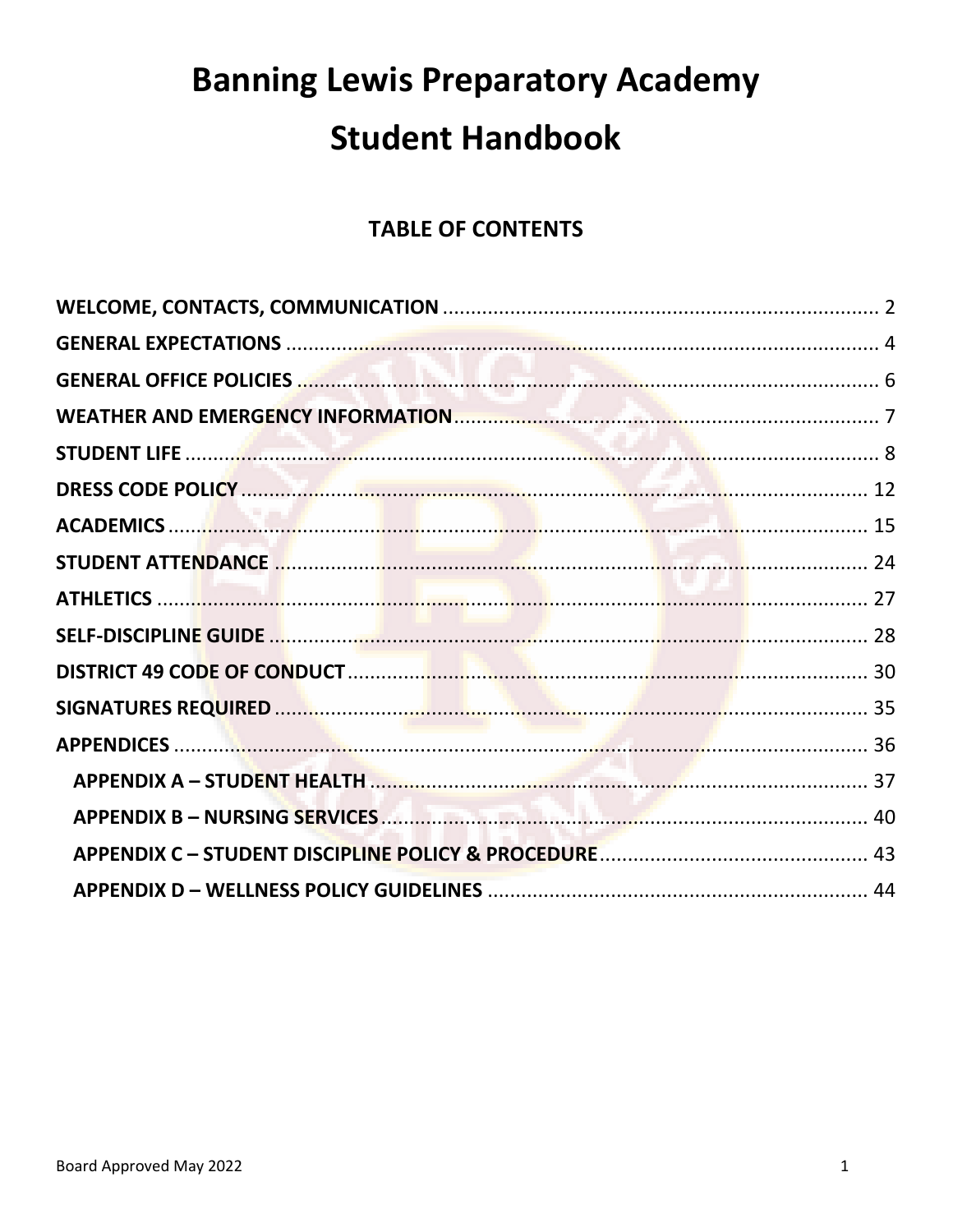# **WELCOME, CONTACTS, COMMUNICATION**

# **Vision Statement**

# *We are champions of tradition and innovative education.*

#### **Mission Statement**

# <span id="page-1-0"></span>*The mission of BLPA is to create a safe, positive environment that fosters intellectual curiosity and a thirst for discovery where students and staff succeed through exceptional programs.*

We will accomplish our mission by:

- Providing a world-class education through a curriculum that exposes students to diverse cultures with a balance in fine arts, technology, character development, and extracurricular activities.
- Establishing an engaged school community committed to the lifelong success of students in a global environment.
- Embracing traditional values as the cornerstone of a distinguished education.

**Design:** We offer an extended school day and academic year to allow for true mastery rather than cursory coverage of the curriculum.

**Curriculum:** Our content-rich curriculum converges high tech with the humanities, combining the rigors of a classical education with the relevance required by contemporary culture. Our interdisciplinary program instills in students a captivating conceptual understanding and chronological picture of history, as well as an awareness of the interrelationships between different domains of knowledge.

**Technology:** To master true computer literacy, students require hands-on access to computers as a tool for authentic learning. Banning Lewis Preparatory Academy equips each student with a laptop computer.

**Assessment:** The barometers that gauge Banning Lewis Preparatory Academy's success include higher student standardized test scores, marked progress in the quality of performance-based assessments, and enhanced motivation, satisfaction, and morale on the part of students, teachers, and parents.

**Teachers:** Banning Lewis Preparatory Academy hires, recruits, and retains excellent teachers as we strive to bring exceptional programming to all students. All teachers are highly qualified, experienced individuals who have a strong sense of purpose and a willingness to challenge themselves as lifelong learners as they would challenge their students. They compel all students to excel by concentrating on engaging every child in learning and by holding students to high standards.

**Parents:** Because every child needs stability, continuity, and a champion who believes in his or her human potential, Banning Lewis Preparatory Academy works to foster a close connection between home and school. Specifically, Banning Lewis Preparatory Academy works with parents and other adults with positive influence to improve attendance, to assist with homework, and to intercede at the first hint of difficulty.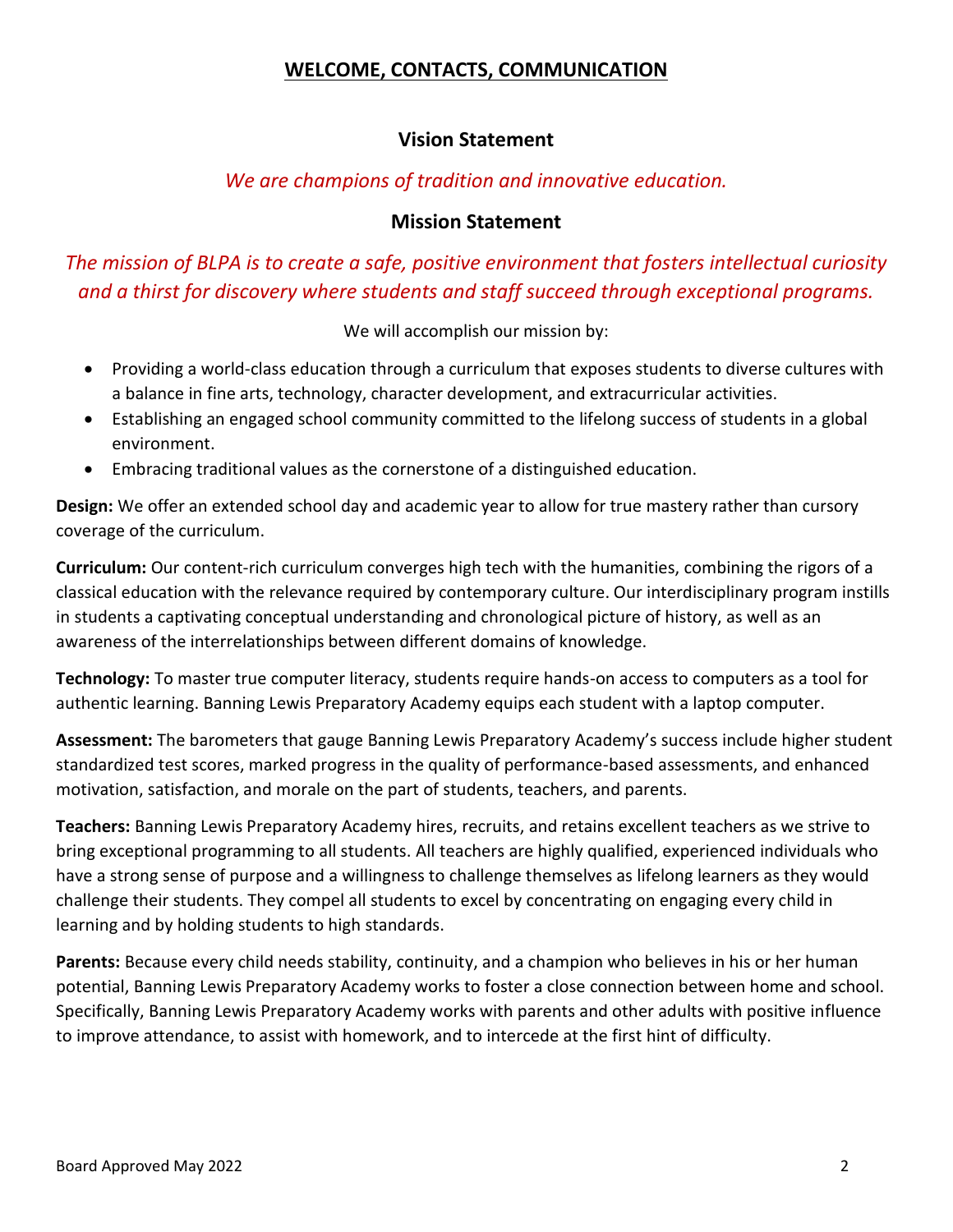*On behalf of the Banning Lewis Preparatory Academy community, WELCOME! We are a growing community committed to providing high quality education and care. The Banning Lewis Preparatory Academy Handbook is designed to help students and parents become a part of the BLPA community and to integrate into our culture of caring and success. We are all responsible for knowing the contents of the handbook and for working hard to find our place at BLPA. Although this handbook does not cover every situation or question, it is designed to be your guide through the most common situations.*

#### **Contact Information**

Banning Lewis Preparatory Academy 9433 Vista Del Pico Boulevard Colorado Springs, CO 80927 Phone: 719-638-3040 Fax: 719-638-3050 Email: [info@blracademy.org](mailto:info@blracademy.org) Website: [www.blracademy.org](http://www.blracademy.org/)

*Access individual contact information at our website:<http://www.blracademy.org/blpa-staff>*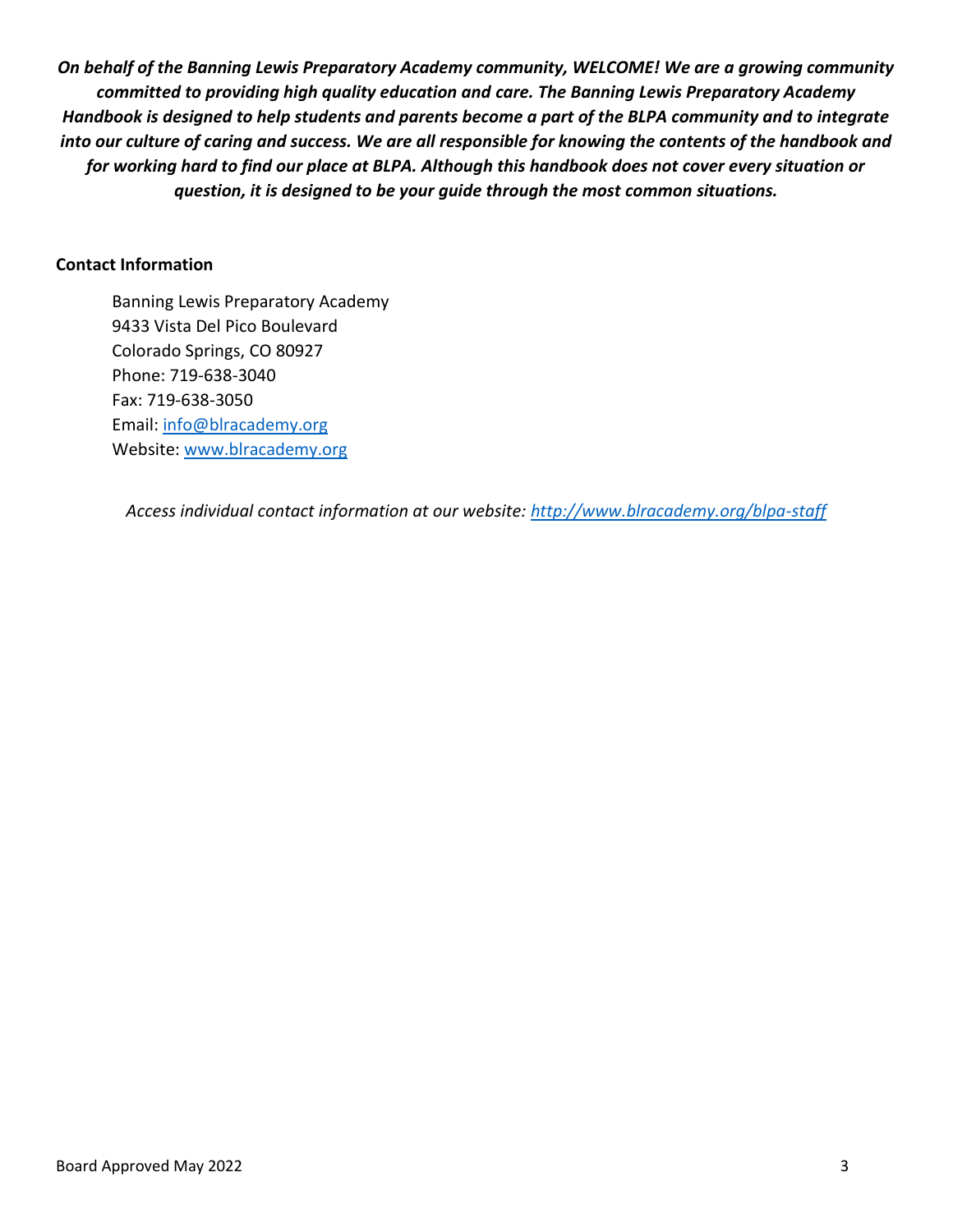# **GENERAL EXPECTATIONS**

## <span id="page-3-0"></span>**General Safety Expectations**

As a community of learners, it is the duty of everyone to do their part to keep our school safe. The school requires all visitors coming into the building to report directly to the front desk to present identification, sign in, and receive a visitor's badge.

Students may enter through the front or west doors after 7:30 a.m. daily.

Traffic laws and postings are expected to be observed by all drivers. School staff are on duty in the parking lot areas between 7:30 – 7:45 a.m. and 3:15 – 3:30 p.m. All walkers are expected to obey crossing laws and follow the instructions of the crossing guards.

Students cannot be left unsupervised at the school under any circumstance. School personnel will supervise students between 7:30 a.m. and 3:30 p.m. daily. Students not participating in a school-sponsored activity after school are required to leave campus. All students in the building after 3:30 p.m. should be in a schoolsponsored activity with a school sponsor. Students who loiter on campus after hours will be asked to leave campus. Persistent student loitering will result in disciplinary action.

Students are expected to adhere to the dress code throughout the school day. Please refer to the Banning Lewis Preparatory Academy dress code policy for details.

# **Communication**

At Banning Lewis Preparatory Academy, we believe that communication is paramount to the success of our students, and we believe that parents are essential in the communication process. Therefore, we ask that all members of the learning community adhere to the following guidelines:

- Keep up to date with our communication:
	- o Check the school website: [www.blracademy.org](http://www.blracademy.org/)
	- o Check PowerSchool frequently to stay apprised of your student's grades
	- o Read all BLPA updates (e-blast) and newsletters
	- $\circ$  Check your student's planner daily for important assignments and information
	- o Check class Schoology pages frequently
- Treat our board, faculty, and staff with respect. This includes school events, emails, telephone conversations, and in the classrooms during and outside of school hours. Our students are held to a high standard in this regard, and they truly need to see this modeled by all adults in their lives.
- Respect our learning community. Enrolling your student at BLPA indicates your commitment to supporting and respecting the rules as outlined in this handbook. Cooperative relationships provide the win-win support that our students need to be able to focus on their education.

Banning Lewis Preparatory Academy maintains an open-door policy concerning communication with parents, students, staff, and our community. At the same time, however, all concerns should be shared initially at the level of the concern source and, if necessary, should then follow the protocol of contact:

1. The teacher, activity director, or personnel responsible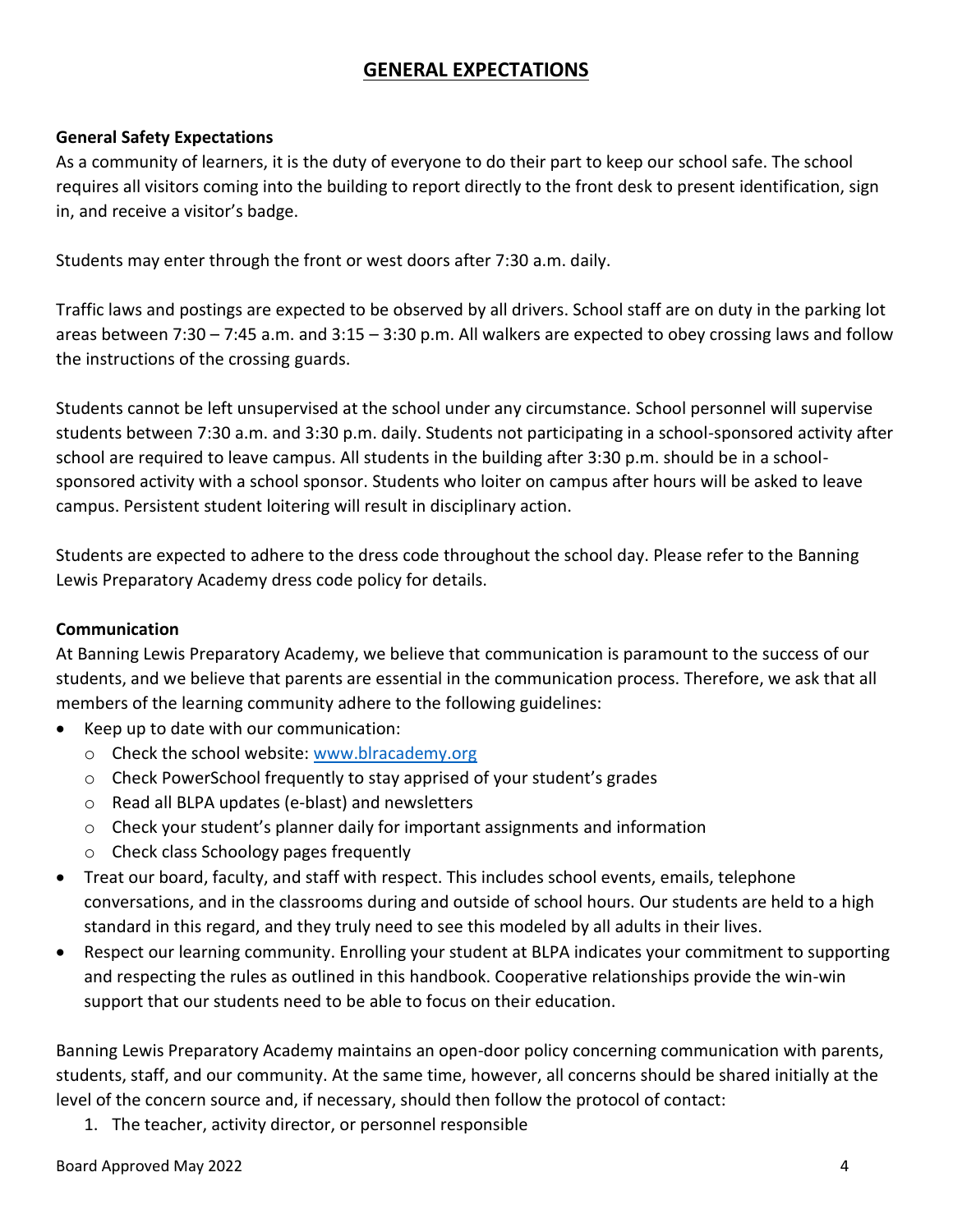- 2. The school assistant principal
- 3. The school principal
- 4. The Chief Administrative Officer
- 5. The Executive Director
- 6. BLPA School Board
- 7. Falcon School District 49

# **Volunteerism**

It is an expectation that by enrolling your child at BLPA each family will commit to two hours of volunteer service per month. Volunteer service can be completed at the school or at home through a variety of activities that help support the learning community. In addition, monetary donations can be made in lieu of service hours ( $$10 =$  one hour).

Background checks are required and will be conducted for any adult/volunteer who will be in any type of supervisory role with students at Banning Lewis Preparatory Academy, at a school function, or on a schoolsponsored trip to include chaperoning field trips.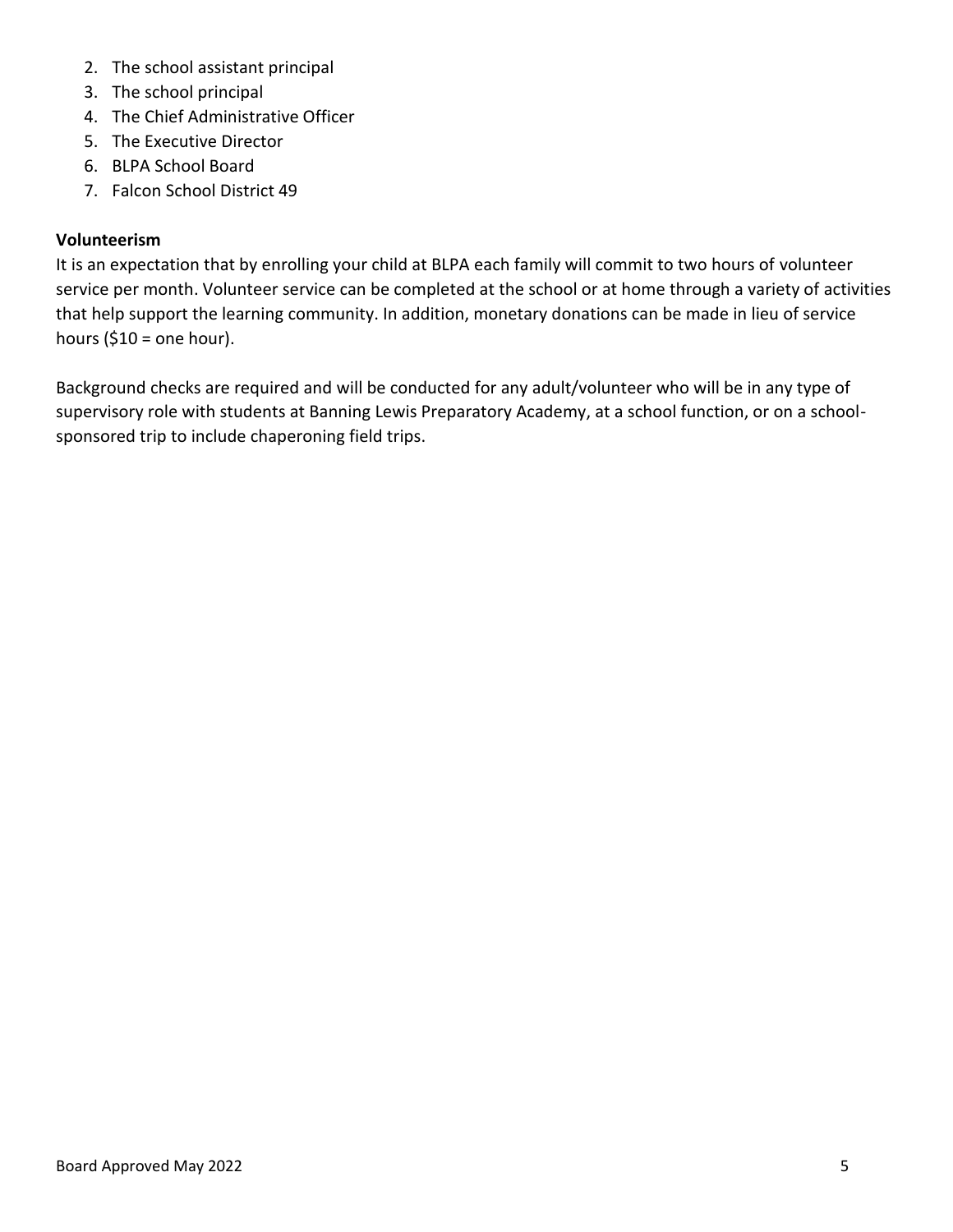# **GENERAL OFFICE POLICIES**

## <span id="page-5-0"></span>**Financial Obligations**

Throughout the year, a student may incur fees. Fees include the cost of materials to take certain courses offered at BLPA, concurrent enrollment or AP courses, athletic fees, and in the case of damage or misplacement, punitive fees assessed by the administration. All fees must be paid by the end of the school year. If a student transfers schools, BLPA can transfer any outstanding fees to the new school, and the new school will add the fees to the student's new account. If a family qualifies for free/reduced fees through District 49, documentation must be provided to BLPA to adjust fees.

#### **Telephone**

School telephones are for business purposes and are not to be used by students except in an emergency. Students may go to the front office to request phone use.

#### **Messages**

A message system will accept messages before and after school or during times of high volume in the school office. Messages are important to the BLPA staff, and calls will be returned within one business day.

#### **Copy Machines**

Copy machines are restricted to faculty, staff, and trained volunteers and not for student use.

#### **School Property**

The BLPA community is expected to show pride in BLPA by taking care of school facilities, equipment, materials, and books and by keeping the grounds and building free of litter.

#### **Security Camera Use**

Banning Lewis Preparatory Academy utilizes video cameras throughout the school building and grounds for student safety purposes. The cameras may also aid in observation purposes should the need arise on behalf of the school. Since the cameras are to be used first and foremost for safety purposes, Banning Lewis Preparatory Academy reserves the exclusive rights to the footage. BLPA can also share access to the footage to law enforcement agencies as well as with District 49 as deemed necessary by the administration.

#### **Use of School Name**

At no time may any member of the BLPA community use the school's name, seal, crest, emblem, mascot, or logo for any activity, in published or printed material or in a contractual manner, without permission granted by the board of directors.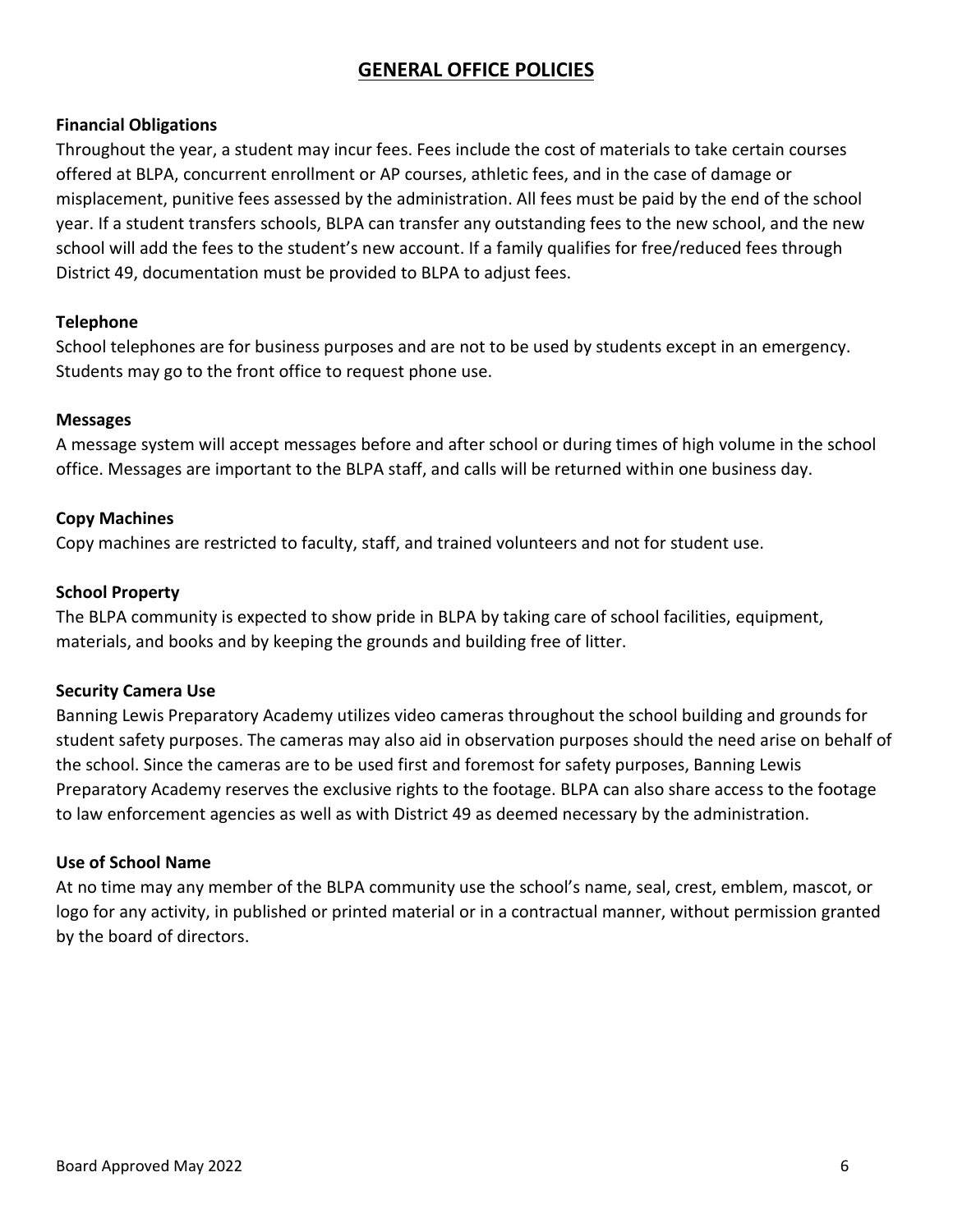# **WEATHER AND EMERGENCY INFORMATION**

## <span id="page-6-0"></span>**Cancelations and Delays**

Because of our broad geographical student base, BLPA school delays or school cancelations will be determined by the administration. BLPA will delay or close in conjunction with D49 weather or safety related delays and closures. If D49 calls a delay on a date that is scheduled for a BLPA early release day, then BLPA will be closed.

In all cases of inclement weather, please access the website, local radio, or local television stations for pertinent announcements. Parents should exercise their own judgment whether to have their child attend school. All parent confirmed weather-related tardies and absences will be excused.

In case of inclement weather at release time, the following procedure will be followed:

- Parents will be notified via email and text.
- Students who walk will be held until conditions are safe.
- Parents may go to the front doors and request to pick up their student.
- Students who drive, as well as siblings of these students, may be excused with parent permission.

#### **Emergency Drills**

Students must learn all emergency procedures and instructions given by the BLPA staff. BLPA will conduct needed drills to ensure that the school community will respond to an emergency safely and effectively. Teachers will instruct students regarding the posted procedures for their classroom and the school building including specific instructions for safe primary and secondary exits. The response to all drills is to be prompt, quiet, orderly, and disciplined. Full cooperation is necessary for the proper execution of these drills, and students are to remember that their welfare is our sole purpose for practicing them.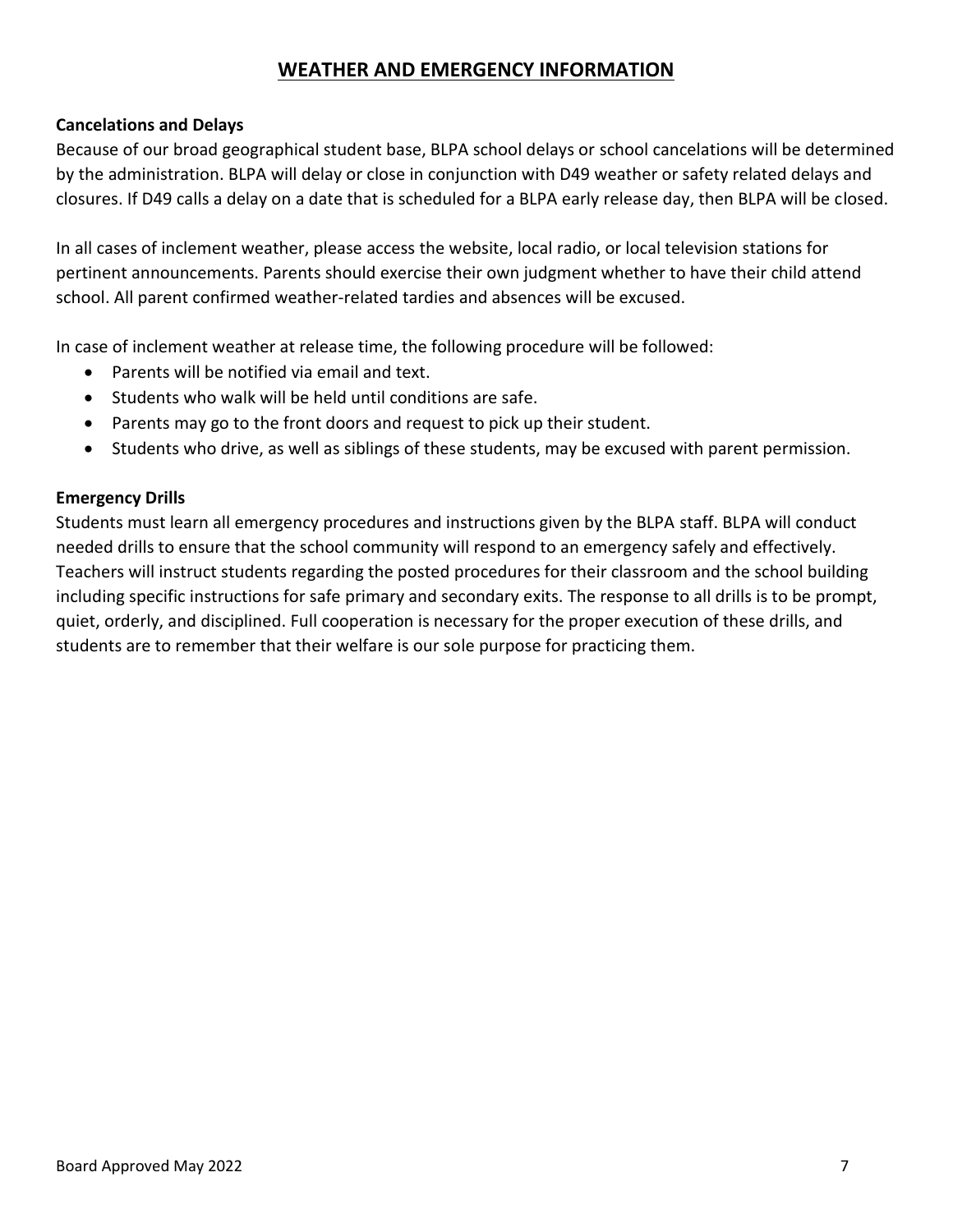# **STUDENT LIFE**

# <span id="page-7-0"></span>**Student Planner**

A planner will be purchased by each student. A student planner shall be used as an educational and organizational aid. If lost, a replacement may be purchased from the school. Students are responsible to carry their planner to all classes and use it to record class assignments and hall passes.

# **Backpacks**

Students are allowed to use backpacks and bookbags at school. All backpacks and bookbags are subject to search.

# **Conduct in the Classroom**

Individual teachers handle matters of classroom discipline. In the cases of repeated misconduct or disruption, parents or guardians will be notified. Severe or repetitive misconduct will be referred to the office. Student office referrals can result in lunch or after-school detention, in-school suspension, out-of-school suspension, or expulsion.

# **Conduct in the Cafeteria**

Students are expected to eat lunch on site in a respectful manner. All trash is to be thrown away in the proper receptacle. If is the responsibility of each student to make sure that the cafeteria and other areas of the campus remain free from litter. Glass containers are not allowed.

*Open Lunch:*

- *11th and 12th grades – All year after meeting expected criteria*
- *10th grade – Starting second semester after meeting expected criteria* o *Criteria:*
	- *Good behavior no discipline referrals*
	- *Good grades GPA of 2.5 or higher*
	- *Good attendance less than five unexcused days/year*
- *9 th grade – Not applicable*

# **Food and Water**

As a rule, food and drinks are not allowed in the hallways, classrooms, or media center. Approved snacks and water may be allowed in designated areas for nutrition breaks. Students are encouraged to bring water bottles that may be refilled throughout the day or stay hydrated. Students may not bring energy drinks and drinks high in sugar, soda, or similar. Glass containers are not allowed.

Parents or students who wish to have food delivered to the school may do so. A food table will be set up in the main entrance of the building. All food deliveries, including those dropped off by parents, need to be placed on the table. Students may then come and grab the food that has been left for them. The front office staff will NOT accept food for students or hold food for students. Students are required to have paid for their food prior to delivery. Cash on delivery (COD) is not allowed, and the front office staff will not permit food delivery personnel to wait in the front office. The school is not responsible for monitoring the food table, and all food deliveries are done so at the student/family risk and is their responsibility.

Board Approved May 2022 8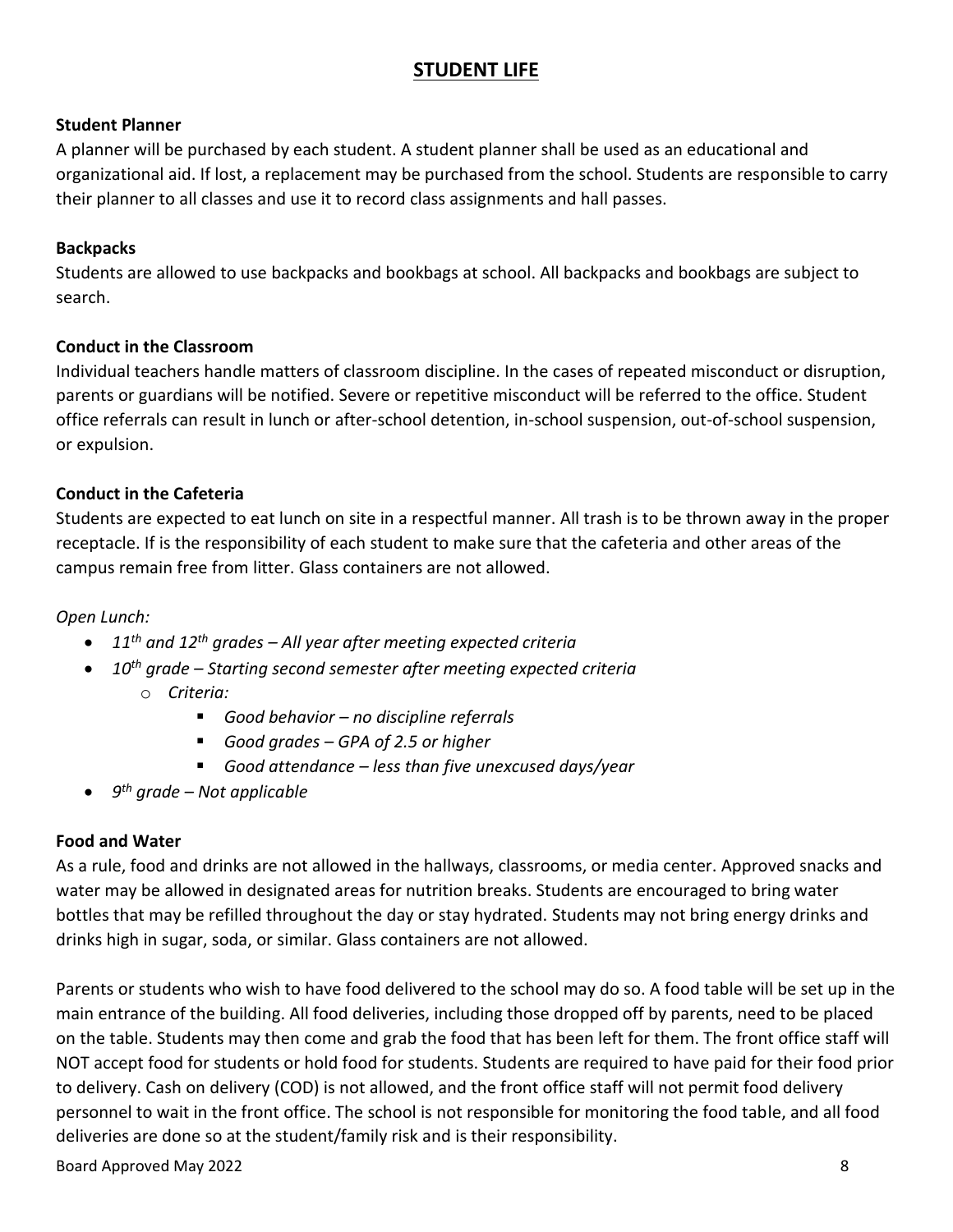# **Food Allergies**

Parents are responsible for informing the office and their student's teachers of any food allergies their child might have.

# **Conduct at Assemblies**

Scheduled assemblies are part of student life at BLPA, so it is important that students and all attendees are attentive, quiet, and respectful.

# **Conduct at School-Sponsored Events**

The following apply to school-sponsored events including, but not limited to, assemblies, social events, athletic events, academic competitions, and music/theater productions:

- All students (both participants and attendees), staff, parents, and other guests are responsible for their actions and are required to follow the same rules of conduct as BLPA students.
- During interscholastic competitions, the BLPA community will not engage in derogatory cheers directed toward the rival team or engage in the use of devices intended to discredit or distract rival participants.
- All school policies remain in force throughout all school-sponsored events. Violations of school policy will be addressed in the same manner used during the regular school day. Any violations of law will result in law enforcement being contacted.
- Chaperones are required to be present at school events. All parent chaperones must be approved by administration prior to the event (please refer to the adult volunteer requirements for details).
- Participants in a school-sponsored activity such as an athletic team or a music group may be held to additional standards with prior notification from the coach/sponsor. Please refer to the Athletics Handbook for more details.

# **Lost and Found**

The school is not responsible for lost or stolen property, but an effort will be made to assist students in the recovery of their missing property. A "lost and found" will be maintained by the school. Any found items should be turned in at the office. Unclaimed items will be turned over to benevolent organizations at the end of each quarter. Students are strongly encouraged to leave valuable items, including cash, personal electronic devices, and accessories, at home.

# **Lockers**

Student lockers are not issued but may be requested at the beginning of each school year and must be approved by administration. It is a student's responsibility to keep the locker clean and to provide his/her own lock. Removable decorations and organization items are allowed inside the locker (nothing permanent). Examples of acceptable materials include but are not limited to magnetic pictures/frames, racks and dividers used to organize books and materials, and the like. All lockers, backpacks, and bookbags are subject to search by school officials at any time without prior notice.

# **Parking**

Parking at BLPA is a privilege. Students who park on campus must register their car and purchase a parking permit through PaySchools. The BLPA parking lot is school property. As such, school officials and security reserve the right to search vehicles on school property upon reasonable suspicion. Items considered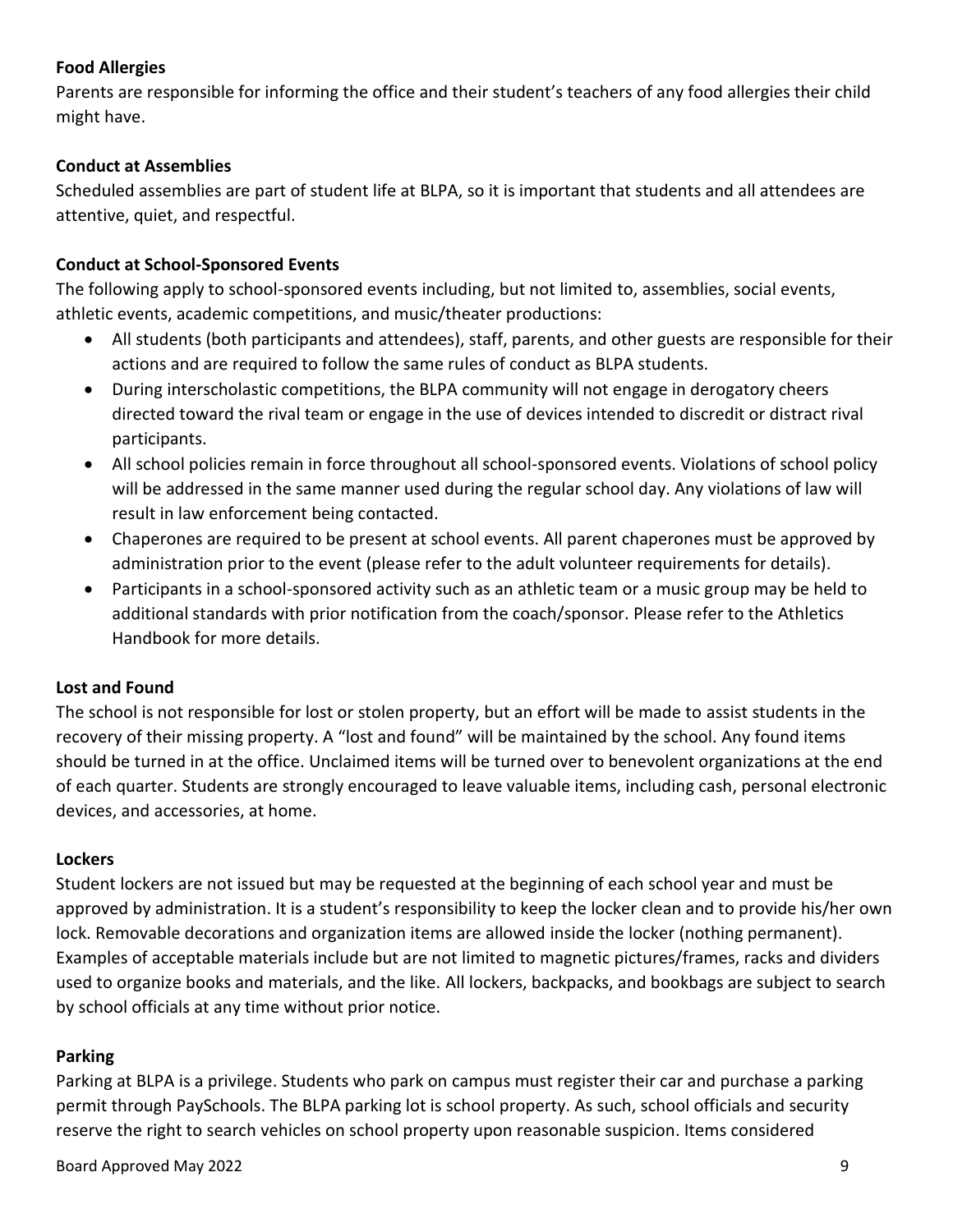dangerous or illegal shall be seized and given to the appropriate law enforcement agency. Students in possession of such items in their vehicle will be referred to the dean for disciplinary action. Refusal by a student, parent/guardian, or owner of a vehicle to allow access to a vehicle on school premises at the time of a search request shall be cause for the termination of parking privileges. Refusal to submit to search may also result in disciplinary action and the notification of law enforcement officials.

Students who park in the staff lot or other unauthorized areas or without displaying their parking permit will receive a \$5 parking ticket per infraction that will be added to the student's account. Students are not permitted to park in the handicap spaces unless they have a state-issued handicap parking permit. Violators are subject to ticket and tow (fees for parking in a handicap spot usually are around \$300 or more).

Should a student lose parking privileges due to a violation, funds will not be reimbursed. The school is not responsible for any damage done to vehicles or for property stolen from vehicles while they are parked in the school lot.

## **Signs and Posters**

All BLPA event signs and posters must have stamped approval by the administration and should be removed by the end of the school day following the vent or activity. Any unauthorized signs or posters will be removed without warning.

## **Solicitation**

All fundraisers/selling of items must be preapproved by administration. Student participation in sales must also be preapproved by administration.

# **Electronics**

Students may possess personal electronic devices (cell phone, tablet, iPod, portable gaming device, earphones, smartwatches, etc.) on the BLPA campus **but may only access them outside of the school day.** All devices must be powered off and put away in a backpack/bookbag. High school students may be allowed to use personal electronic devices at lunchtime only.

Personal electronics discipline policy is as follows:

- First Offense: Teacher collects the phone after student powers it off, reminds student of policy, logs it in PowerSchool, and **gives student phone back at the end of the period.**
- Second Offense: Teacher collects the phone after student powers it off, reminds student of policy, logs it in PowerSchool, and turns phone into the student services office who contacts parents. The student may pick the phone up from the student services office at the **end of the day.**
- Third Offense: Teacher collects the phone after student powers it off, reminds student of policy, logs it in PowerSchool, and turns phone into the student services office. Administration calls and lets parent know they will need to pick the phone up.
- Fourth Offense: Teacher collects the phone after student powers it off, reminds student of policy, logs it in PowerSchool, and turns phone into the student services office. Administration will work with parents to create a phone contract.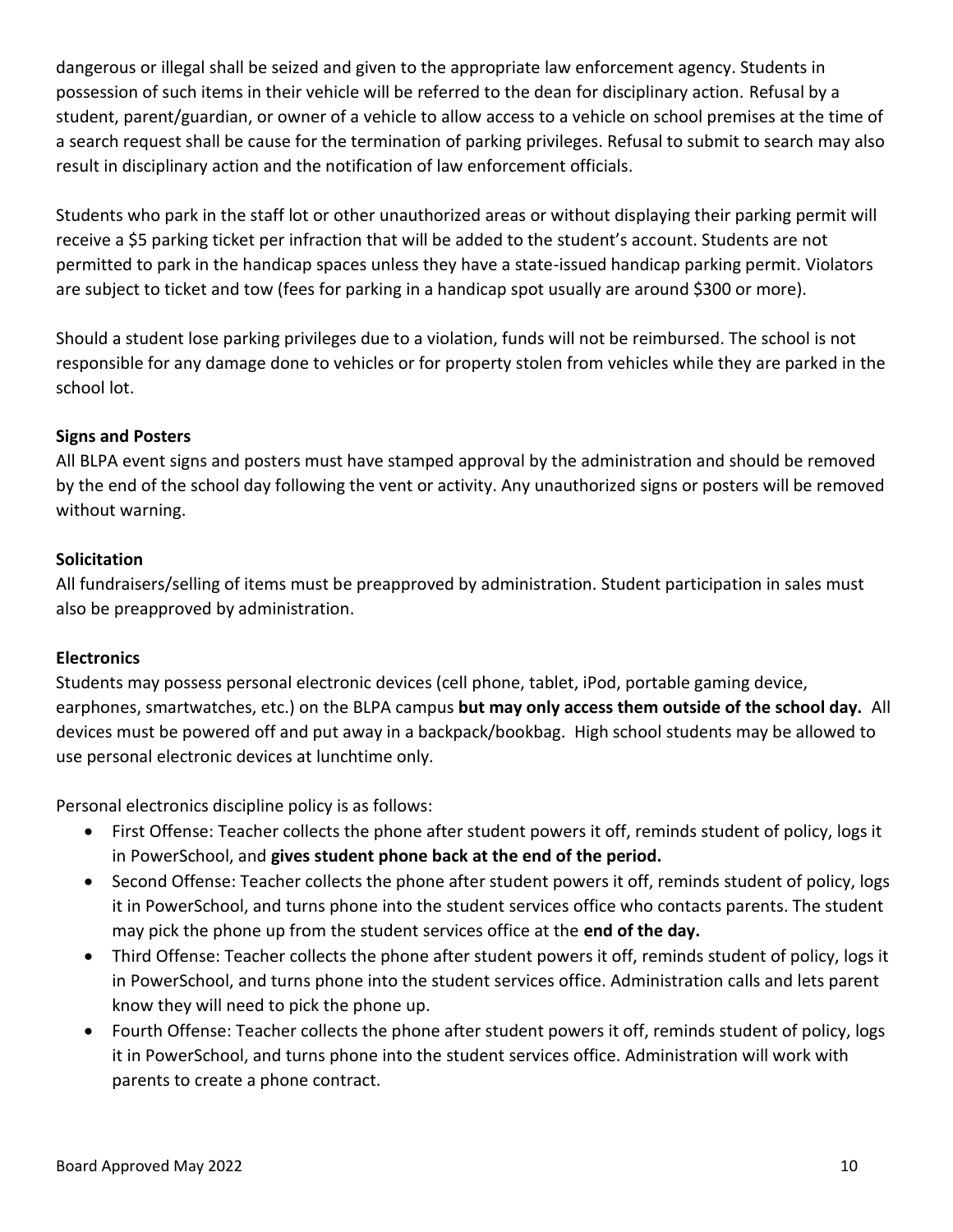# **Field Trips**

A permission slip provided by the school is to be completed by the parent/guardian granting permission for the student to participate in any scheduled field trip. Students who fail to submit the proper form will not be allowed to participate. Verbal authorizations are not permitted and will not be accepted. Students and/or adult chaperones may be denied participation by the school if they fail to meet academic and/or behavioral requirements. CBI background checks for adult chaperones must be conducted prior to attending a field trip. All field trips must be approved by the BLPA administration prior to the trip.

#### **Clubs**

Student clubs may be permitted by the school after a BLPA club proposal form is submitted to and approved by the administration. All clubs must have the approval of administration per the BLPA club proposal form, and all club events/meetings must be supervised by a BLPA staff member. Clubs are to be financially selfsupporting. Questions concerning clubs should be directed to the school administration. Club activities to include meetings, fundraisers, community service projects, etc. are considered school activities, and school policies are applicable to all students, staff, faculty, and chaperones. Club/organization advisors are responsible for ensuring that their club/organization is operating in accordance with school policies and procedures.

## **School Photos**

At the beginning of the year there will be an opportunity for all students to have their pictures taken. Notice will be given prior to picture day. Students must follow the dress code for school pictures.

#### **Hall Pass Policy**

Each student must have a pass when outside the classroom during class time. If a student is without a hall pass, it shall be grounds for disciplinary consequences depending on the circumstances. Student planners shall double as a hall pass and must be filled out correctly.

# **Leaving Campus During the Day**

Students may not leave campus during school hours unless a parent or guardian checks them out at the office and accompanies them.

- Students who are eligible for open campus will have the ability to leave and return to campus during their scheduled lunch.
	- $\circ$  Students must have their student ID and accompanying off-campus sticker with them to leave campus.
	- o Students must exit/enter through the front doors.
- Students taking CE courses are allowed to leave and return to campus for educational reasons.
- A student who leaves campus for special school activities will need administration permission.
- Students who become ill during the day must report to the health office so that a parent or guardian can be contacted.
- Students who are 18 years of age or older may sign themselves out with prior written parent and administration approval. Verbal authorizations will not be permitted or honored. The student/family assume all risk and responsibility.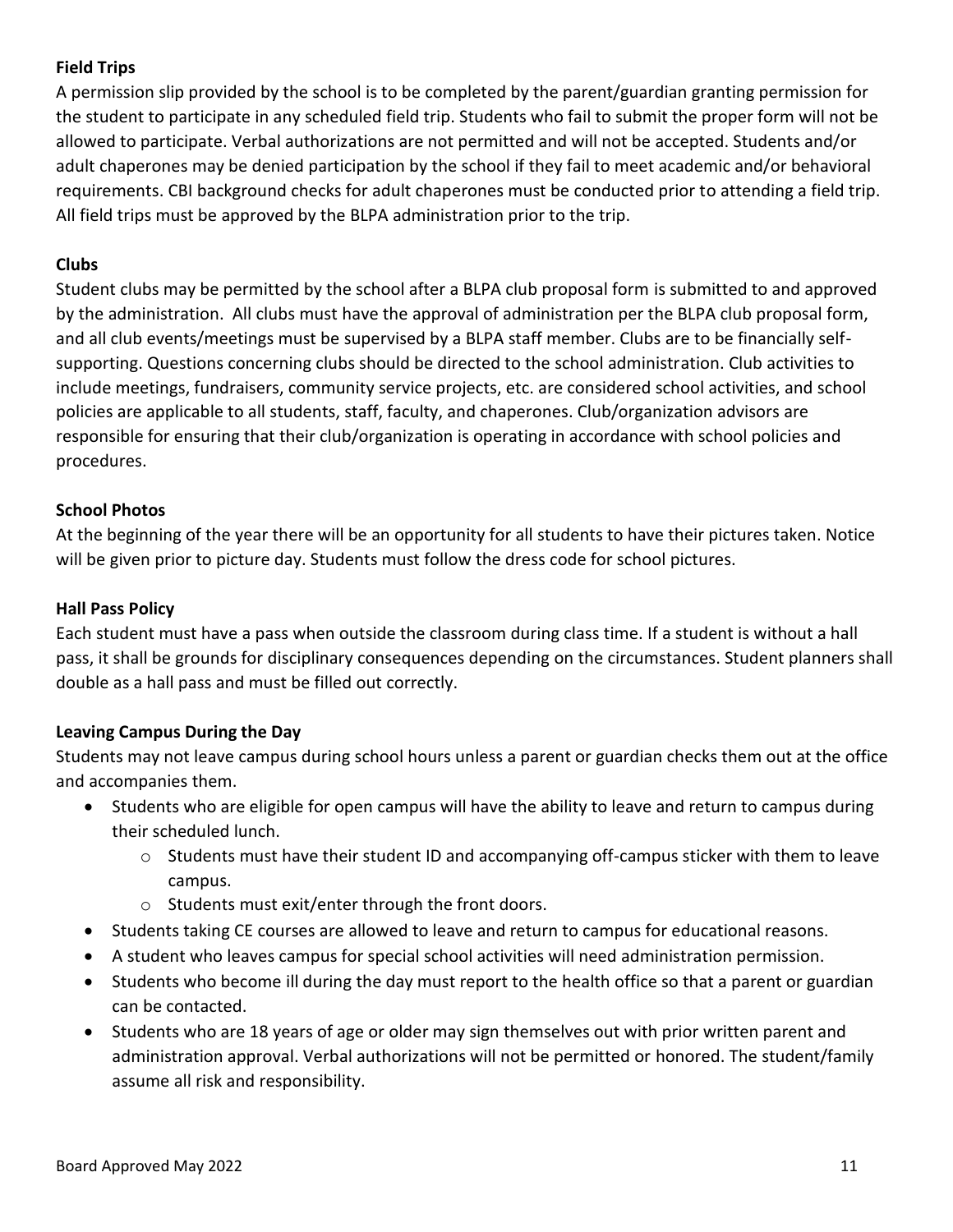# **DRESS CODE POLICY**

<span id="page-11-0"></span>BLPA's dress code policy has been established to help facilitate the education of our students to ensure their safety and to allow for parity amount students. This policy will be reviewed and updated as deemed necessary by the administration and BLA Board of Directors. The BLPA staff, with support of the BLA Board, reserves the right to deny, at its discretion, any item that is noticeably different in style, color, or fabric. Any checking will be done visually, and parents will be notified of noncompliance. Students are to present a neat appearance including appropriate sizing for the individual. No clothing item may have holes or tears.

## **Shirts**

All shirts worn must have a collar unless a school spirit t-shirt or approved shirt for spirit celebration. All shirts must be of the following:

- Plain in color/non-neon
- Polo shirts (long or short sleeve)
- Oxford shirt (button down)
- Shirts may be worn tucked in or untucked. If worn untucked, the shirt must extend past the waistband, but not extend past thewrist.
- No logos

# **Pants, Cargo Pants, Shorts, Skirts, Polo Dresses, and Jumpers**

Must be plain in color/non-neon and without patterns, embellishments, holes, tears, etc.

- Tights, leggings, or the like are not to be worn as pants. Tights and leggings are allowed when worn under jumpers, skirts, or dresses.
- The hemline in jumpers, polo dresses, skirts, and shorts must be long enough to extend beyond the student's fingertips when the hand is extended down the thigh.
- Undergarments/shorts are required underneath jumpers, polo dresses, or skirts.
- Pants may NOT be made of athletic material.
- Jeans may only be worn on Free-Dress Friday and must be without holes and tears.

#### **Outerwear**

Sweaters, sweater vests, cardigans, sweatshirts, windbreakers, blazers, and sport jackets.

- A dress code compliant shirt must be worn under outerwear.
- Must be plain/solid in color and non-neon
- No logos
- Outerwear that is worn for warmth to and from school and outside, including flannels, that is not dress code compliant, will not be permitted to be worn in the building during school hours.

#### **Spirit Wear**

Spirit wear is defined as clothing that promotes BLPA or a BLPA team, club, or activity.

- Spirit wear shirts and sweatshirts may be worn at any time.
- Must be approved BLA spirit wear or approved BLPA team/club apparel.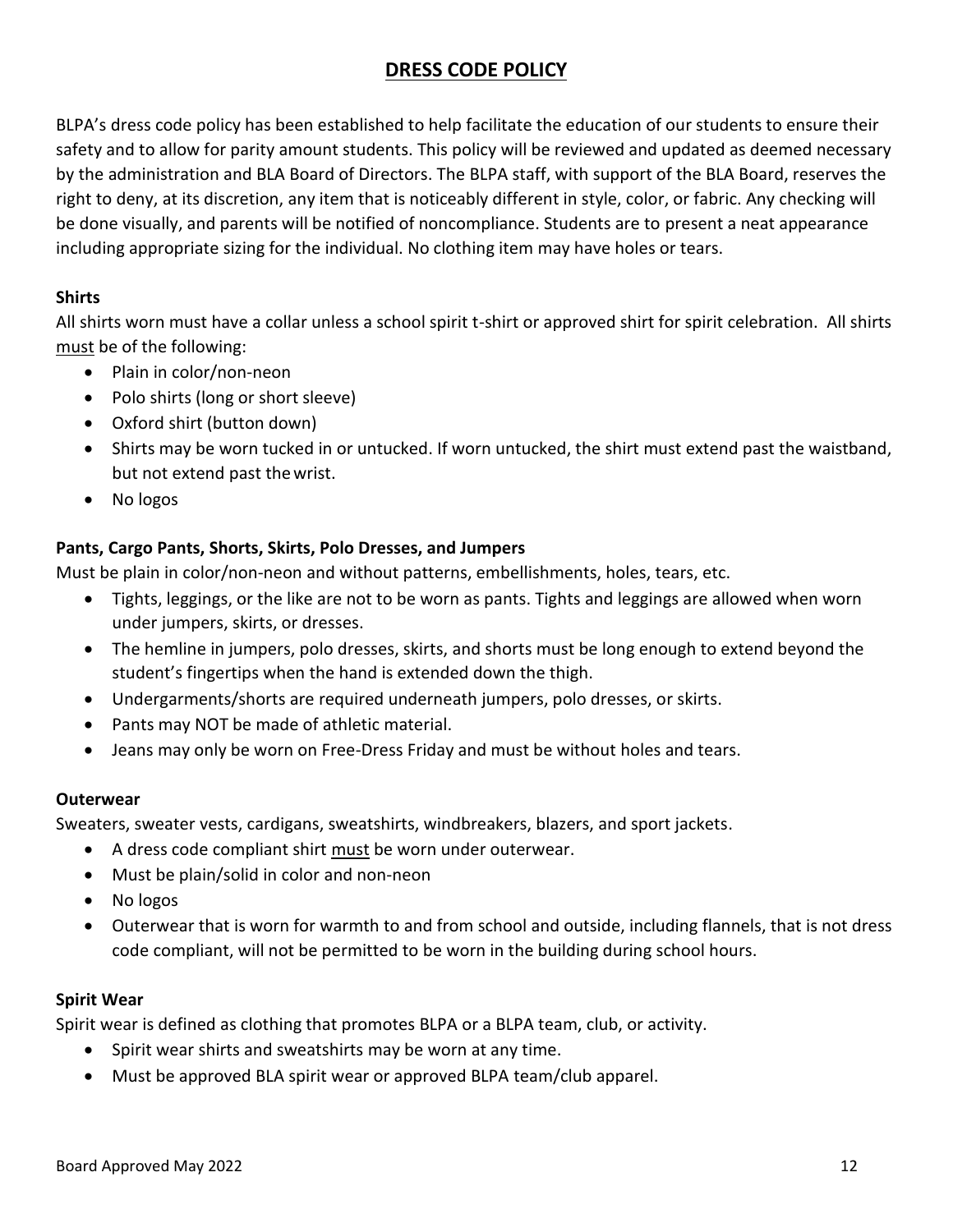#### **Footwear**

Shoes must always be worn. Shoes should be appropriate for daily activity.

- Open-toed footwear, footwear with lights/wheels, slippers, sandals, high heels over 2 inches, and mules/clogs are not permitted.
- Tennis/athletic shoes with non-marking soles are required for physical education. Students without proper shoes may be restricted from participating in physical education classes or extracurricular activities. A physical education grade may be affected by the lack of participation.

## **Free-Dress Friday**

- Top of chest to bottom of fingertips must be covered.
- No ripped jeans.
- No tank tops; shoulders must be covered.
- Clothing may not contain guns, profanity, drugs/alcohol of any sort, or offensive language.
- No hats.
- No pajamas.

## **Accessories**

Ties, scarves, headbands, makeup, tattoos/writing on skin, jewelry, and body piercings. **All approved accessories must not be a distraction to the learning environment.** 

- Ties and scarves may be worn.
- Blankets are not considered an accessory and are not allowed.
- Students are not allowed to wear bandanas or the like.
- Students may wear headbands if it is holding hair back and flat to the head.
- No hats/head coverings are to be worn in the school building during school hours unless there is administrative approval.
- Students may wear makeup.
- Tattoos must not be visible during the school day. Students may not display tattoos or temporary tattoos of any kind to include writing on any part of the skin that is visible.
- Piercings are restricted to ear and nose. Nostril piercings only; no septum piercings.

# **Hair Color/Style**

Extreme, eccentric, or faddish hairstyles/colors that detract from the learning environment are not permitted.

- Students may not have a hair style that contains vulgar or distracting images.
- Hair may only be dyed/styled in naturally occurring colors (brown, black, grey, natural red, blond).
- Hair may be styled with braids, cornrows, twists, or locks, so long as the style is within the following guidelines. Each braid, cornrow, twist, or lock will be of uniform dimension, have a diameter no greater than 1 inch, and present a neat appearance.
- Facial hair must present in a clean, well-groomed manner.

# **Physical Education**

Students participating in physical education classes will be required to wear a plain/solid t-shirt and plain/solid shorts, leggings, or sweatpants. Spirit wear t-shirts will also be allowed.

• Gym shoes with non-marking soles are required.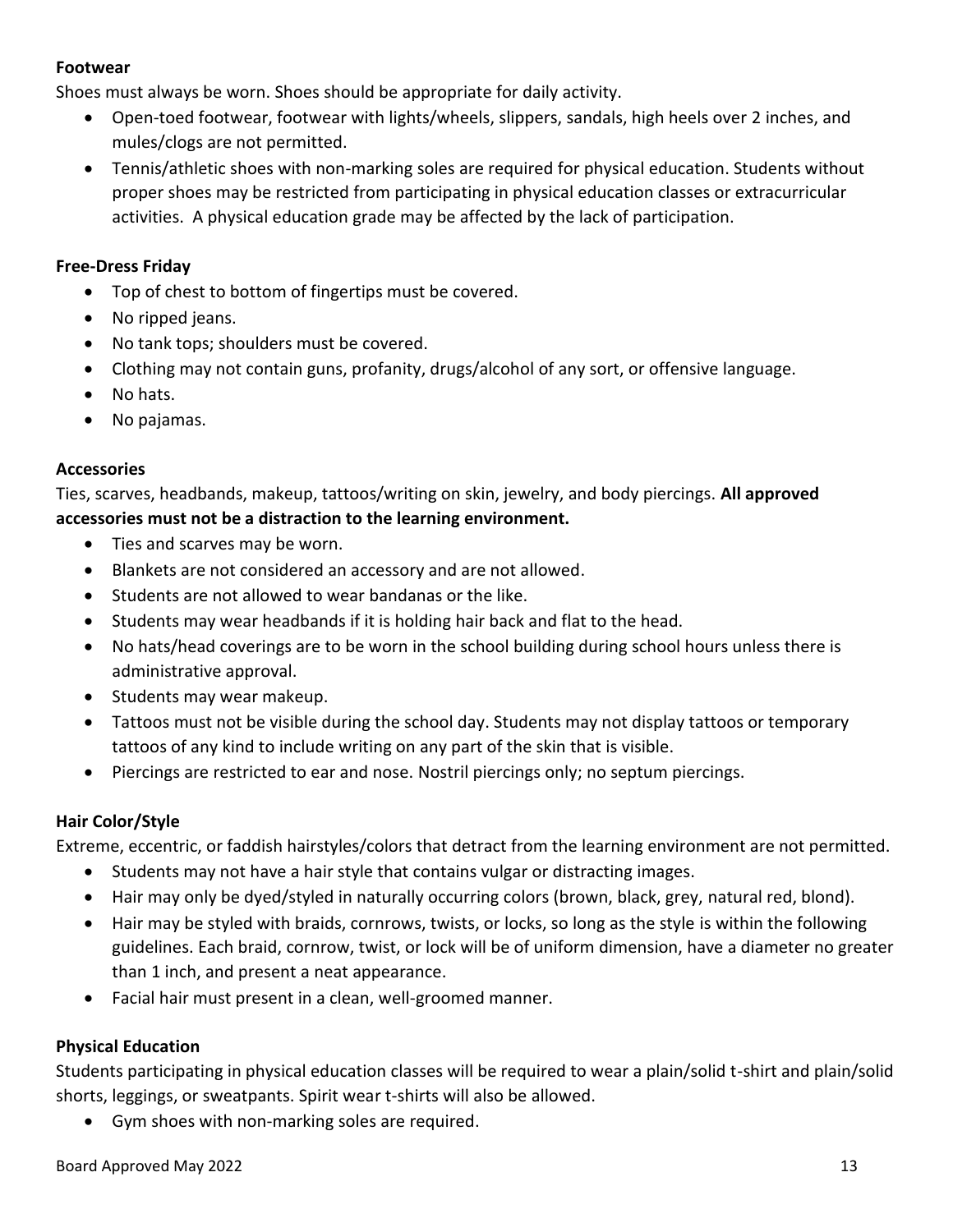#### **Miscellaneous**

Items not covered above but considered inappropriate, unsafe, or a distraction from the learning environment are subject to review by the administration and teachers.

## **General Expectations**

Students are to present a clean and neat appearance. All clothing (except for approved spirit wear) will be plain/solid in color with no holes, tears, embellishments, etc.

#### **Exceptions**

School administration will on occasion allow dress code alternative days such as Dress for Success, Spirit Days, or Jeans Days. BLPA respects the diversity of its students. Administration may make exceptions to this policy based on religious or medical observances or accommodations.

#### **Consequences for Noncompliance**

- First and Second Offenses: Verbal warning, parent is notified, student gets into compliance, documented in PowerSchool.
- Third and Future Offenses: Parent is notified, student gets into compliance, documented in PowerSchool, student is assigned after-school detention. Repeated dress code violations may lead to further disciplinary action.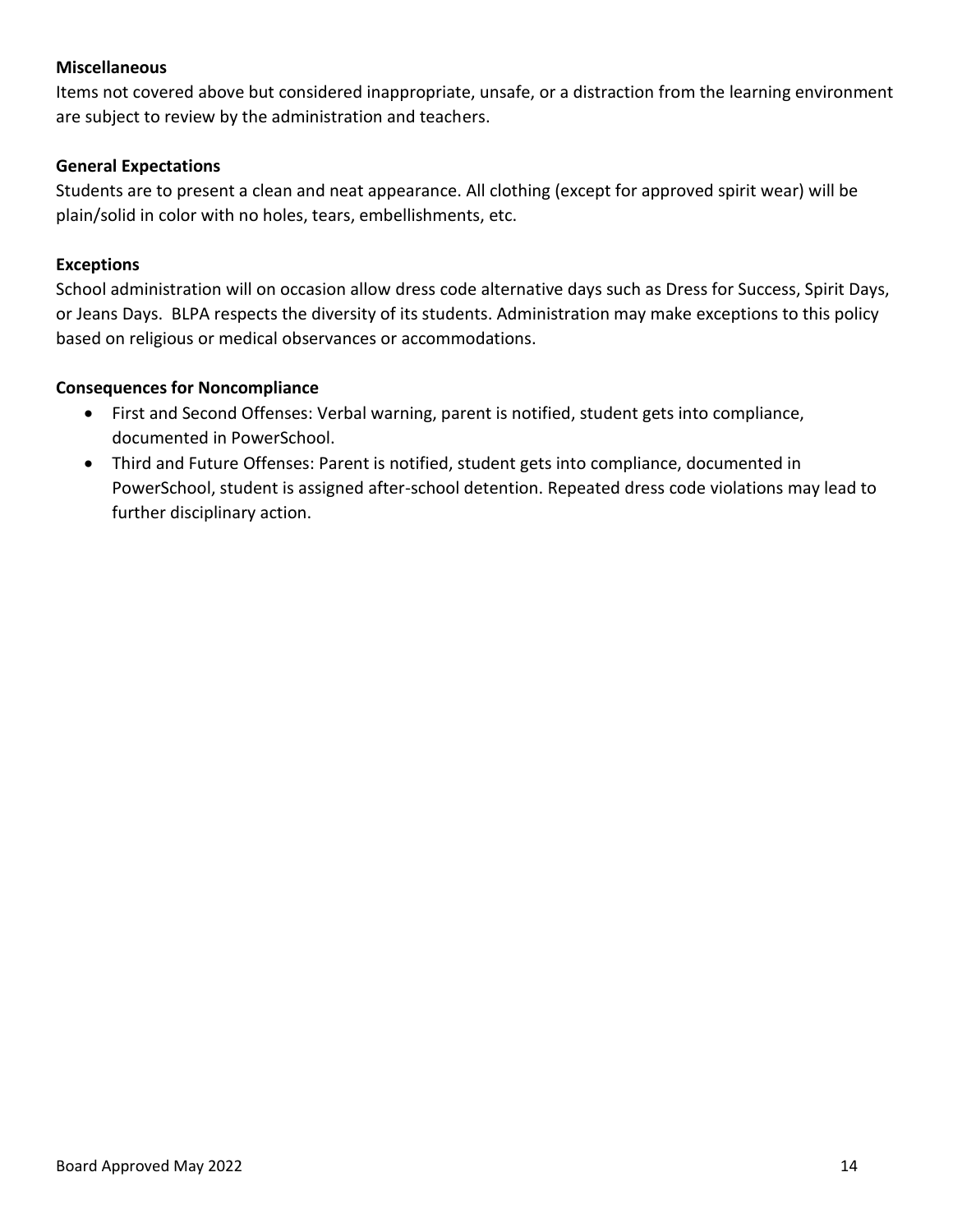# **ACADEMICS**

# <span id="page-14-0"></span>**Our Curriculum**

Banning Lewis Preparatory Academy uses the best available age-appropriate, research-based materials in the classroom. Our curriculum is designed to teach mastery of essential skills in each subject area and to foster critical thinking.

# **Course Schedule Changes**

Grade-level counselor and/or principal must approve all classroom or course schedule changes. Requested changes must be submitted in writing. Forms are available in the student services office during the schedulechange window.

## **Credit for NON-BLPA Courses**

Newly enrolled BLPA students must submit transcripts for all high school coursework as part of the enrollment process. The principal, or designee, will review the transcripts to determine the credit earned toward graduation from courses completed prior to the date of enrollment with BLPA.

BLPA high school students may also request approval to take courses for up to 4.0 credits from other accredited educational institutions during their period of enrollment with BLPA per the following procedures, requirements, and restrictions.

- An outside course will only be considered for approval to be taken for credit if all the following criteria are met or exceeded:
	- $\circ$  The request for approval to take a course for credit from an accredited education institution must be completed and submitted to the principal or designee at least two weeks (10 business days) prior to the start of the outside course.
	- o The outside course must be aligned to Colorado Academic Standards for the content area in which credit is to be earned.
	- o The outside course must be substantively different in terms of content from any/all previously completed courses unless the outside course is intended to be a "repeated course" (see repeated course restrictions/requirements). A difference in delivery is not considered to be substantively different in terms of content. For example, Algebra 1 taken online is not considered to be substantively different in terms of content from Algebra 1 taken in person.
- Upon completion of an approved outside course, the student must provide an official grade report or transcript from the accredited institution prior to any credit being granted.
- Upon receipt of an official grade report or transcript from the accredited institution, BLPA will enter a pass/fail (P/F) grade on the student's BLPA transcript along with an indication of the institution providing the course.
- Courses taken through BLPA's concurrent enrollment program and courses taken through Falcon District 49 are not considered outside courses.

# **Credit for Varsity Sports**

Physical education credit is available for students on a varsity sports team.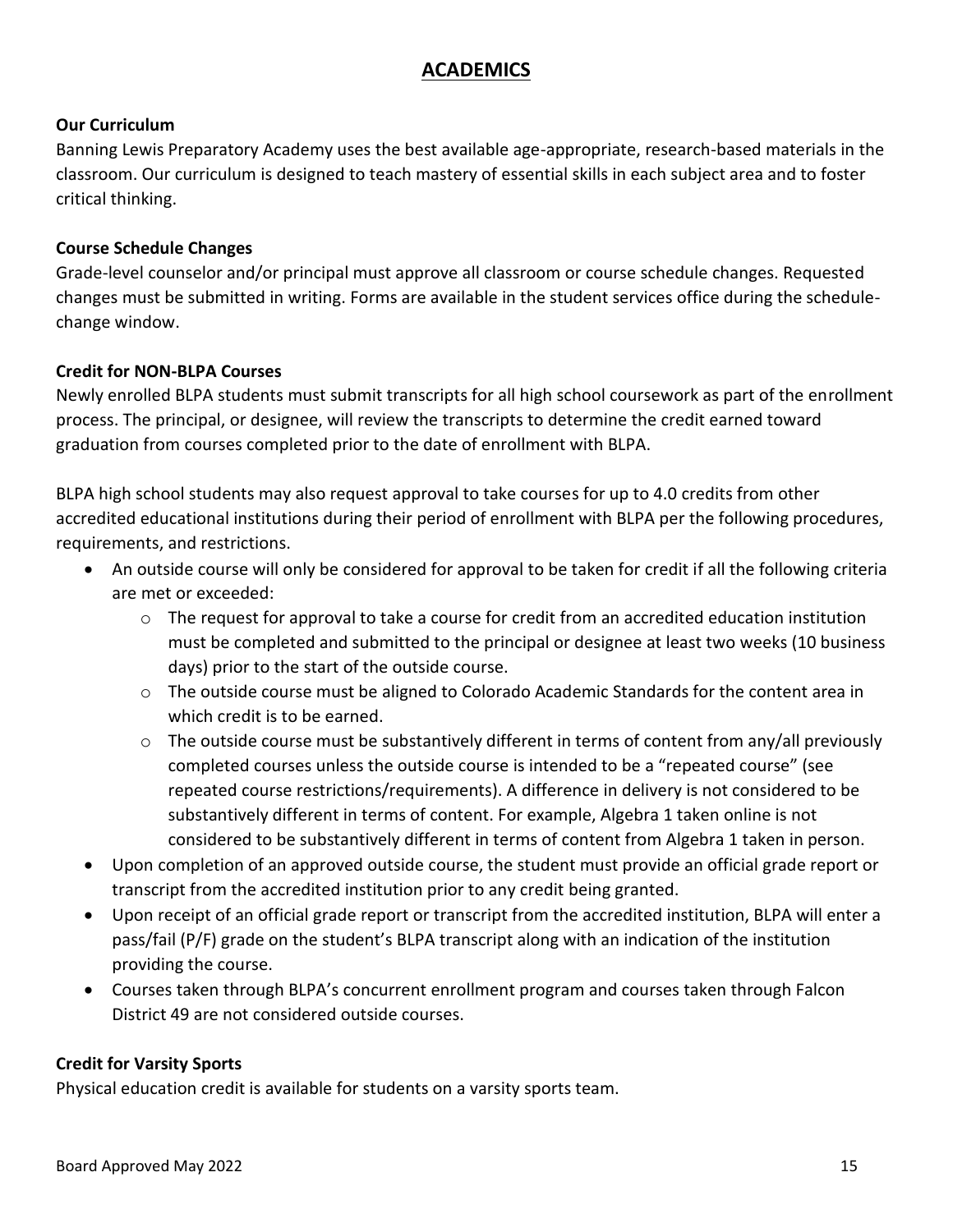# **Repeated Courses**

A high school student may repeat a course with the following restrictions/requirements:

- Credit for any given course can only be earned once. Repeating a course will not result in additional credit being earned.
- Each enrollment in a given course will be entered on the student's transcript to include the grade earned in each enrollment, including credit recovery.

The grade for each course will be included in the official grade point average (GPA) calculation. Therefore, the grade from a repeated course does not "replace" the grade from the original enrollment in the course, including courses recovered from credit.

- Exceptions to these restrictions/requirements are provided to specific activity/production courses. The following courses are exempted from the restrictions/requirements detailed above and may be repeated for full credit:
	- o Student Publications (Yearbook/Journalism)
	- o BLPA Singers (Choir)
	- o Concert Band
	- o Jazz Band
	- o String Orchestra
	- o Music Theatre Production
	- o Weights and Fitness
	- o Outdoor Fitness
	- o Student Aide
	- o Speed Training
	- o Sports Training
	- o Independent Studies
	- o WBL Work-Based Learning

#### **Make-Up Work**

Make-up work shall be provided for any class in which a student has an excused absence unless otherwise determined by administration. It is the responsibility of the student to pick up any make-up assignments permitted on the day returning to class. Due to the block schedule, there shall be two class periods allowed for make-up work for each day of absence up to 10 days if the assigned work was issued during the absence. If assigned work was given prior to the absence, students are expected to turn in the work upon their return to the next time class meets. All missed exams will be taken within two occurrences of class meeting upon returning from an absence. Any exceptions for these guidelines would need to come from administration prior to the excused absence.

Make-up work shall be allowed following an unexcused absence with the goal of providing the student an opportunity to keep up with the class and as an incentive to attend school; however, this work will receive only partial credit which is the consequence for an unexcused absence.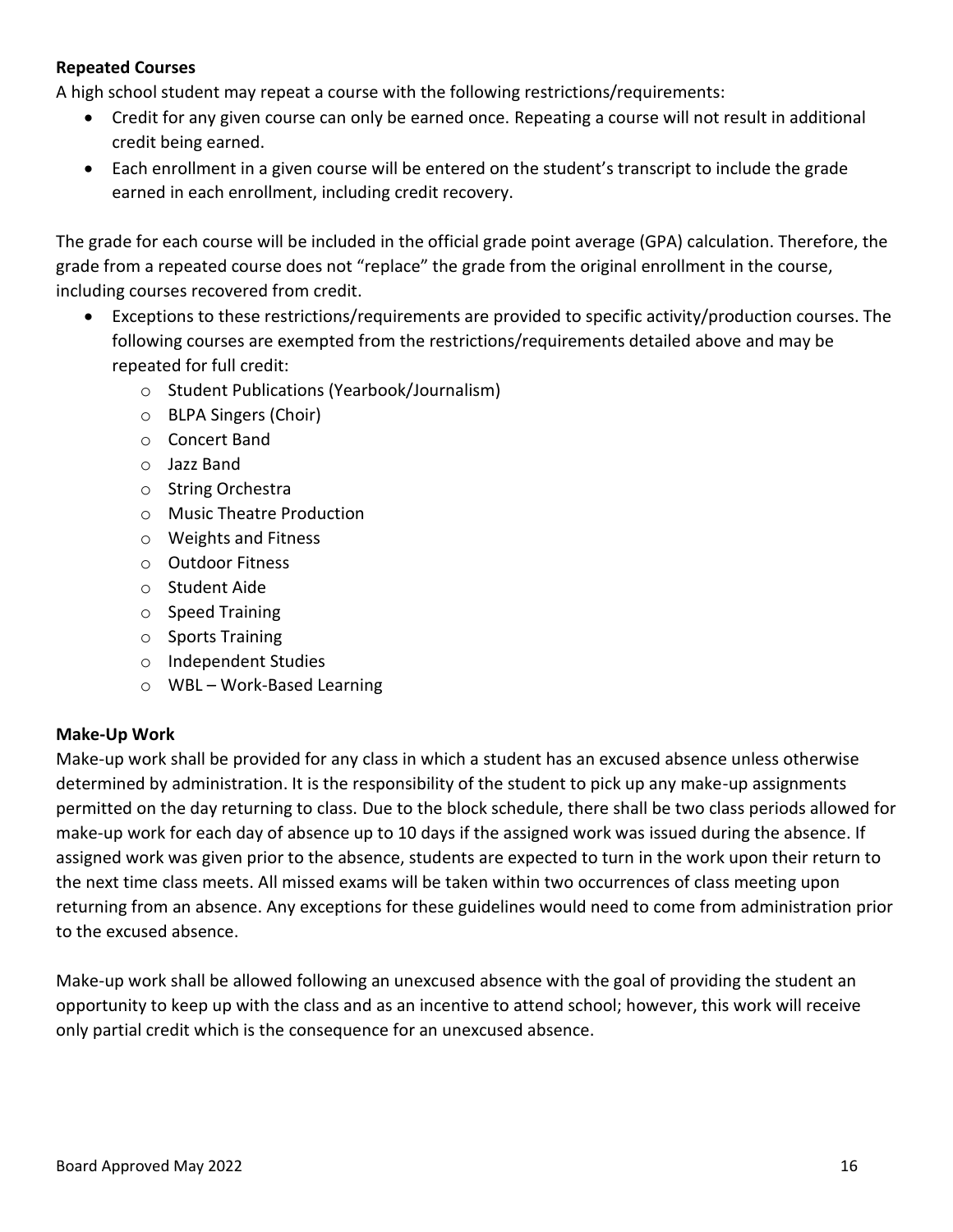## **Late Work**

BLPA students are expected to turn in all classwork and homework. It is expected that classwork and homework will be turned in at the time designated by the teacher. All late work will receive a 10% grade deduction per class meeting. For example, work received two class meetings late will receive a 20% deduction and so on. This does not apply to work assigned during excused absences.

## **Grading System**

- Middle School: The academic year is divided into four quarters. Each quarter is approximately 10 weeks in length.
- High School: The academic year is divided into two semesters.

## BLPA Grading Scale

 $A = 90 - 100\%$  (90-92 = A-, 93-96 = A, 97-100 = A+)  $B = 80 - 89\%$  (80-82 = B-, 83-86 = B, 87-89 = B+)  $C = 70 - 79\%$  (70-72 = C-, 73-76 = C, 77-79 = C+)  $D = 60-69\%$  (60-62 = D-, 63-66 = D, 67-69 = D+)  $F =$  Below 60%

# Honor Roll

All students are eligible for Cardinal or Gold Honor roll based on each term's academic performance. Honor roll status is determined on a student's GPA for the most recent term.

- Cardinal Honor Roll: Term GPA of 3.5 3.74
- Gold Honor Roll: Term GPA of 3.75 4.0

# Weighted Grades for High School

By school board policy, courses approved for weighted grade status will receive 1 extra grade point per credit for that course based on a 5-point scale. This extra point will be calculated with all other course grades which are calculated on a 4-point scale. All concurrent enrollment (CE) and advanced placement (AP) courses will receive weighted grade status. Class rank and all other honors will be based on a weighted grade point average. Credits transferred from another school will not be weighted except for advanced placement courses. When a student submits a petition for consideration, the principal may grant weighted grade status to a transfer course which carries a similar title or description as a weighted course if it reasonably meets the BLPA definition of a weighted course and was weighted at the previous school.

|     | Traditional 4.0 | 5.0 Weighted       |   |
|-----|-----------------|--------------------|---|
|     | Scale           | Scale (CE Courses) |   |
| 4.0 |                 | 5.0                | А |
| 3.0 | в               | 4.0                |   |
| 2.0 | C               | 3.0                |   |
| 1.0 |                 | 2.0                |   |
|     |                 |                    |   |

# Report Cards/Reporting Academic Progress

• Report cards will be made available at the end of each term via paper or electronic copy.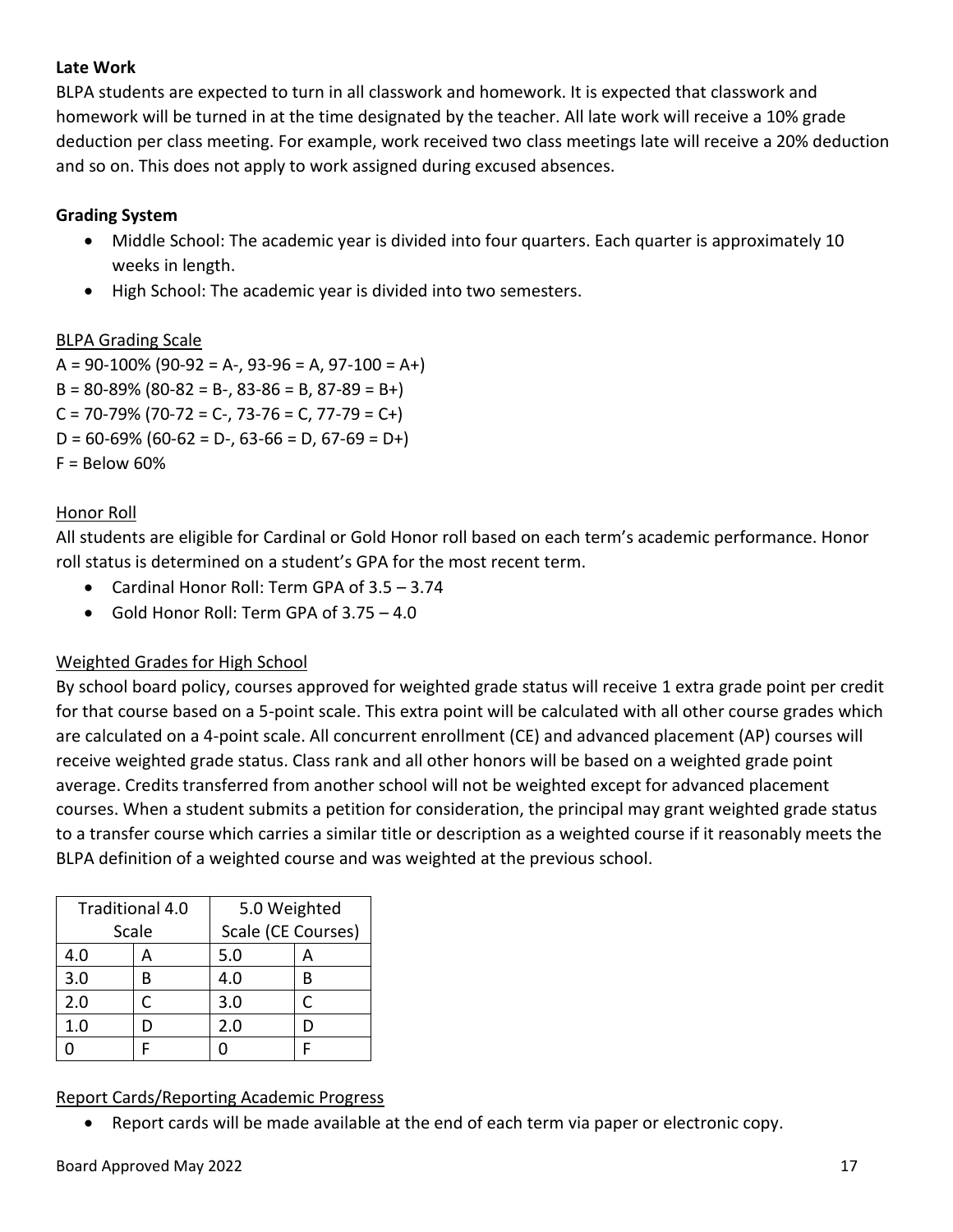- Students not completing course work by the end of a grading period will receive an "I" for incomplete. An incomplete will become an "F" if those issues surrounding the incomplete are not resolved with the student's teacher(s) within two weeks after the term ends. In those rare cases where a student is under the care of a physician for a serious illness, additional time may be granted to complete all course work, including tests and semester exams, as determined by the student's teacher and the principal. If the work is not completed in the determined length of time, the grade becomes an "F."
- Parents will be notified if their student has a D/F in a class after the first two weeks of a term.
- Student progress can be monitored online by each parent daily by utilizing their parent portal access code.

## **Graduation Requirements**

Graduates will be recognized with the following designation for graduations:

- 3.75 and Higher: Graduate with highest honors
- 3.4 3.74: Graduate with high honors
- 3.0 3.39: Graduate with honors

Coursework requirements for graduation are based on the number of units of credit earned in grades 9 through 12. A unit of .5 credit is typically the credit received for a one semester course. A minimum of 25 units of credit shall be required for graduation from high school. Specific requirements may be waived with the approval of the principal. Appeals will be directed to the BLPA Board of Directors. Early graduation is allowable with graduation requirements met and administration approval.

| <b>Requirement Areas</b>       | <b>Credits</b> | <b>Notes</b>                                           |
|--------------------------------|----------------|--------------------------------------------------------|
| English                        | 4.0            | Must include courses that contain both literature and  |
|                                |                | composition.                                           |
| Science                        | 3.0            | Must include two lab sciences.                         |
| <b>Mathematics</b>             | 3.0            | Must include Algebra 1 and Geometry.                   |
| Social Sciences                | 3.0            | Must include 1 credit U.S. history, .5 credit American |
|                                |                | Government/Civics, and a course containing personal    |
|                                |                | finance curriculum.                                    |
| World Language                 | 2.0            | Must include a second level, full year, of the same    |
|                                |                | language pathway.                                      |
| <b>Fine Arts</b>               | 1.0            | May include any combination of fine arts.              |
| Health                         | 0.5            | Must include one semester of Health.                   |
| <b>Physical Education</b>      | 1.0            | Must include one semester of Team Sports.              |
| Senior Capstone                | 0.5            | Culminating ICAP (individual career and academic plan) |
|                                |                | beginning Freshman year.                               |
| <b>Academic Core Electives</b> | 3.0            | Any additional course work in English, Science,        |
|                                |                | Mathematics, Social Sciences, or World Language.       |
| <b>Unrestricted Electives</b>  | 4.0            | Any credits earned above the requirements in any area. |
| Total                          | 25.0           |                                                        |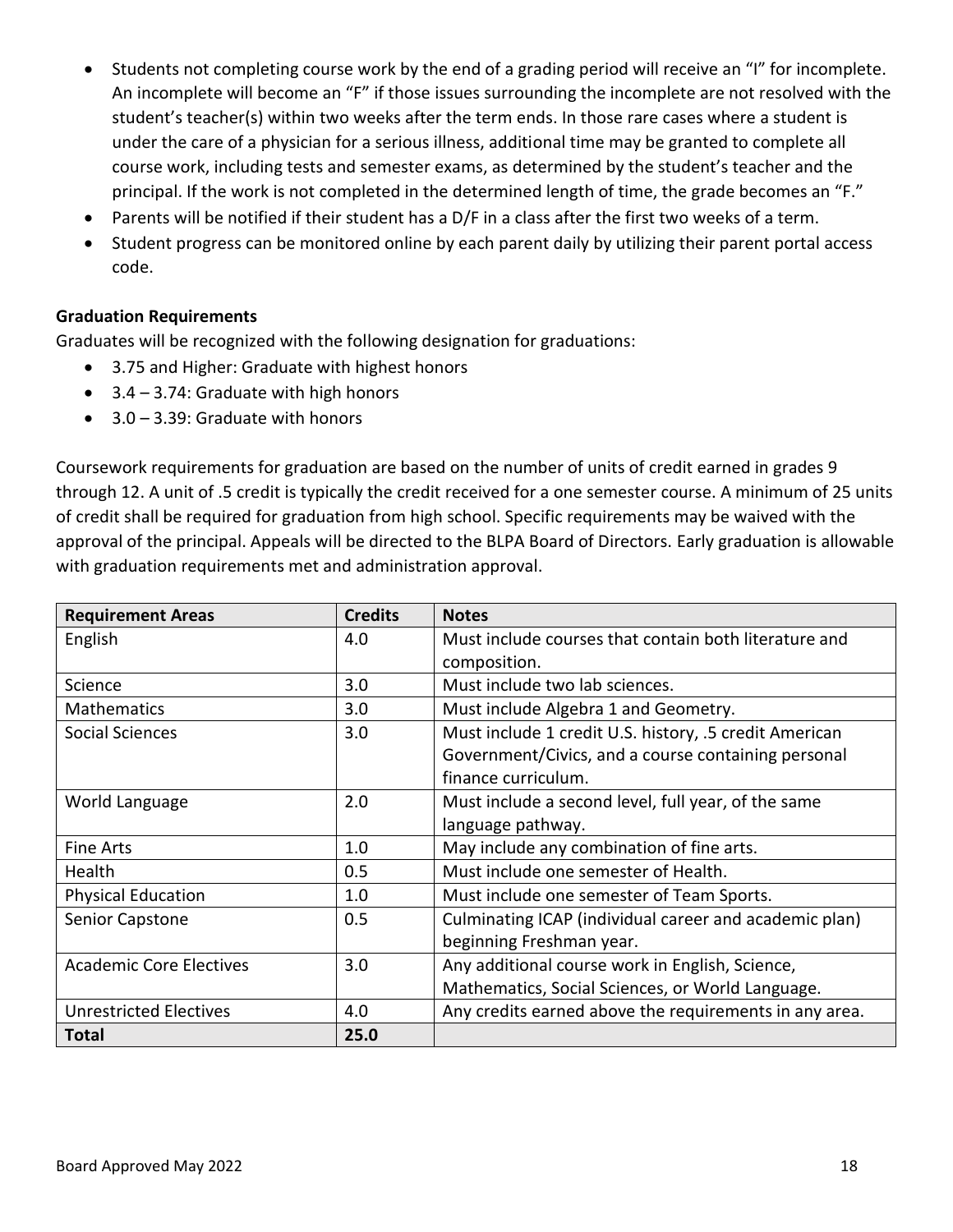## **Concurrent Enrollment**

While Concurrent Enrollment becomes available the first semester of the student's sophomore year, some students may be granted access earlier. Students may apply for concurrent enrollment to begin their second semester of their freshman year if the following criteria is met: The student has an active ALP, scored in the 95<sup>th</sup> percentile or higher in the "ERW" category of the PSAT, has completed at least one semester of English 1, and has completed the application process with administration approval. Any exceptions to this criterion must be approved by high school administration. Sophomores through seniors will need to speak to the Concurrent Enrollment advisor on how to qualify.

## **Academic Lettering**

To qualify for a BLPA academic letter, a BLPA high school student must complete two consecutive semesters at BLPA with a GPA of 3.75 or higher for each semester. Students will receive a letter and an academic pin of recognition for their first year and will receive a bar for each subsequent pair of consecutive semesters for which they meet the lettering standard. If a student is found to have received their letter through ill-gotten means (i.e., academic dishonesty), BLPA reserves the right to rescind the student's letter and pin.

## **Academic Tutoring**

After-school tutoring in core academic areas is available Monday through Thursday from 3:15 – 3:45 p.m. Students should communication with teachers in advance of attending tutoring. Students must leave campus after their tutoring session has ended. Students failing two or more classes will be required to attend mandatory tutoring.

# **Promotion/Retention/Academic Support**

BLPA has established and maintains high standards for all students by establishing clear academic expectations, monitoring student achievement, and communicating student progress to parents/guardians in a continuous and systematic manner. BLPA does not practice social promotion but rather places and promotes students according to each student's instructional level. Recognizing the unique developmental needs of each student, the most appropriate educational setting will be determined to meet those needs and a personalized student achievement plan will be designed to support academic growth.

#### Promotion and Retention Policy Statement

No middle school student shall be promoted to the next successive grade level based on age or other social reason unrelated to academic performance. A student may be considered for retention if the following criteria are not met:

- Mastery in all major content areas as evidence by grade level report cards.
- To be promoted to any grade level through eighth grade, a student's scaled score on the standardsbased assessment must fall above the 25<sup>th</sup> percentile in mathematics and reading.
- All students must demonstrate a 95% or better attendance rate.

Upon entering high school, the emphasis is on a successful accumulation of high school credits as opposed to grade level designations. High school students who fall behind the recommended rate of credit accumulation or middle school students who are placed or retained below chronological grade level may be required to participate in some or all the following interventions:

• After-school tutoring

Board Approved May 2022 19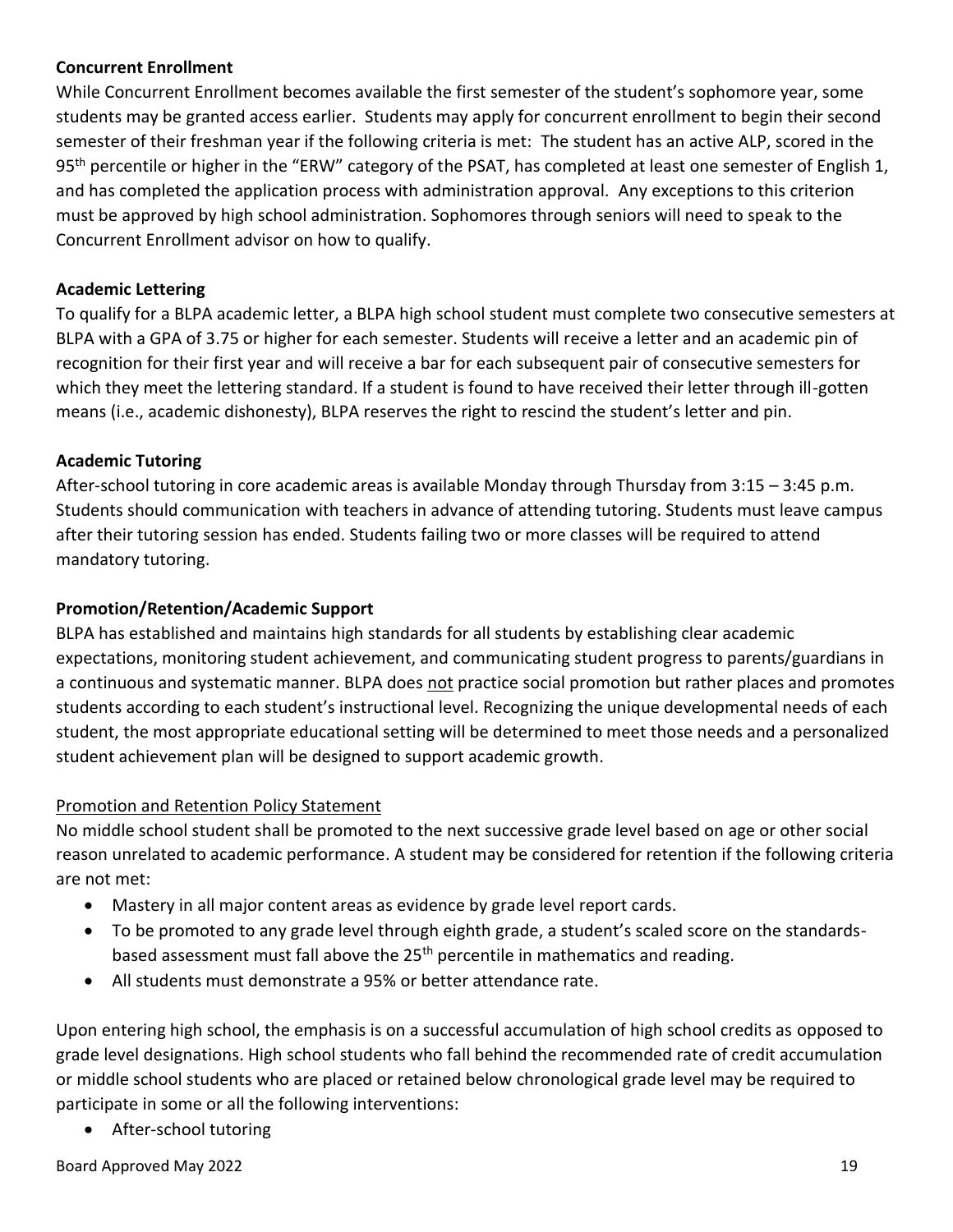- Supplemental or credit recovery course work
- Individualized interventions guided by the multitier system of supports (MTSS) team
- Attendance counseling

## Responsibility and Timeline

Decisions regarding a student's placement, promotion, or retention will be determined on an individual basis based on academic results. The principal, along with the input of the MTSS team, shall have the final responsibility of determining grade level placement and promotion or retention of each student.

If a student is failing multiple core academic courses by the end of a term, the student will be placed on academic probation. The student and family will be notified in writing of the academic probation, and a plan will be drafted to move the student off probation. If a student does not make appropriate progress as defined by the plan, parents/guardians will be notified in writing prior to the end of the subsequent term of a student's risk of retention or falling behind in high school credit accumulation. Any student who is placed on academic probation and does not show sufficient progress may be denied reenrollment in BLPA. A conference will be scheduled at a time convenient for all parties to discuss the student's achievement, attendance, effort, work habits, behavior, and other factors related to learning. A final conference will be held, post end-of-theyear testing in May, to discuss the promotion and retention determination of the principal and student services team.

## Middle School Student Accountability/Support

We have a high expectation of achievement at BLPA. To support our students, we provide multitiered systems of support (MTSS). Students who may need additional support are identified/referred by staff. Grade-level staff collaborate and consult to place interventions and supports in place for students who are struggling academically. Ongoing student progress is monitored so that interventions and supports can be adjusted based on individual student growth.

#### Individuals with Disabilities Education Act (IDEA)

Students who are identified as disabled under IDEA will be promoted or retained in accordance with the IEP team recommendations as documented in the IEP.

#### **Academic Misconduct**

Academic misconduct is behavior that results in or may result in a student gaining an unfair advantage in a course or exam. Academic misconduct includes:

#### Plagiarism

The representation, intentionally or unwillingly, of the ideas, words, or work of another person without proper, clear, and explicit acknowledgement.

- Plagiarism is passing off someone else's words, work, writing, thoughts, visuals, graphics, music, and ideas as your own. "Someone else" could be an author, artist, musician, teacher, classmate, or internet blogger who you do not know. "Ideas" could be picked up through a classroom discussion, a chat with friends playing video games, or just overhearing a conversation in the hallway.
- Plagiarism is a clear breach of academic honesty. In many cases, it is also a criminal offense.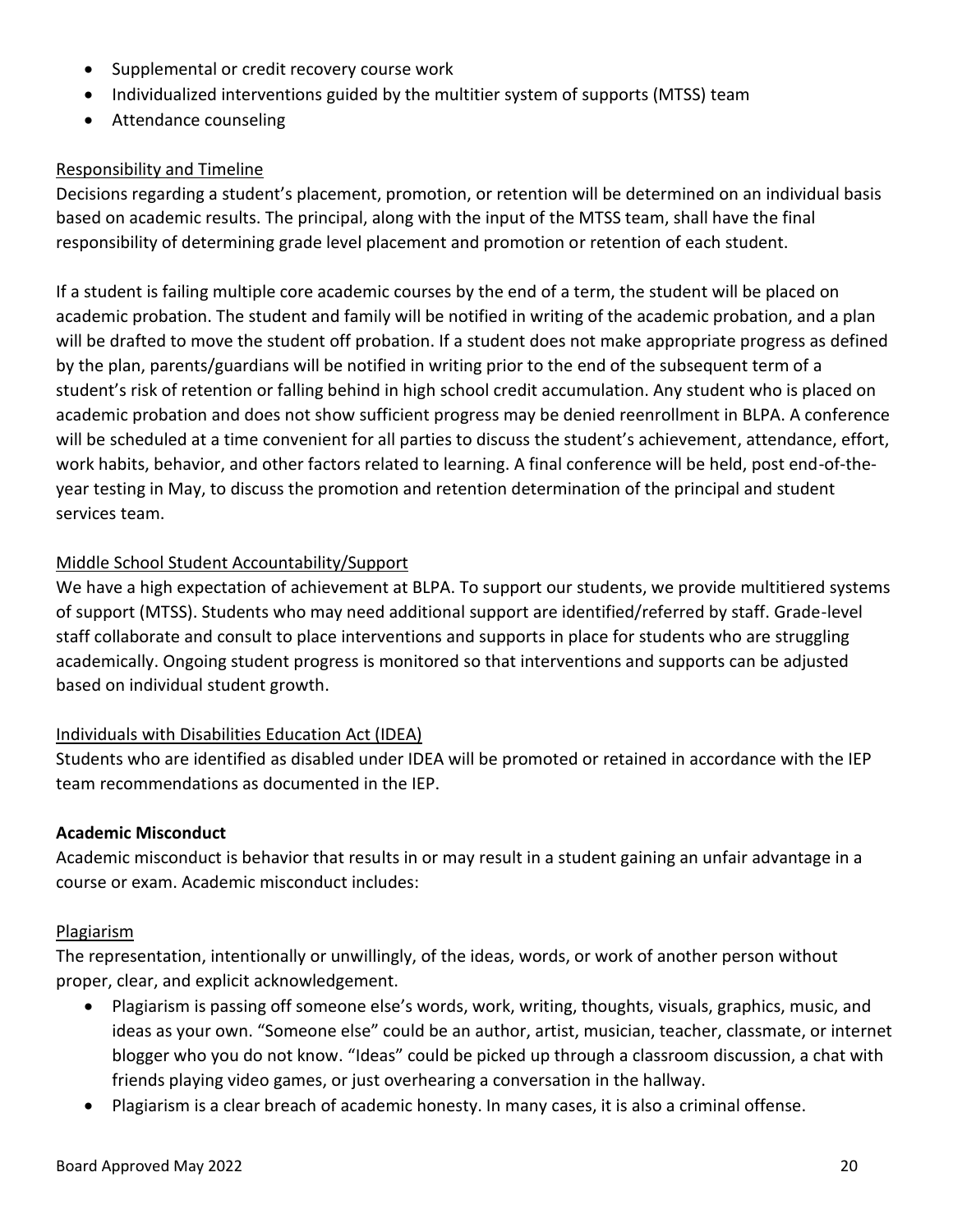• What is paraphrasing? Paraphrasing is writing a piece of text out in your own words. You are allowed to do this, but you must acknowledge the source you have used.

# **Collusion**

Supporting academic dishonesty by another student – allowing one's work to be copied or submitted for assessment by another student.

# Collusion and Collaboration

Collaboration involves working together with other students. There are occasions where collaboration with other candidates is permitted or actively encouraged. Nevertheless, the final work must be produced independently even though it may be based on similar data. This means that the abstract, introduction, content, conclusion, or summary of a piece of work (i.e., report, essay, presentation, and project) must be written in each student's own words and cannot therefore be the same as another student.

Working together is collaboration, but copying someone else's work is collusion. Even if you have collaborated with another student, the work you present must be your own. Collusion is considered academic misconduct and will carry consequences.

# Other

Any other behavior that gains an unfair advantage for a student or that affects the performance of another student.

- Causing a disturbance in a class or exam
- Copying the work/answers of another student
- Unauthorized use of notes, electronic device (phone, watch, iPad, etc.), or other materials during an exam
- Making up data for an assignment
- Including offensive material in an exam or on assignments
- Stealing examination papers
- Disclosing or discussing the content of an examination with other students who have not yet completed the exam
- Using an unauthorized calculator during an exam
- Concealing and/or using unauthorized software on a graphic calculator

Consequences may be imposed by the school for incidences of academic misconduct relating to homework, classwork, projects, and exams and will include:

- First Offense: The student consequence is determined by the teacher and could include receiving a zero on the assignment and/or having to redo the work. The teacher logs the event in PowerSchool. The teacher will speak with the student and notify parents as well as notify administration. The student will be reminded of the BLPA academic honesty policy.
- Second Offense: The student is given a zero for the work and is required to redo it for no grade. This second academic misconduct offense is recorded in PowerSchool. An administrator speaks with the student and notifies parents. The student will be reminded of the academic honesty policy and is informed of the consequences of a third offense.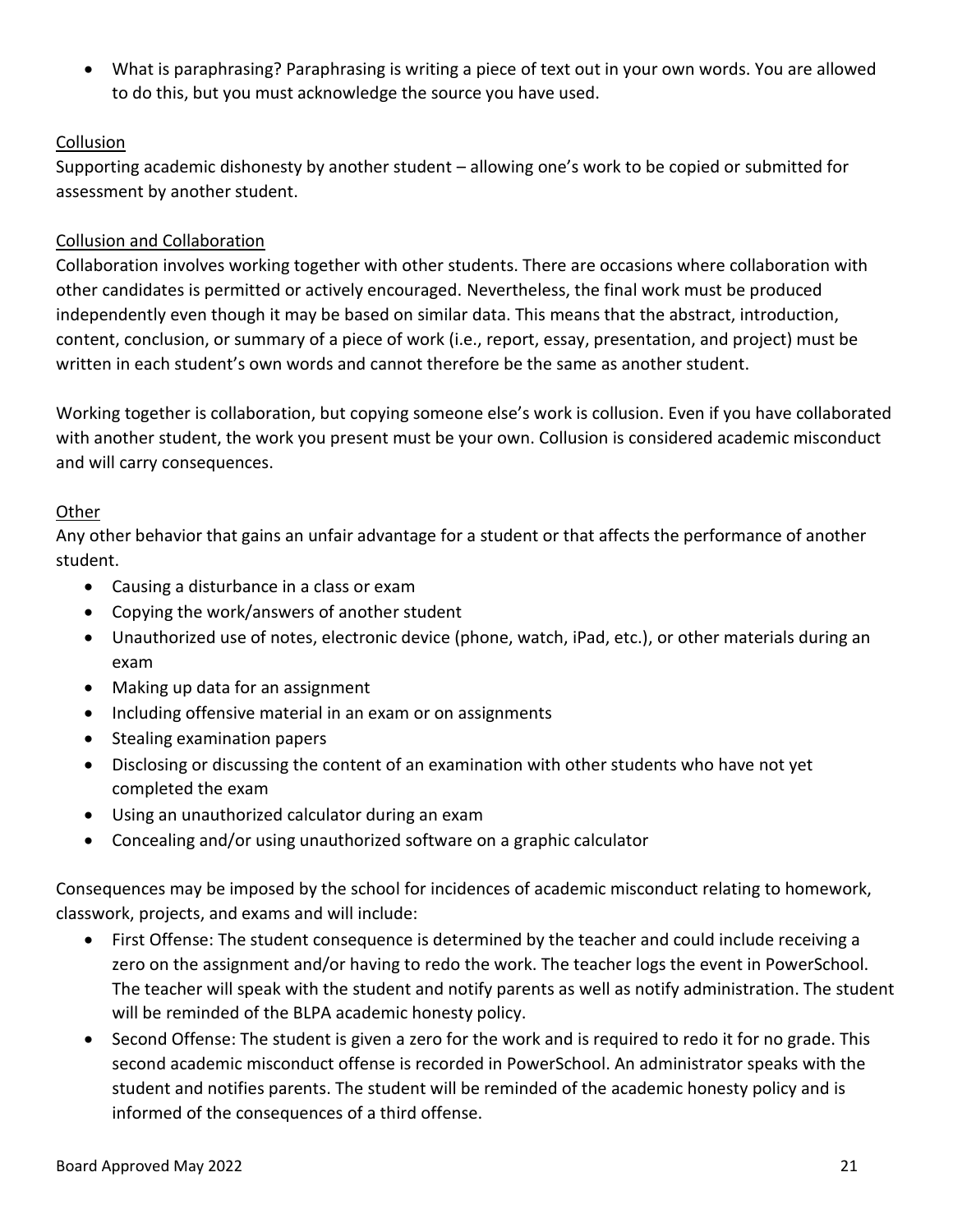• Third Offense: If a student is found guilty of a third breach of academic honesty, they will receive a zero for the assignment. This third academic misconduct offense is recorded in PowerSchool. An administrator will speak with the student and parents. The third offense may include a suspension and/or other school consequences.

## **Senior Capstone (High School Only)**

The senior capstone provides senior students the opportunity to engage in an experience that prepares them for their future and aligns with college and career readiness and pathways exploration. Students will use their knowledge and skills they have acquired in their high school courses to present their research. The capstone consists of four project requirements: Job shadowing, a research paper, visual aid, and a presentation. **It is required that all students complete a senior capstone for graduation from high school.**

- Capstone advising for rising seniors will begin the spring semester of their junior year.
- Students will be assigned a senior capstone advisor.
- Students may begin their shadowing hours the summer before their senior year if their professional contact is approved by their advisor before the end of spring semester.
- 1. Job Shadowing
	- a. Students will need to contact a professional in their selected career pathway and complete a job shadowing experience.
	- b. Students must turn in the name and contact information of the professional they will be shadowing.
	- c. Students must shadow a professional for a minimum of 20 hours. Contacts cannot be within the BLPA building or a family member (extenuating circumstances excluded).
	- d. Students will have to witness and document the tasks completed in the selected field in the form/log provided.
	- e. Students may reference their contacted professional on the research paper as a source for evidence.
- 2. The Research Paper
	- a. Students will complete a two- to five-page research paper that must be typed and double spaced that uses academic sources to highlight the degree or required training for their chosen career. The paper must include a career description, potential for field growth, promotion opportunities, and the various pathways that the career would allow a person to pursue.
	- b. Must use proper citations and formatting.
	- c. Focus on primary and secondary sources.
	- d. Include a Works Cited Page with a minimum of three sources.
- 3. Visual Aid
	- a. To enhance the presentation, students will include a visual aid to correspond with the topics covered in the research paper.
	- b. This may be a trifold poster, PowerPoint, brochure, tangible item personally created, or more.
	- c. Advisors must approve all visual aid ideas before the presentation date.
- 4. The Presentation
	- a. Following completion of the research paper, interview, job shadowing, and creation of a visual aid, students will need to present their findings in an evening presentation in the gym at BLPA.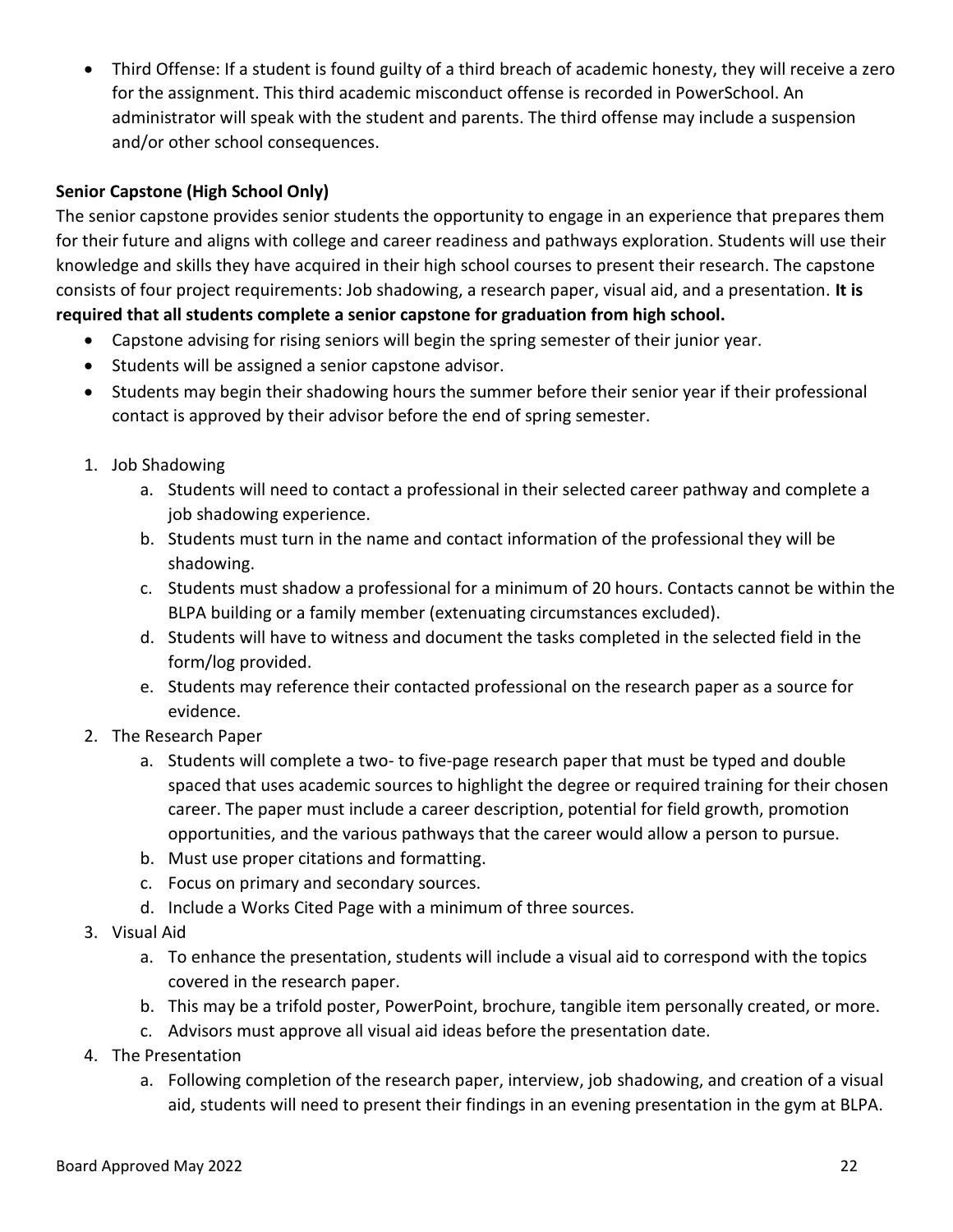- b. The audience will consist of a school staff and community members. Student presentations will be assessed by staff members who will be assigned select student presentations to evaluate based on an evaluation rubric which will be shared with the student prior to the presentation night.
- c. Presentations should be between six to eight minutes. This includes time for a question-andanswer session as well as an explanation of the chosen visual aid.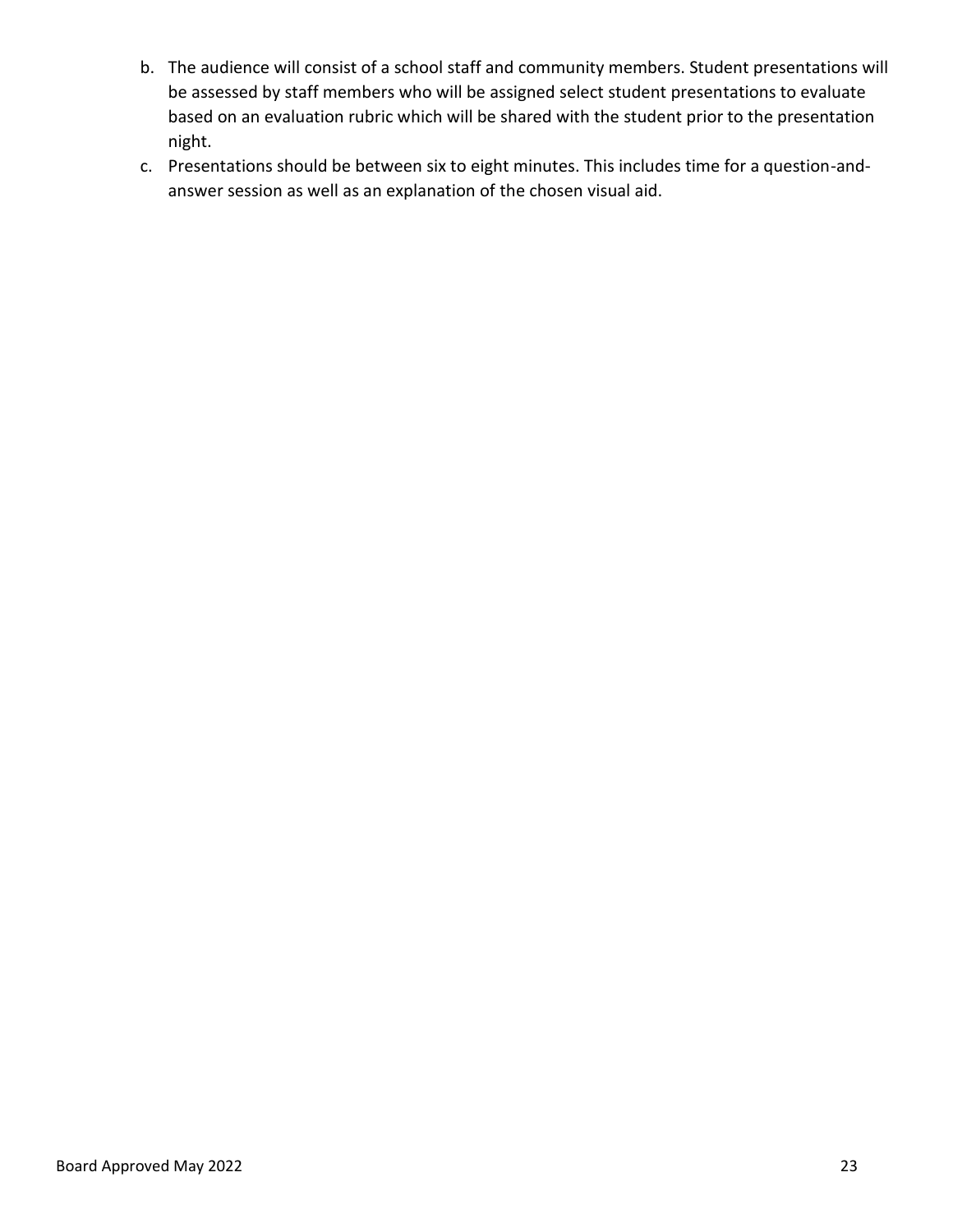# **STUDENT ATTENDANCE**

<span id="page-23-0"></span>One criterion of a student's success in school is regular and punctual attendance. Frequent absences may lead to poor academic work, lack of social development, and possible academic failure. Regular attendance is of utmost importance for school interest, social adjustment, and scholastic achievement. No single factor may interfere with a student's progress more quickly than frequent tardiness or absence.

According to state law, it is the obligation of every parent/guardian to ensure that every child under his/her care and supervision receives adequate education and training and, if of compulsory attendance age, attend school.

Each year the BLPA Board establishes the school attendance period by adopting a school calendar. Students are expected to be in attendance in accordance with the BLPA adopted calendar. Students who do not finish out the year according to the school's calendar will need to fill out a withdrawal form or may receive an incomplete or failing grade for that term. Circumstances that arise that obligate a student to finish the school year early will need an approval from the BLPA administration. **See excused absences below.**

Parents/guardians are expected to take the responsibility for determining whether it is safe to send their child to school due to severe weather.

Continuity in the learning process and social adaption is seriously disrupted by excessive absences. In most situations, the work missed cannot be made up adequately. Students who have good attendance generally achieve higher grades, enjoy school more, and are more employable after leaving school.

For these reasons, the BLA Board believes that a student must satisfy two basic requirements to earn full class credit: 1) satisfy all academic requirements and 2) exhibit good attendance habits as stated in this policy.

Absences for secondary school students will be documented in class periods. Once students have exceeded the approved number of absences, and there are more absences, written documentation from a licensed practitioner or agency may be required for the absences to not only be considered excused, but to also address the reasons for the excessive absences. The absences may therefore be considered unexcused until the appropriate documentation is provided.

# **Excused Absences**

The following shall be considered excused absences:

- Absences because of temporary illness or injury.
- A student who is absent for an extended period due to physical, mental, or emotional disability.
- A student who is pursuing a work-study program under the supervision of school.
- A student who is attending any school-sponsored activity or activities of an educational nature with advance approval by the administration.
- Absences by those who are in the custody of court/law enforcement authorities.
- Those determined by school administration to be excusable such as doctor's appointments or juvenile court appearances.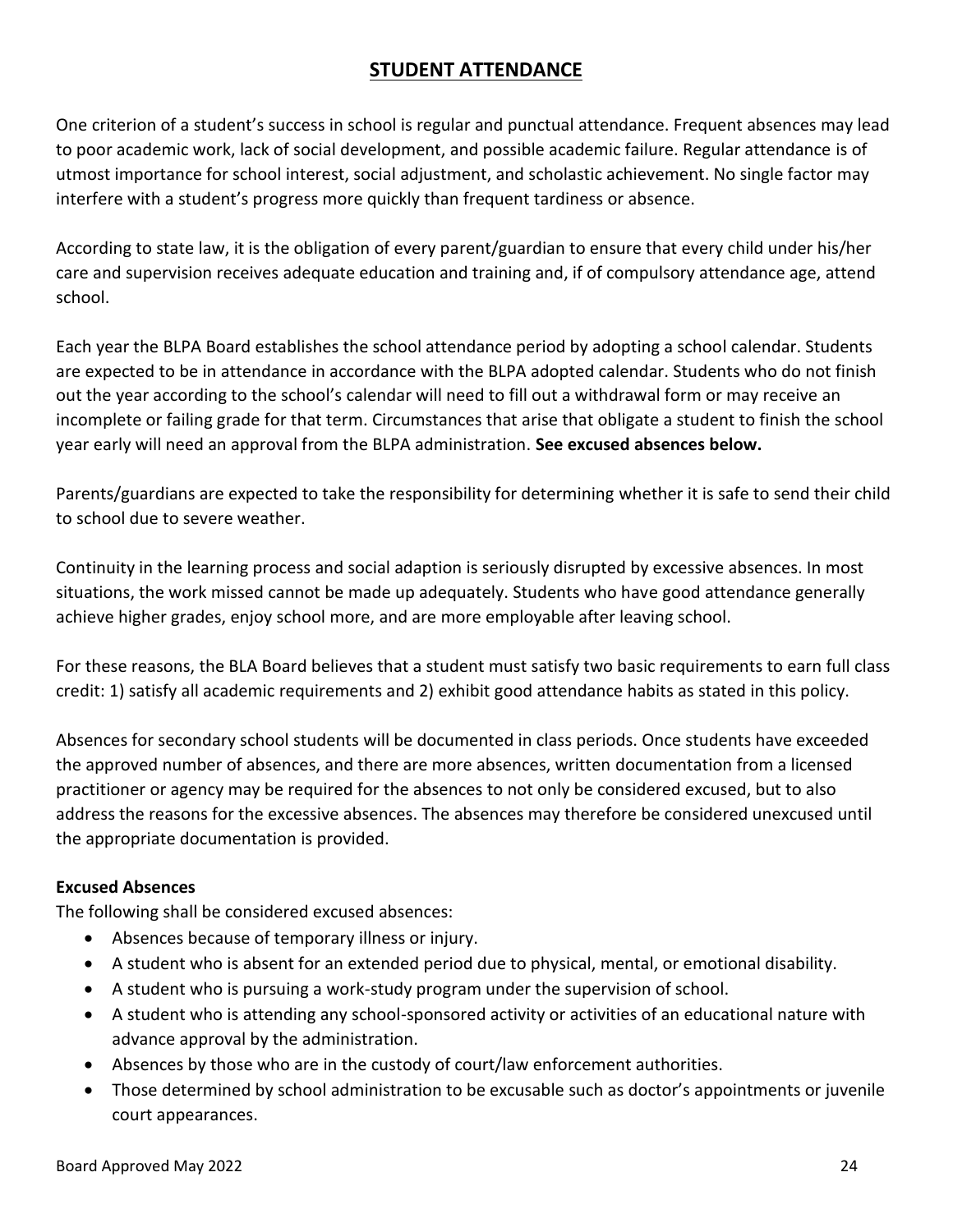# **At the administration's discretion, absences may require suitable proof regarding the above exceptions, including written statements from medical sources and agencies.**

## **Unexcused Absences**

An unexcused absence is defined as an absence that is not covered by one of the foregoing exceptions. Each unexcused absence shall be entered on the student's record. The parents/guardians of the student receiving an unexcused absence will be notified orally or in writing by BLPA of the unexcused absence whenever possible.

In accordance with the law, the school may impose academic penalties which relate directly to classes missed while unexcused. The administration shall develop regulations to implement appropriate penalties. Students and parents/guardians may petition the administration of BLPA for exceptions to this policy or the accompanying regulations. The exception may be rescinded if the student/family fails to maintain the expectations that were agreed upon when the exception was granted.

After an accumulation of five days of absences, secondary students' parents will be notified. If absences continue, medical documentation may be required. If absences continue after interventions, students will be put on an attendance contract that will include parent input when possible. The contract will include the consequences for further occurrences, including the designation of being "habitually absent." Parents are encouraged to review their child's attendance on a regular basis.

Any student who has been absent from class for six consecutive weeks or more in any one school year, except for reasons of expulsion, excused long-term illness, or death, is considered withdrawn and shall be reported as such on all required reporting to the Colorado Department of Education (CDE) by the school's administration. Additionally, the student will be withdrawn from BLPA and will not be considered an active student; however, if the student is in attendance at the end of the school year or enrolled in another school (including non-BLPA online programs) or home study program, such student is considered to have transferred and shall be reported as such on all required reporting to the CDE.

#### **Tardiness**

Tardiness is defined as the appearance of a student after the scheduled time that a class begins. Because of the disruptive nature of tardiness and the detrimental effect upon the rights of the non-tardy student to uninterrupted learning, penalties shall be imposed for excessive tardiness.

Parents/guardians shall be notified of all penalties regarding tardiness. If a student arrives over halfway through the class period, that student will be marked absent for that class period. If a student arrives before half of the class period has passed, that student will be marked as tardy.

In an unavoidable situation, a student detained by another teacher or administrator shall not be considered tardy provided that the teacher or administrator gives the student a pass to enter his/her next class. Teachers shall honor passes presented in accordance with this policy.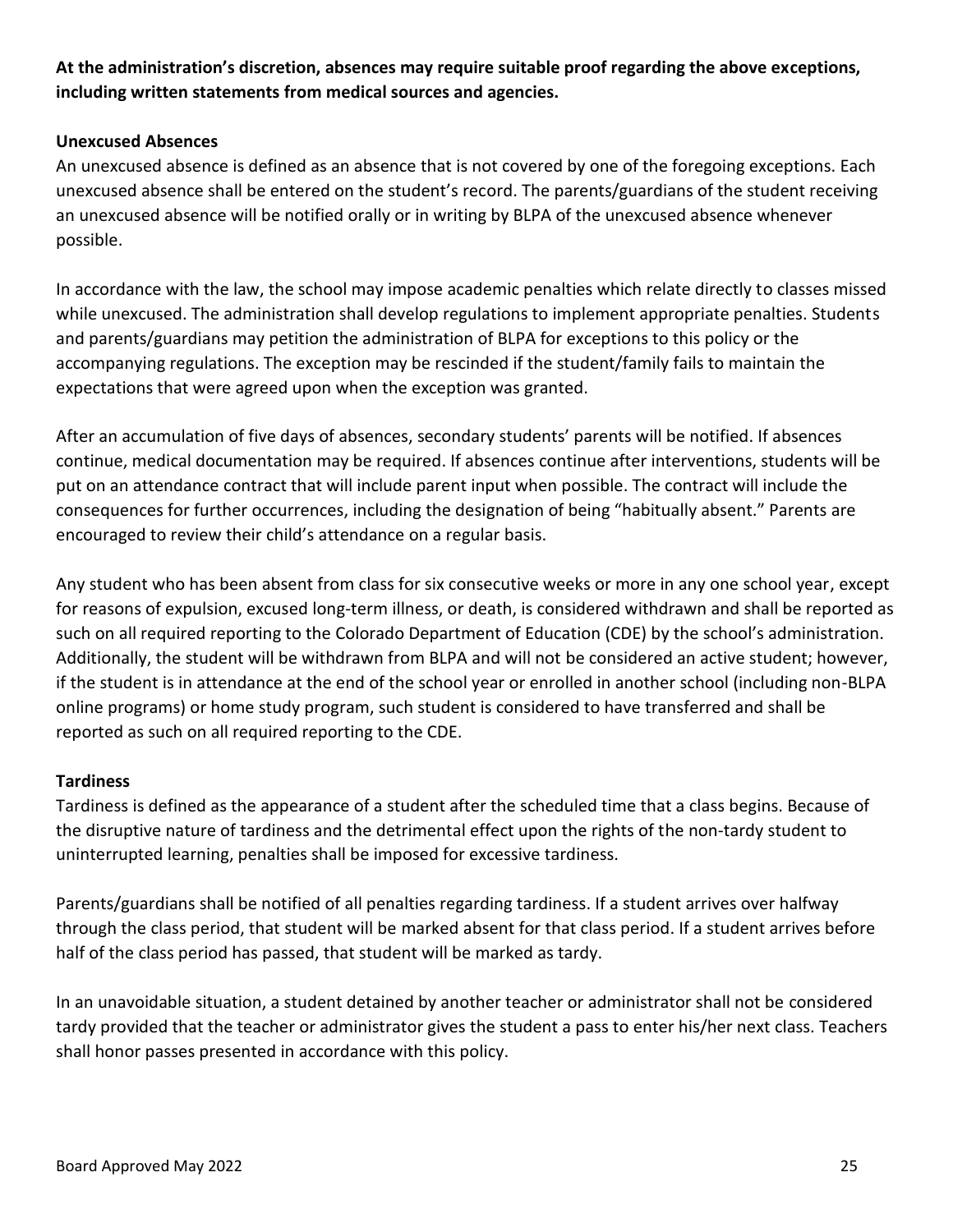Teachers will address the first three tardies in their class. Prior to a fourth tardy, the teacher will have informed the student of the tardies and potential consequences, assigned detention(s), and notify the parent/guardian.

# **Early Dismissals**

Early dismissals from school will be approached in the same manner as tardiness. Students are expected to be in school until dismissal time. Early dismissal is detrimental to the learning process for both the student leaving and the students who are disrupted by the interruption. Unavoidable situations will be honored. If a student leaves class during the first half of the period, the student will be considered absent for that period. To be counted as present, the student must remain in the classroom for at least half of the period. For the protection of our students, phone calls for early dismissal will not be accepted.

# **Truancy**

If a student is absent without a signed parental excuse or if the student leaves school or a class without permission of the teacher or administrator in charge, the student shall be considered truant.

A habitually truant student shall be defined as a student of compulsory attendance age who has 10 unexcused occurrences of absences during any school year. Absences due to suspension or expulsion shall not be counted in the total of unexcused absences.

Parents shall be required to acknowledge in writing awareness of their obligations and to furnish the school with a telephone number or other means of contacting them during the school day.

The school monitors individual unexcused absences with the online student information system. When a student fails to report on a regularly scheduled school day and school personnel have received no indication that the parent/guardian is aware of the absence, school personnel shall make a reasonable effort to notify the parent/guardian by telephone.

When a student is declared habitually truant, the school shall promptly require a meeting between the student's parent/guardian and appropriate school personnel to review and evaluate the reasons for the student being habitually truant.

# **Penalties**

A student and his/her parent or guardian shall be given notification of his/her first truancy offense. The student may be subject to disciplinary action which may include detention and/or suspension. Additional truancies shall be grounds for detention, suspension, and or referral to truancy court. No credit shall be permitted for any student for any class or portion of a class during which time the student was truant.

# **Withdrawal From School**

If a student must withdraw from the school or transfers to another school, the student's parent/guardian must notify the school's registrar to fill out and submit the required withdrawal paperwork. All outstanding fines must be paid prior to the student's withdrawals. State law allows one school to transfer the outstanding balance on a student's account to their new school. A student will be withdrawn on the date requested by a parent/guardian on the withdrawal form.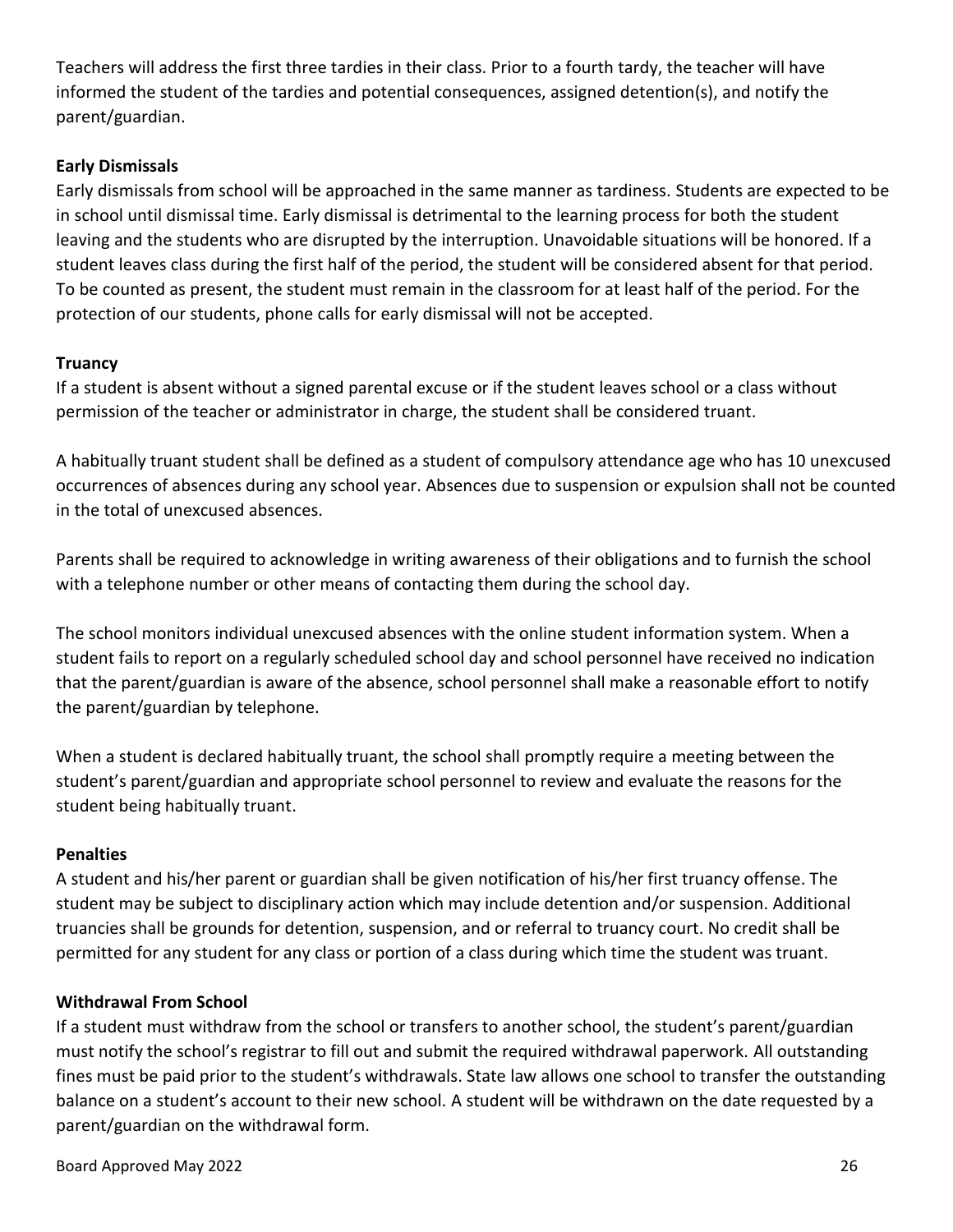# **ATHLETICS**

<span id="page-26-0"></span>The BLPA Athletics Handbook should be referenced for all specific athletic participation details and expectations. The following provides some general highlights:

## **Athletic Opportunities**

Students at BLPA may participate in competitive sports. BLPA will offer multiple levels of athletic activities to include interscholastic sports. Depending upon the number of participation opportunities and the number of potential participants interested, some interscholastic athletic teams may select team members through a tryout system.

# **Eligibility**

Students participating in both intramural and interscholastic sports must maintain academic standards. At high school, these standards meet or exceed the CHSAA eligibility requirements and are detailed in the BLPA Athletics Handbook. At middle school, these standards meet or exceed the Central Colorado Athletic League (CCAL) eligibility requirements and are detailed in the BLPA Athletics Handbook.

#### **Fees**

Students participating in a BLPA sport will be required to pay an athletics participation fee for each sport. Students will not be issued a uniform or allowed to play in a game until the sports fee is paid in full. Details are provided in the BLPA Athletics Handbook.

#### **Uniform and Equipment**

Students will be issued a school-owned uniform. The student is expected to take reasonable care of the uniform. If the student damages the uniform beyond normal wear and tear or loses it, the student will be responsible for the cost of replacing the uniform. If the student does not return the uniform at the end of the sport season, the student will be responsible for the cost of replacing it.

Any student who purposely damages BLPA sports equipment will be responsible for the cost of replacement of that equipment. If a member of the BLPA community does not return BLPA-owned sports equipment, he/she will be responsible for the cost of the equipment.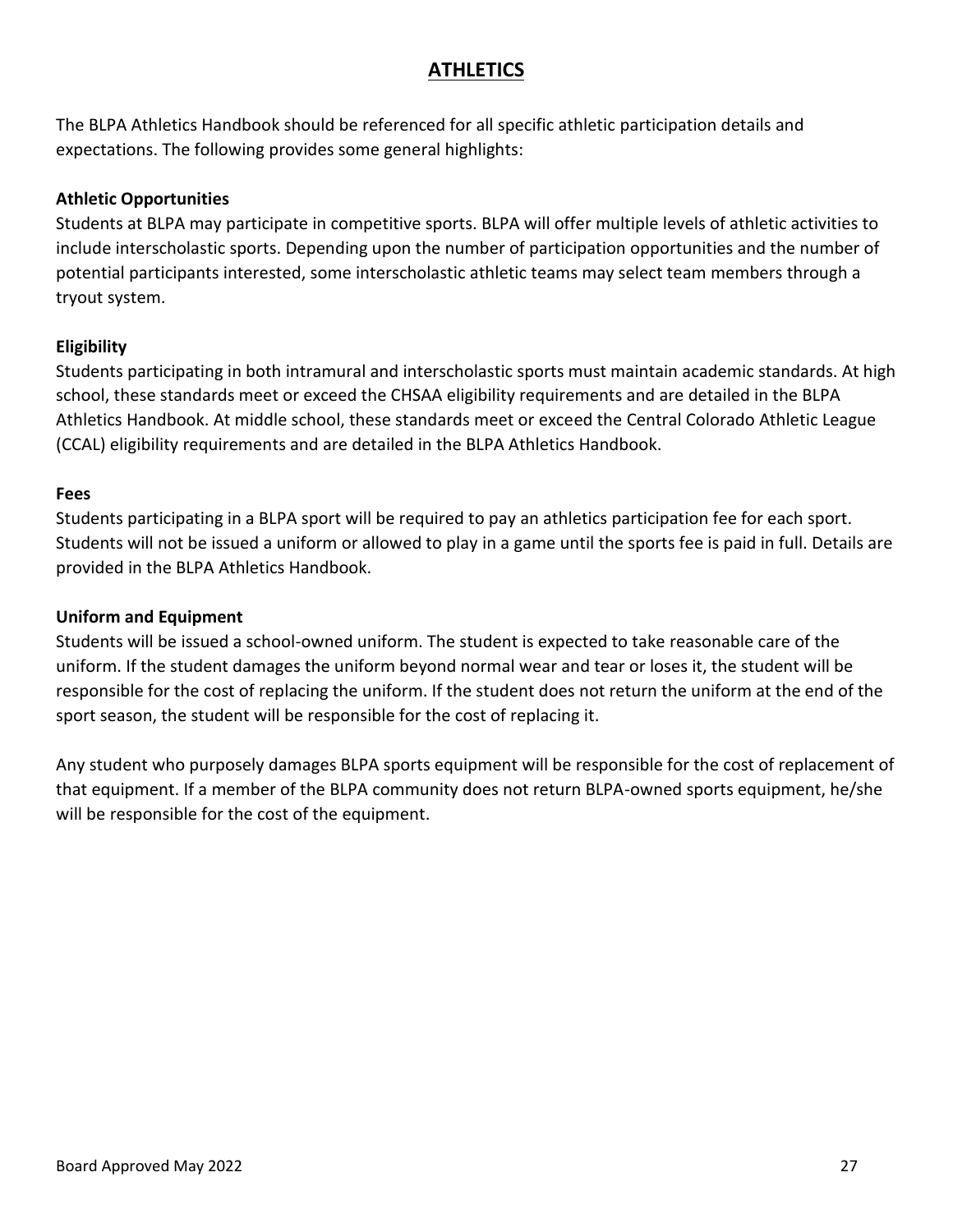# **SELF-DISCIPLINE GUIDE**

# <span id="page-27-0"></span>**At Banning Lewis Preparatory Academy, everyone is valued, and everyone learns!**

The staff at BLPA attempts to create a safe place where we can care for one another, and everyone has a chance to learn. The purpose for developing guidelines for student self-discipline is to encourage everyone in the BLPA community toward those goals.

## **Self-Discipline Goal Guidelines**

BLPA teachers and staff are dedicated professionals and lifelong learners who are constantly embracing a variety of ways to exercise positive classroom and school-wide management skills. We believe that we are here to help students learn how to maintain self-discipline in all types of situations. We encourage students to learn to make appropriate decisions from the "inside out." BLPA does not employ a discipline "system." Instead, we use expectations, guidelines, and principles that allow students and staff the opportunity to engage in positive solutions, not negative behaviors. Just as we value the variety and uniqueness found in the individuals that make up the BLPA learning community, we value the ability to deal with situations based on the student, parent, and staff need, when possible, rather than a "one punishment fits all" systemic type of approach.

The vast majority of classroom and school management issues fall under the oversight of individual classroom teachers. Caring, highly trained, and passionately prepared teachers engage students in such a way that most behavior problems are easily resolved under their supervision. In a growing learning community, teacher and staff expectations are made clear to students, and they are given exact and clear instruction concerning school procedures and routines. We encourage each student to make appropriate, informed choices for their own good and the good of the BLPA community. Most students are able to make wise choices most of the time. For those students, however, who unwisely choose to regularly resist direction and guidance or interrupt the flow of learning in the classroom, or those very few who choose to engage in dangerous, illicit, or illegal activities within the BLPA learning community, there are procedures put in place to help correct their behavior or protect others from future acts.

# Guidelines for Reaching These Goals

#### **Goal Guideline #1**

We want parents to be actively involved in teaching self-discipline to their children. This may require immediate interaction with the classroom teacher first and then school administration or the proper authorities in response to choices a child might make. Parents should feel free to discuss classroom issues with teachers and school administration.

#### **Goal Guideline #2**

We want classroom teachers to maintain the learning environment in their individual classrooms and establish the learning climate for the school. Our teachers are highly motivated and caring individuals looking for ways to challenge each student to learn and to encourage them to be self-motivated and self-disciplined young people. The staff trusts one another to pursue the best course of action in addressing student needs and working through situations that arise within the school environment.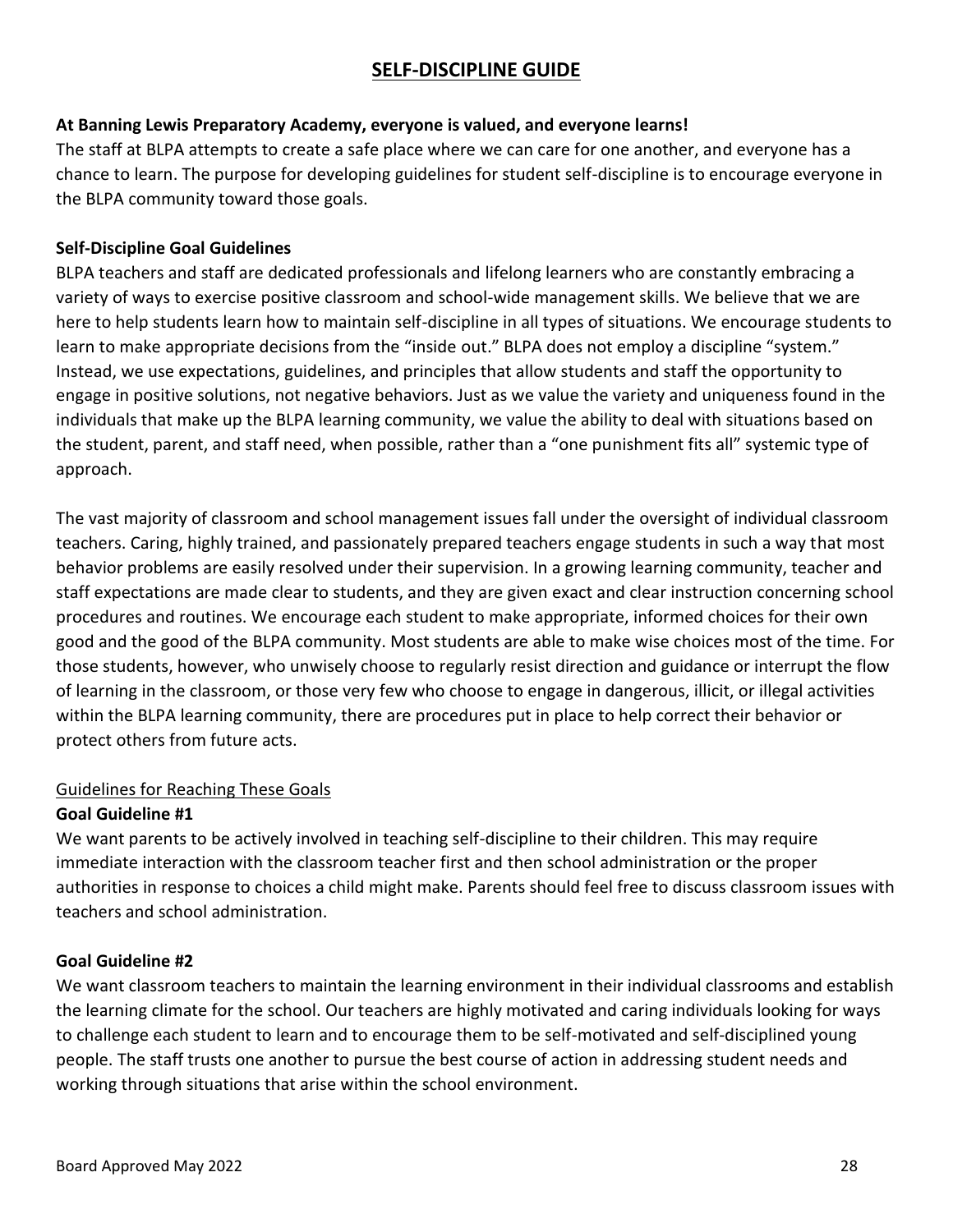## **Goal Guideline #3**

We want students to develop the ability to think, make informed decisions, and act with wisdom in difficult situations. We want them to own their own problems and, with guidance, solve them in appropriate ways. We want them to look at problems as opportunities for growth.

#### **Goal Guideline #4**

We want students to face logical consequences for their actions and attitudes instead of punishments whenever possible. We want them to see adults as helpers and guides rather than arbitrary judges who hand out punishment.

#### **Goal Guideline #5**

We want students to love learning and to appreciate their relationships with those who guide them toward becoming lifelong learners.

To reach these goals, teachers are given continued support and training by school administration. School administration is responsible for ongoing, comprehensive teacher training in the area of classroom management skills. School administration will be in constant contact with teachers concerning individual classroom issues and will be available to set up conferences with students, parents, and teachers.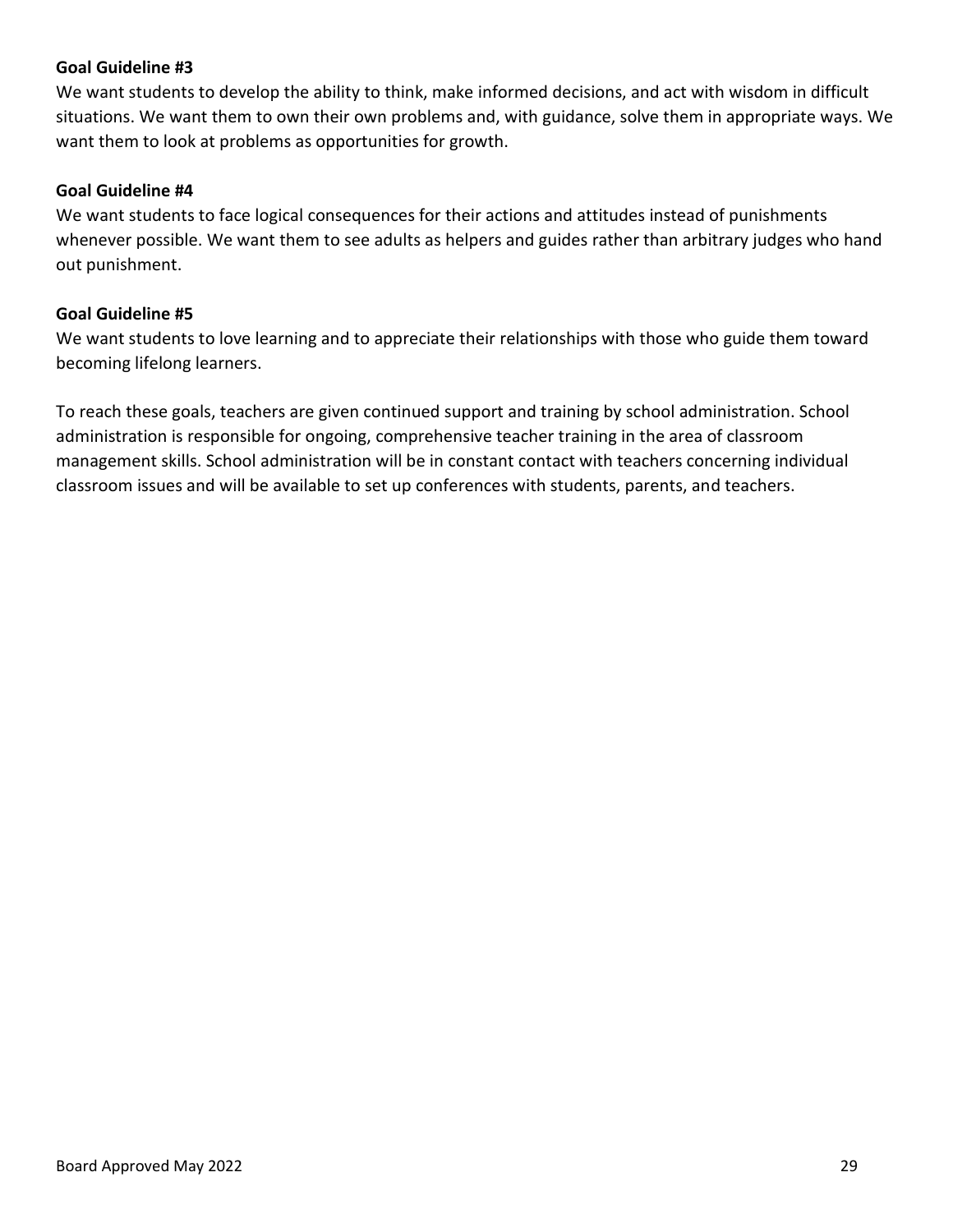# **DISTRICT 49 CODE OF CONDUCT**

# <span id="page-29-0"></span>**Student Conduct (Policy JIC)**

In cases not covered in this manual, please refer to District 49's Student Conduct and Discipline Code. Banning Lewis Preparatory Academy is proud to be a part of District 49 and adheres to their policies and procedures where it is appropriate to do so per our charter contract. A policy booklet may be obtained by calling District 49 at 719-494-8901 or by accessing the school district website at [www.d49.org.](http://www.d49.org/)

It is the intention of the Board of Education that district schools help students achieve maximum development of individual knowledge, skills, and competence through experiencing a behavioral environment that works with the student and family to allow them to understand the harm caused by the student's actions, with the goal of using accountability and caring to foster lasting behavioral change.

The Board, in accordance with applicable law, has adopted a written student conduct and discipline code based upon the principle that every student has both rights and responsibilities. The district has high expectations for student conduct; therefore, an accountable environment that includes social-emotional support will be used to proactively communicate conduct and discipline expectations using restorative practices as a framework. It is expected that students will demonstrate respect for persons in authority, not cause harm to themselves or peers, and not tolerate the actions of those who disregard the latter expectations. The code emphasizes that certain behavior, especially behavior that disrupts learning environments, is harmful and may result in restorative discipline. The code shall be enforced uniformly, fairly, and consistently for all students through a strict adherence to due process, standardized documentation procedures, and consistent application of restorative practices. The parent(s) and/or guardian(s) will be apprised of the facilitation process and asked to participate in restorative circles or family conferences, if deemed necessary.

All Board-adopted policies and Board-approved regulations containing the letters "JIC" in the file name constitute the conduct section of the legally required code.

The Board shall consult with parent(s) and/or guardian(s), students, teachers, administrators, and other community members in the development and review of the conduct and discipline code.

Upon enrollment in elementary, middle, and high school, students and their families will be made aware of the student rights and responsibilities document located on the district's website ([www.D49.org\)](http://www.d49.org/) and the Board code of conduct policy contained therein. The Chief Education Officer/Zone Leaders shall ensure reasonable measures are taken to verify each student is familiar with the code. In addition, any significant change to the code shall be posted on the district's website and included in publicly accessible Board policy update communications.

In all instances, students shall be expected to conduct themselves in keeping with their level of maturity, acting with due regard for the supervisory authority vested by the Board in all district employees, the educational purpose underlying all school activities, the widely shared use of district property, and the right of other students and staff to learn, work, and lead in a safe environment that is free from the fear of intentional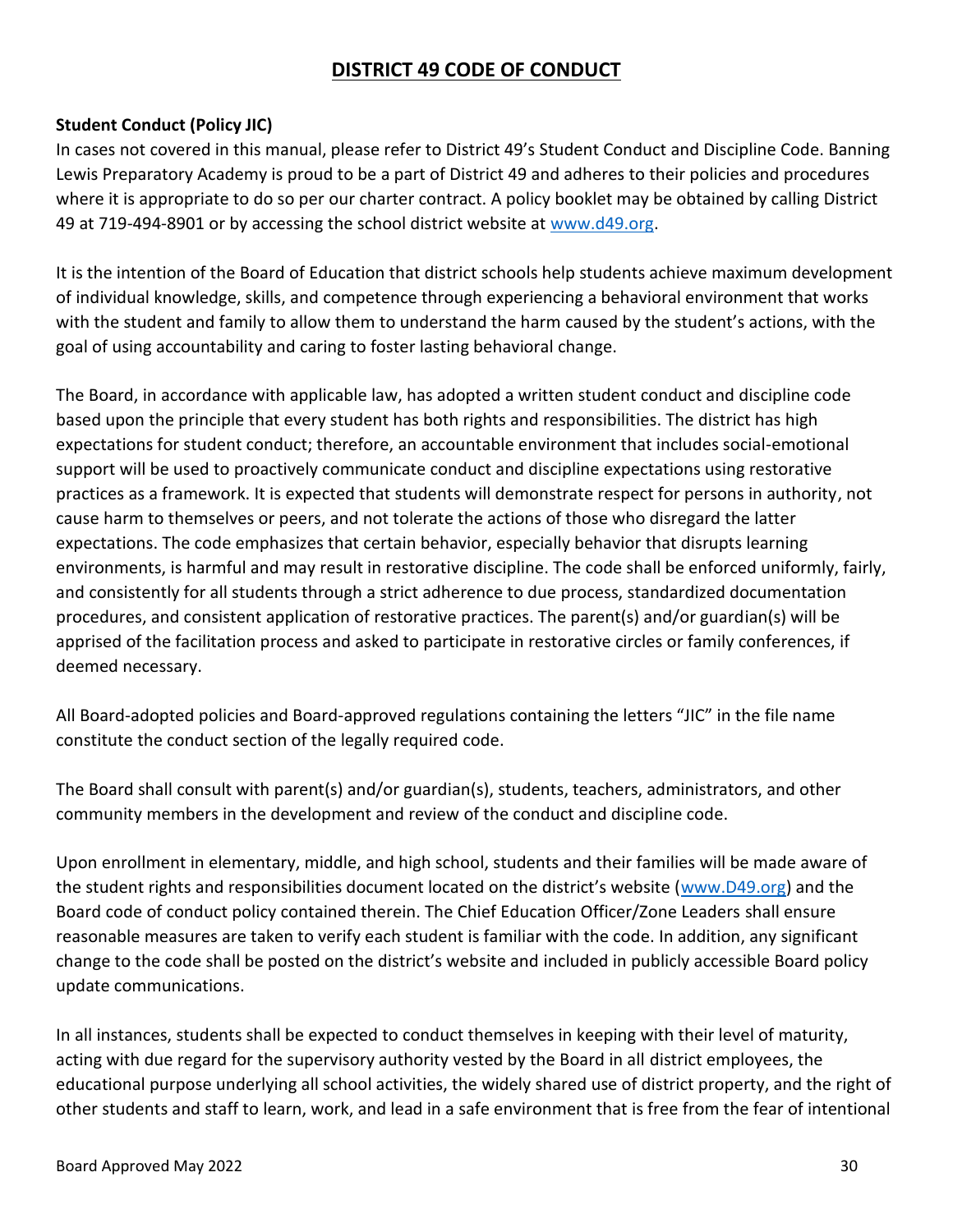harm. All employees of the District shall be expected to share the responsibility for shaping the behavior of students and for seeing that they honor the conduct and discipline code.

Additionally, all employees will model respectful behaviors toward students and families and will discontinue any practices that deny the student's voice or constitutes zero-tolerance when addressing student conduct and discipline incidents.

- Adopted: May 19, 1994
- Revised: August 10, 2000
- Revised: August 12, 2010
- Revised: October 27, 2011
- Revised: July 27, 2012
- Revised: September 12, 2013
- Revised: June 9, 2016
- Reviewed: April 11, 2019

# LEGAL REFS:

- C.R.S 22-11-302 (1)(f) (district accountability committee shall provide input to the board regarding the creation and enforcement of the conduct and discipline code)
- C.R.S. 22-32-109.1 (2) (policy required as part of safe schools' plan)
- C.R.S. 22-32-109.1 (2)(a) (school district shall take reasonable measures to familiarize students with the conduct and discipline code)
- C.R.S. 22-33-106 (1)(a-g) (grounds for suspension, expulsion, and denial of admission)

CROSS REFS:

- GBGB, Staff Personal Security and Safety
- JIC subcodes (all pertain to student conduct)
- JK, Student Discipline, and subcodes

# **Code of Conduction (Policy JICDA)**

In accordance with applicable law and Board policy concerning student suspensions, expulsions, and other disciplinary interventions, the principal or designee may suspend or recommend an expulsion hearing for a student who engages in one or more of the following specific activities while in school buildings, on school grounds, in school vehicles, or during a school-sponsored or district-sponsored activity or event and off district property when the conduct has nexus to school or any district curricular or non-curricular event. However, the principal or designee should also consider appropriate and consistent consequences that hold students accountable, while minimizing their time away from instruction. Restorative interventions (e.g., circles, conferences, etc.) may be used in conjunction with the restorative discipline matrix's consequences to allow students to verbalize the harm they caused, as a mechanism to mitigate future behavior. Restorative practices (RP) are not a panacea for every student's disruptive behavior but should be considered strongly when addressing student conduct and discipline incidents. Finally, the principal or designee should address the support needs of the harmed party(ies); avoid the temptation to overfocus on the intended consequences for the student who caused harm.

1. Causing or attempting to cause damage to district property or stealing or attempting to steal district property of value.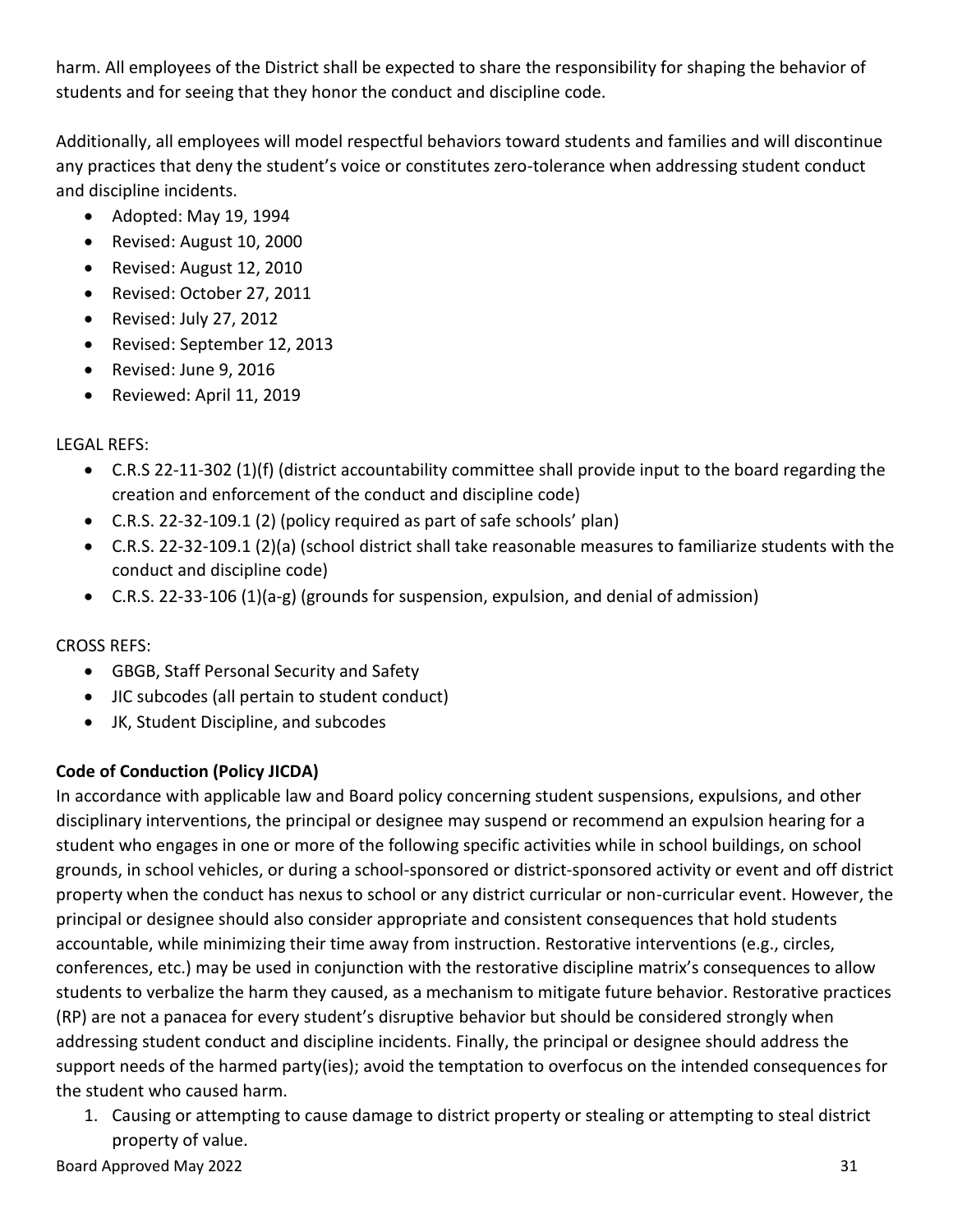- 2. Causing or attempting to cause damage to private property or stealing or attempting to steal private property.
- 3. Willful destruction of defacing of district property.
- 4. Commission of any act which if committed by an adult would be robbery or assault as defined by state law.
- 5. Committing extortion, coercion, or blackmail, i.e., obtaining money or other objects of value from an unwilling person or forcing an individual to act using force or threat of force.
- 6. Engaging in verbal abuse, i.e., name calling, ethnic or racial slurs, either orally or in writing or derogatory statements addressed publicly to an individual or a group that precipitate disruption of the school program or incite violence.
- 7. Engaging in "hazing" activities, i.e., forcing prolonged physical activity, forcing excessive consumption of any substance, forcing prolonged deprivation of sleep, food, or drink, or any other behavior which recklessly endangers the health or safety of an individual for purposes of initiation into any student group.
- 8. Violation of the district's policy on bullying prevention and education.
- 9. Violation of criminal law which influences the district or on the general safety or welfare of students or staff.
- 10. Violation of any Board policy or building regulations.
- 11. Violation of the district's policy on weapons in the schools. Expulsion shall be mandatory for using or possessing a firearm in accordance with state law.
- 12. Violation of the Board's policy on student conduct involving drugs and alcohol.
- 13. Violation of the Board's violent and aggressive behavior policy.
- 14. Violation of the Board's tobacco-free school's policy.
- 15. Violation of the Board's policies prohibiting sexual or other harassment.
- 16. Violation of the Board's policy on nondiscrimination.
- 17. Violation of the Board's dress code policy.
- 18. Violation of the Board's policy on gangs and gang-like activity.
- 19. Throwing objects, unless part of a supervised school activity, that can or do cause bodily injury or damage to property.
- 20. Directing profanity, vulgar language, or obscene gestures toward other students, school personnel, or others.
- 21. Lying or giving false information, either verbally or in writing, to a district employee.
- 22. In scholastic dishonesty, which includes but is not limited to cheating on a test, plagiarism, or unauthorized collaboration with another person in preparing written work.
- 23. Making a false accusation of a criminal activity against a district employee to law enforcement or to the district.
- 24. Behavior on or off school property that is detrimental to the welfare, safety, or morals of other students or school personnel, including behavior that creates a threat of physical harm to the student exhibiting the behavior or to one or more other students.
- 25. Repeated interference with the district's ability to provide educational opportunities to other students.
- 26. Continued willful disobedience or open and persistent defiance of proper authority, including refusal to obey a member of the district staff.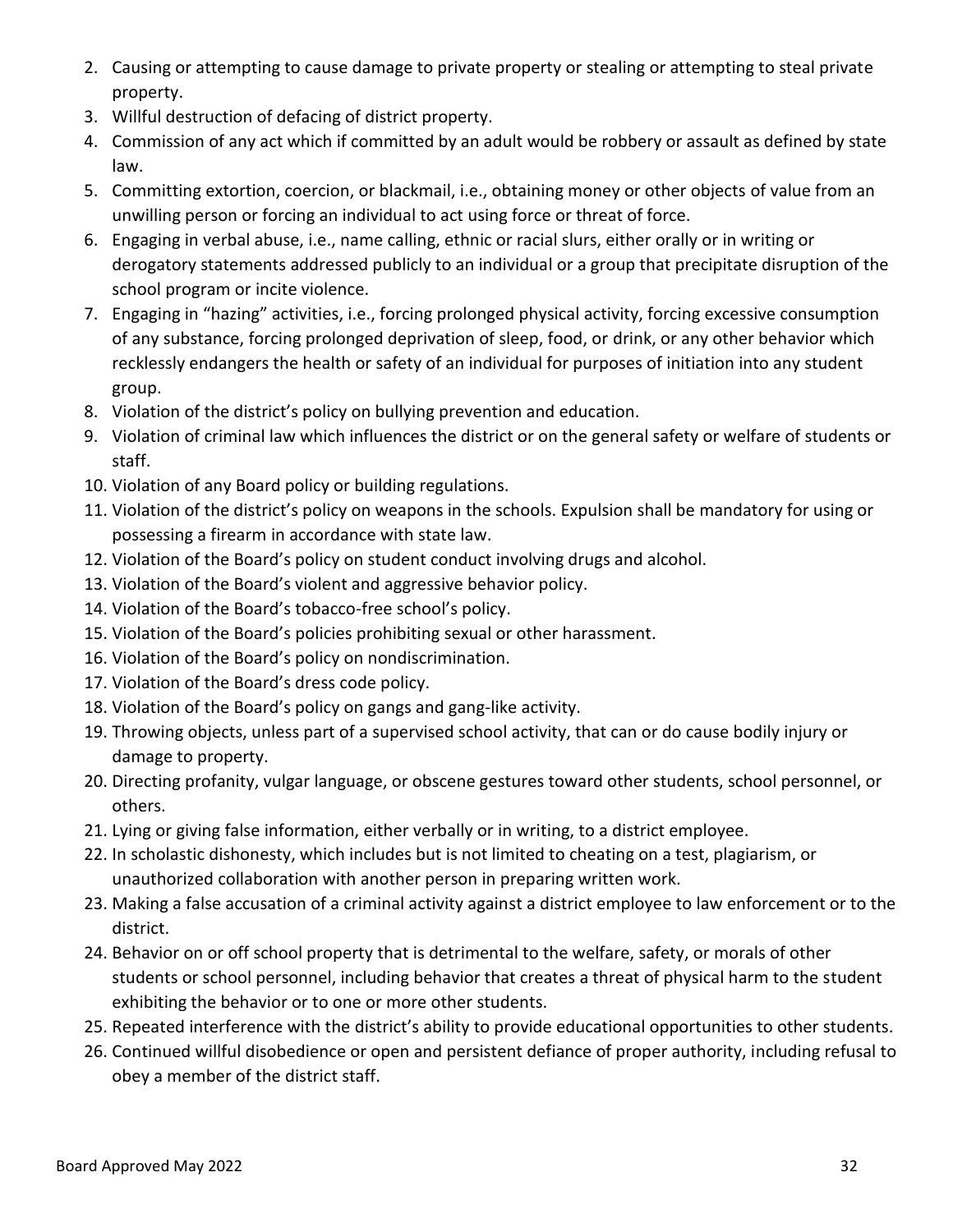This is not an exhaustive list of activities that could result in consequences (suspension, expulsion, restorative intervention, etc.) for students. Following any period of suspension or expulsion, the principal or designee will ensure that a restorative approach is employed to reintegrate students into the school environment. The student, parent(s), and/or guardian(s) should conference to discuss behavioral expectations (codified in a signed behavior contract) and the student should be made aware of social-emotional support resources; any harmed party(ies) should also be made aware of the student's return.

- Adopted: May 19, 1994
- Revised: August 3, 1998
- Revised: September 3, 1998
- Revised: September 2, 1999
- Revised: August 14, 2033 (emergency)
- Revised: September 4, 2003
- Revised: July 8, 2010
- Revised: July 21, 2011
- Revised: July 27, 2012
- Revised: September 12, 2013
- Revised: June 9, 2016
- Reviewed: April 11, 2019

# LEGAL REFS:

- C.R.S. 18-3-202 et seq. (offenses against person)
- C.R.S. 18-4-301 et seq. (offenses against property)
- C.R.S. 18-9-124 (2)(a) (prohibition of hazing)
- C.R.S. 22-12-105 (3) (authority to suspend or expel for false accusations)
- C.R.S. 22-32-109.1 (2)(a)(l)(A) (duty to adopt policies on student conduct, safety, and welfare)
- C.R.S. 22-32-109.1 (2)(a)(l) (policy required as part of safe school's plan)
- C.R.S. 22-32-109.1 (9) (immunity provisions in safe schools' law)
- C.R.S. 22-33-106 (1) (a-g) (grounds for suspension, expulsion, denial of admission)

# CROSS REFS:

- AC, Nondiscrimination/Equal Opportunity
- ADC, Tobacco-Free Schools
- ADD, Safe Schools
- ECAC, Vandalism
- GBGB, Staff Personal Security and Safety
- JBB, Sexual Harassment
- JIC, Student Conduct, and subcodes
- JICA, Student Dress Code
- JICC, Student Conduct on School Buses
- JICDD, Violent and Aggressive Behavior
- JICDE, Bullying Prevention and Restorative Interventions
- JICF, Secret Societies/Gang Activity
- JICH, Drug and Alcohol Involvement by Students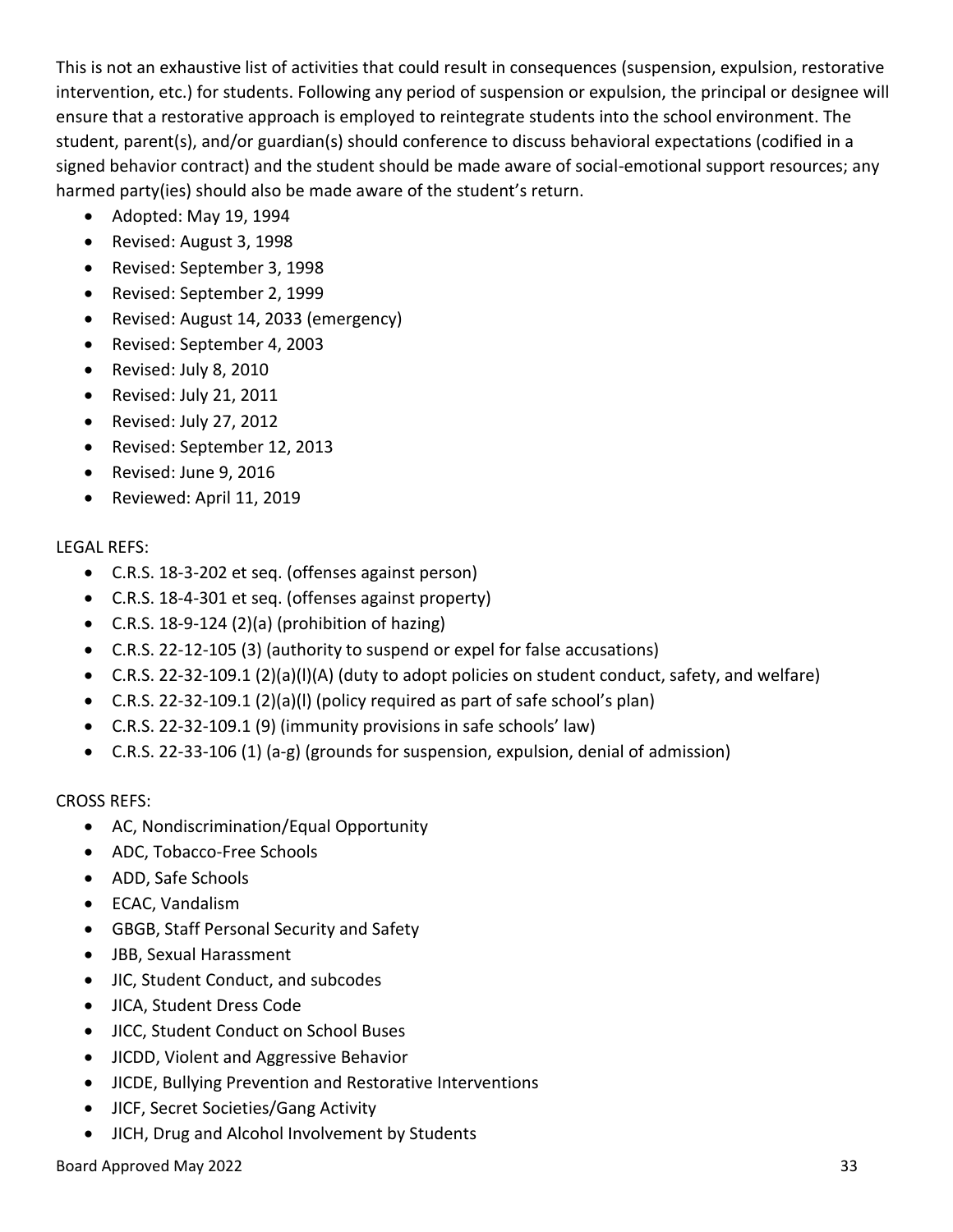- JICI, Weapons in School
- JK, Student Discipline, and subcodes
- JKD/JKE, Suspension/Expulsion of Students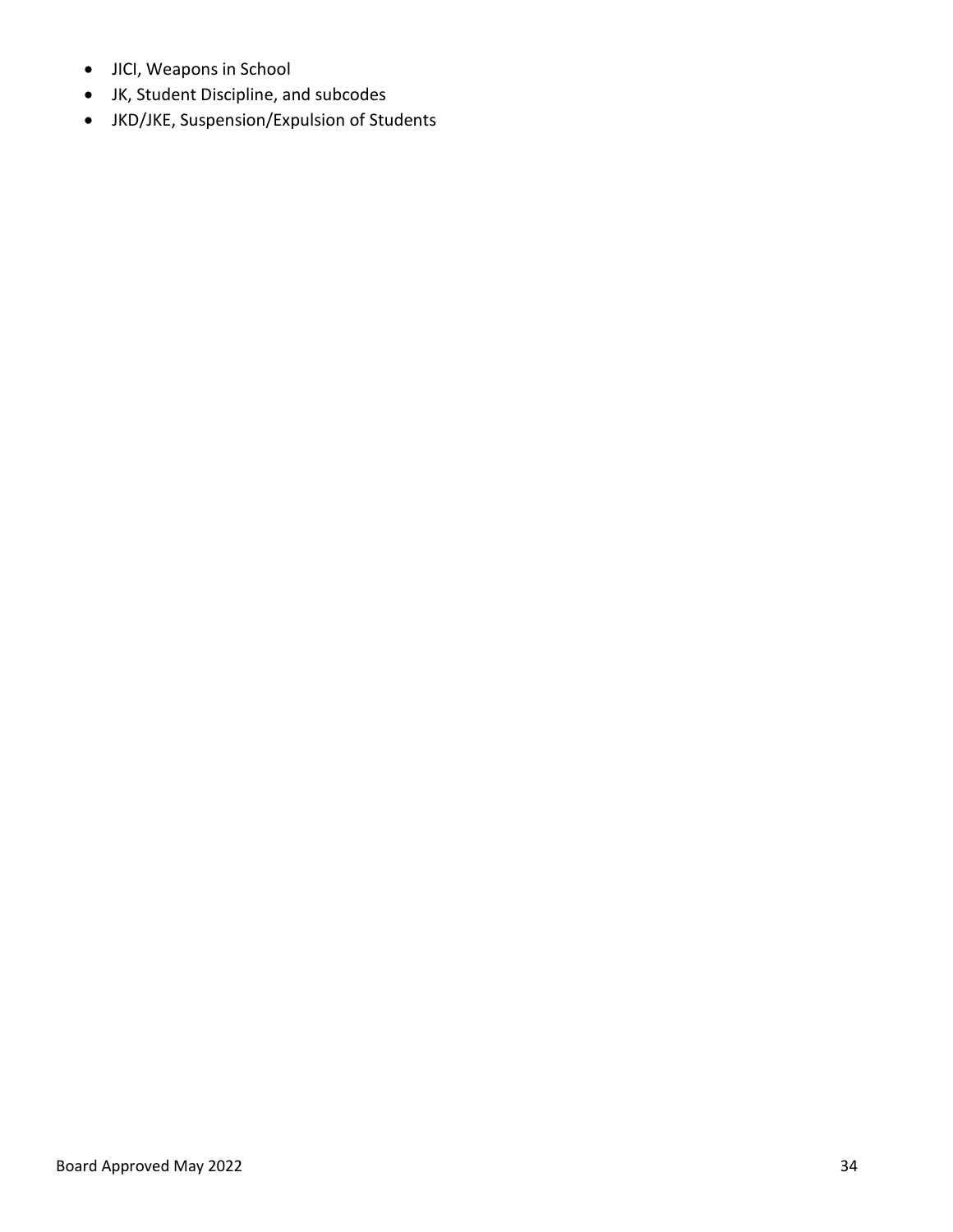# **SIGNATURES REQUIRED**

<span id="page-34-0"></span>BLPA requires students and parents to acknowledge that they have read and discussed this document. BLPA students and parents are required to sign and turn in to the office the Parent and Student Acknowledgement and Agreement form.

Parents may also agree via the reenrollment paperwork annually or with a new student in Sales Force.

#### **Copies of this handbook shall be made available to any member of the public upon request.**

# **Banning Lewis Preparatory Academy Parent and Student Handbook Acknowledgement and Agreement**

We have read and discussed the BLPA Handbook. We agree to uphold these policies and do our best to follow the guidance they provide.

| Please print student name(s):        |                                                                                                             |  |
|--------------------------------------|-------------------------------------------------------------------------------------------------------------|--|
|                                      |                                                                                                             |  |
|                                      |                                                                                                             |  |
|                                      |                                                                                                             |  |
|                                      |                                                                                                             |  |
| sign and date on the back if needed. | Please print parent/guardian name(s) and relationship to student(s). Please note that additional adults may |  |
|                                      |                                                                                                             |  |
|                                      |                                                                                                             |  |
|                                      |                                                                                                             |  |
|                                      |                                                                                                             |  |
| Questions:                           |                                                                                                             |  |
|                                      |                                                                                                             |  |
|                                      |                                                                                                             |  |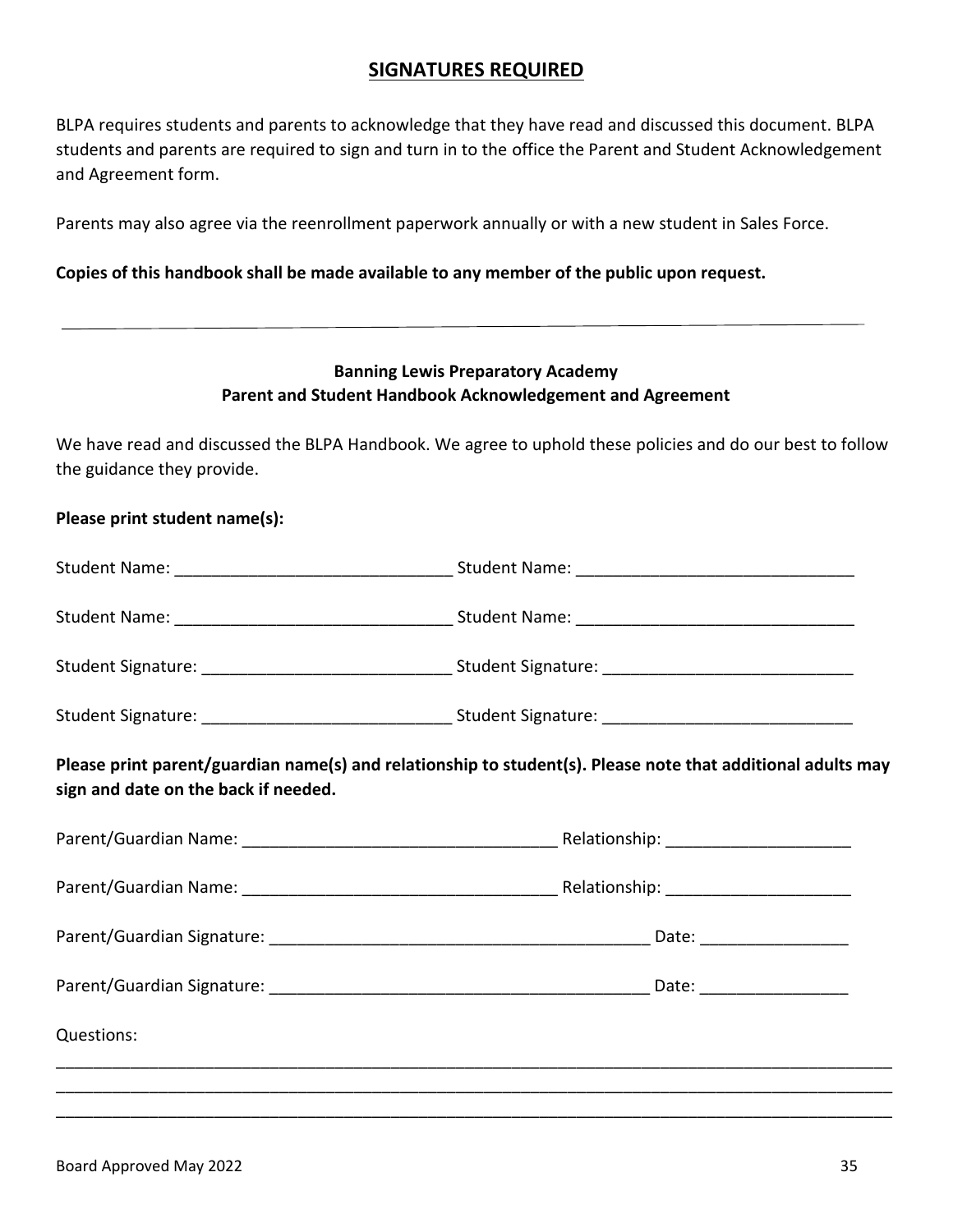# **APPENDICES**

<span id="page-35-0"></span>APPENDIX A – STUDENT HEALTH

APPENDIX B – NURSING SERVICES

APPENDIX C – STUDENT DISCIPLINE POLICY & PROCEDURE

APPENDIX D – WELLNESS POLICY GUIDELINES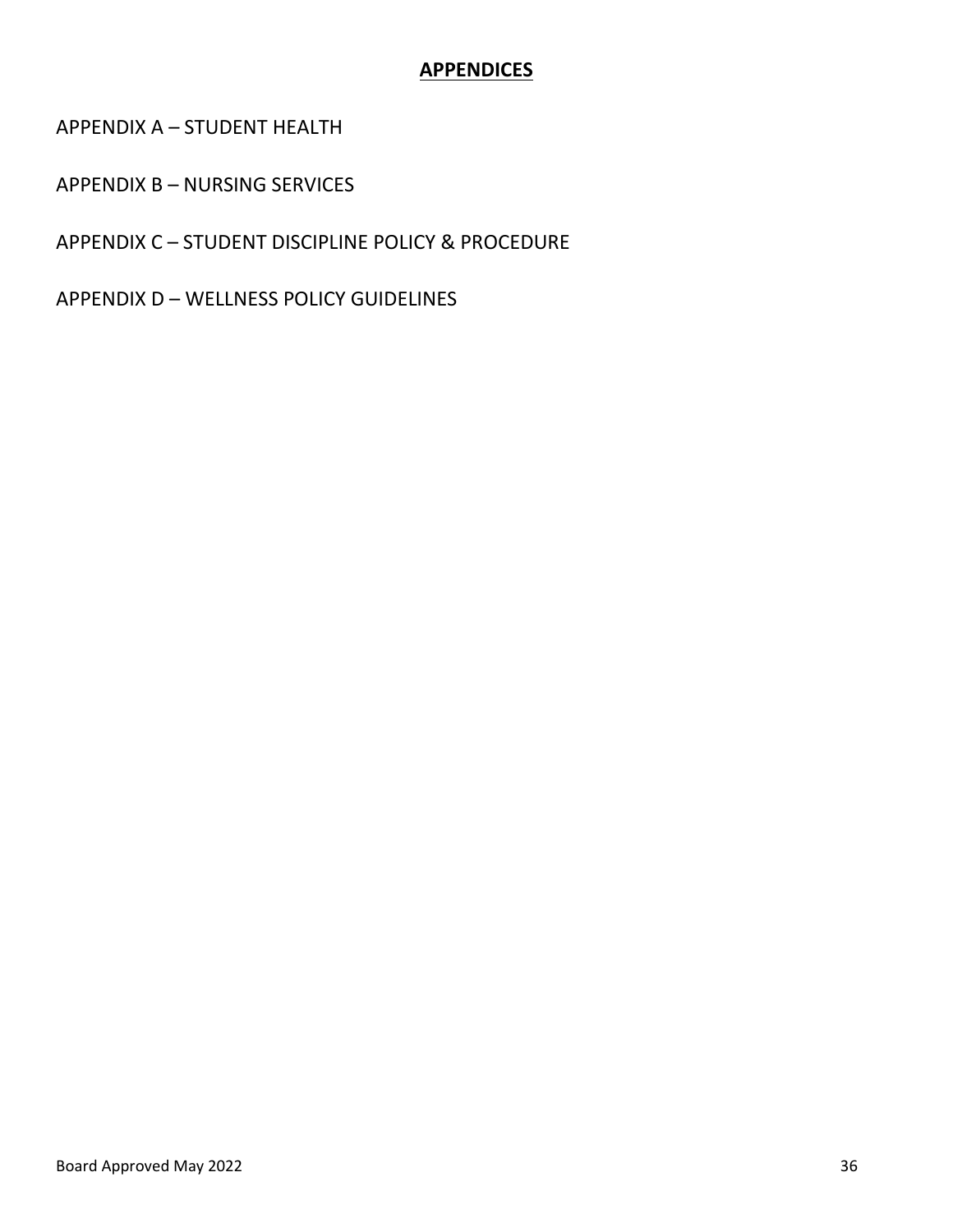# **APPENDIX A – STUDENT HEALTH**

# <span id="page-36-0"></span>**General Health Room Procedures**

The Colorado Department of Education is pushing for increased seat time. A student entering the health room will be allowed to remain there for a maximum of 15 minutes. After 15 minutes, a decision will be made to send the student back to class or to send the student home. If the student is being sent home, a telephone call will be placed, and a resolution/decision shall be made within 30 minutes as to how the student will be picked up by a parent/guardian or emergency contact person. Once the resolution/decision is made, it shall be adhered to unless the situation escalates requiring immediate medical attention. The parent/guardian or emergency contact must keep BLPA's principal, or their designee, updated with their status as to their arrival at BLPA. Please be sure to provide the school with necessary emergency contact telephone numbers and update information if it changes during the school year.

## **Illness**

There are three main reasons to keep sick children at home.

- 1. The child does not feel well enough to take part in normal activities.
- 2. The child needs more care than teacher and staff can give and still care for the other children.
- 3. The illness is on the list and staying home is recommended.

| <b>Symptoms</b>                                                                                                                                                    | <b>Child Must be at Home?</b>                                                                                                                                                                                                                                                  |
|--------------------------------------------------------------------------------------------------------------------------------------------------------------------|--------------------------------------------------------------------------------------------------------------------------------------------------------------------------------------------------------------------------------------------------------------------------------|
| <b>DIARRHEA</b><br>frequent, loose, or watery stools compared to<br>child's normal ones that are not caused by food or<br>medicine                                 | Yes - if child looks or acts sick; if child has diarrhea<br>w/fever and is not acting normally; if child has<br>diarrhea w/vomiting; if child has diarrhea that<br>overflows the diaper or the toilet                                                                          |
| <b>FEVER</b><br>over 100°F with behavior change or other illness                                                                                                   | Yes, when the child also has a rash, sore<br>throat, vomiting, diarrhea, behavior<br>changes, stiff neck, difficulty breathing,<br>etc.<br>*Student must be symptom free for at least 24<br>hours, without medication, before returning to<br>school.                          |
| "FLU-LIKE" SYMPTOMS<br>Fever over 100°F with a cough or sore throat,<br>tiredness, body aches, chills, headache, vomiting<br>and diarrhea                          | Yes - confirmed flu: until the MD/PA note has<br>cleared the student to return to school.<br>unconfirmed flu: for at least 24 hours after the<br>fever is gone, without the use of medicine that<br>reduces the fever; and the student can participate<br>in normal activities |
| <b>COUGHING</b><br>Note: Children with asthma may go to school with<br>a written health care plan and the school is<br>allowed to give them medicine and treatment | Yes - if severe, uncontrolled coughing or wheezing,<br>rapid or difficulty breathing, and medical attention<br>is necessary                                                                                                                                                    |
| <b>MILD RESPIRATORY OR COLD SYMPTOMS</b><br>stuffy nose with clear drainage, sneezing, mild<br>cough                                                               | No - may attend if able to take part in school<br>activities                                                                                                                                                                                                                   |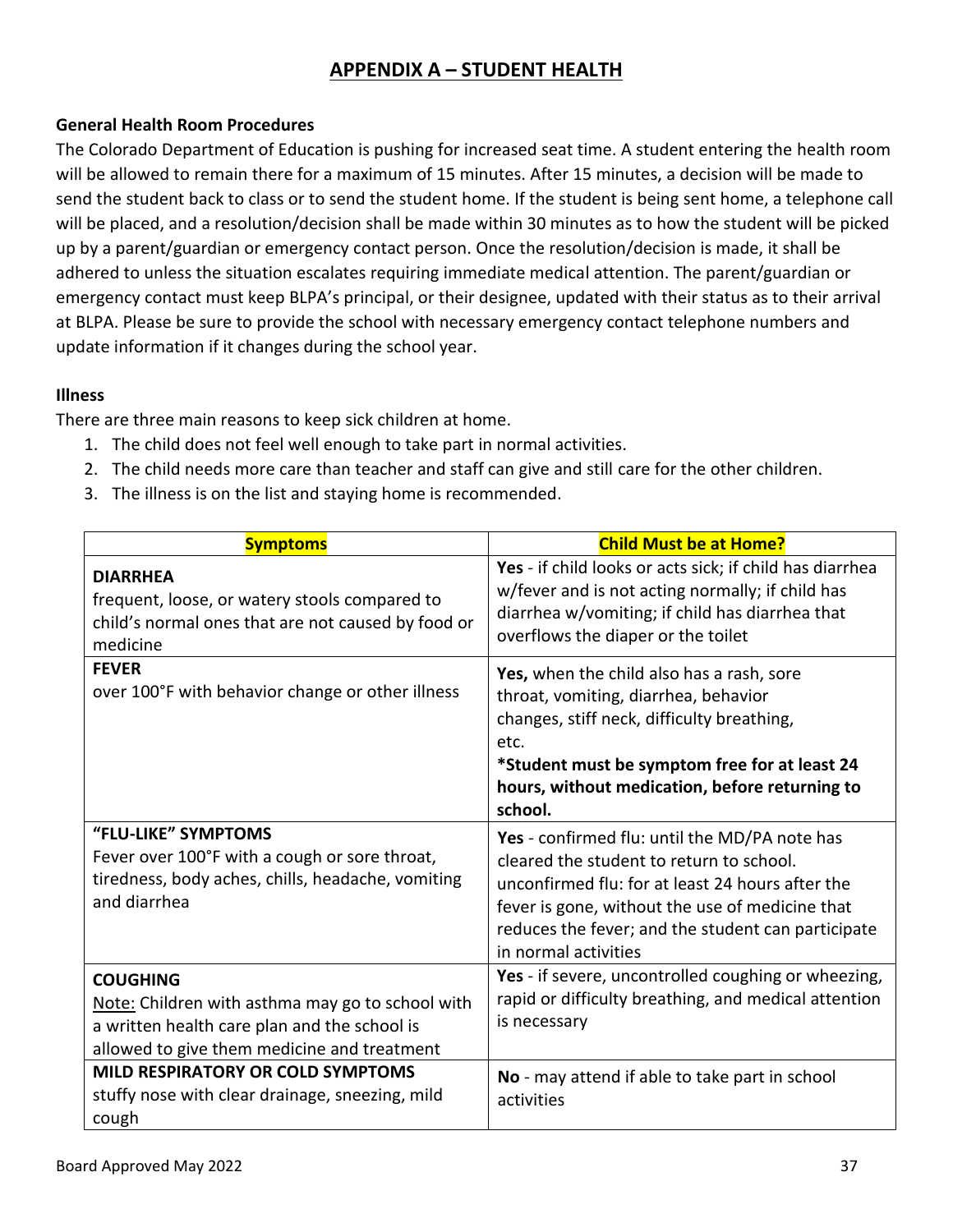|                                                   | *Keep home if symptoms are severe. This includes      |
|---------------------------------------------------|-------------------------------------------------------|
|                                                   | fever and the child is not acting normally and/or     |
|                                                   | has trouble breathing                                 |
| <b>RASH WITH FEVER</b>                            | Yes - call the doctor. Any rash that spreads quickly, |
| Note: Body rash without fever or behavior changes | has open, weeping wounds and/or is not healing        |
| usually does not need to stay home from school,   | should be evaluated. *Student must be symptom         |
| call the doctor                                   | free for at least 24 hours, without medication,       |
|                                                   | before returning to school.                           |
| <b>VOMITING</b>                                   | Yes - until vomiting stops or a doctor says it is not |
| Throwing up two or more times in the past 24      | contagious. If the child has a recent head injury     |
| hours                                             | watch for other signs of illness and for dehydration  |

# **Communicable Diseases/Extended Illness**

| <b>ILLNESS</b>                                     | <b>Child Must be at Home?</b>                         |
|----------------------------------------------------|-------------------------------------------------------|
| <b>CHICKEN POX</b>                                 | Yes - until blisters have dried and crusted (usually  |
|                                                    | 6 days)                                               |
| <b>CONJUNCTIVITIS (PINK EYE)</b>                   | No (bacterial or viral) - children do not need to     |
| pink color of eye and thick yellow/green discharge | stay home unless the child has a fever or             |
|                                                    | behavioral changes. Call the doctor for diagnosis     |
|                                                    | and possible treatment                                |
| <b>CROUP</b> (see coughing)                        | Seek medical advice                                   |
|                                                    | Note: May not need to stay home unless child is       |
|                                                    | not well enough to take part in usual activities      |
| <b>FIFTH'S DISEASE</b>                             | No - child is no longer contagious once rash          |
|                                                    | appears                                               |
| HAND, FOOT, AND MOUTH DISEASE (Coxsackie           | No - unless the child has mouth sores, is drooling    |
| virus)                                             | and is not able to take part in usual activities      |
| <b>HEAD LICE OR SCABIES</b>                        | Yes - from end of the school day until after first    |
|                                                    | treatment                                             |
| <b>HEPATITIS A</b>                                 | Yes - until 1 week after the start of the illness and |
|                                                    | when able to take part in usual activities            |
| <b>HERPES</b>                                      | No, unless - the child has open sores that cannot     |
|                                                    | be covered or is drooling uncontrollably              |
| <b>IMPETIGO</b>                                    | Yes - for 24 hours after starting antibiotics         |
| <b>RINGWORM</b>                                    | Yes - from end of school until after starting         |
|                                                    | treatment. Keep area covered                          |
| <b>ROSEOLA</b>                                     | Yes - if the child has a fever and rash, call the     |
|                                                    | doctor                                                |
| RSV (Respiratory Syncytial Virus)                  | Staying home is not necessary but is                  |
|                                                    | recommended when a child in not well enough to        |
|                                                    | take part in usual activities and/or is experiencing  |
|                                                    | acute respiratory symptoms. Call the doctor. RSV      |
|                                                    | spreads quickly through classrooms                    |
| <b>STREP THROAT</b>                                | Yes - for 24 hours after starting antibiotics and the |
|                                                    | child can take part in usual activities               |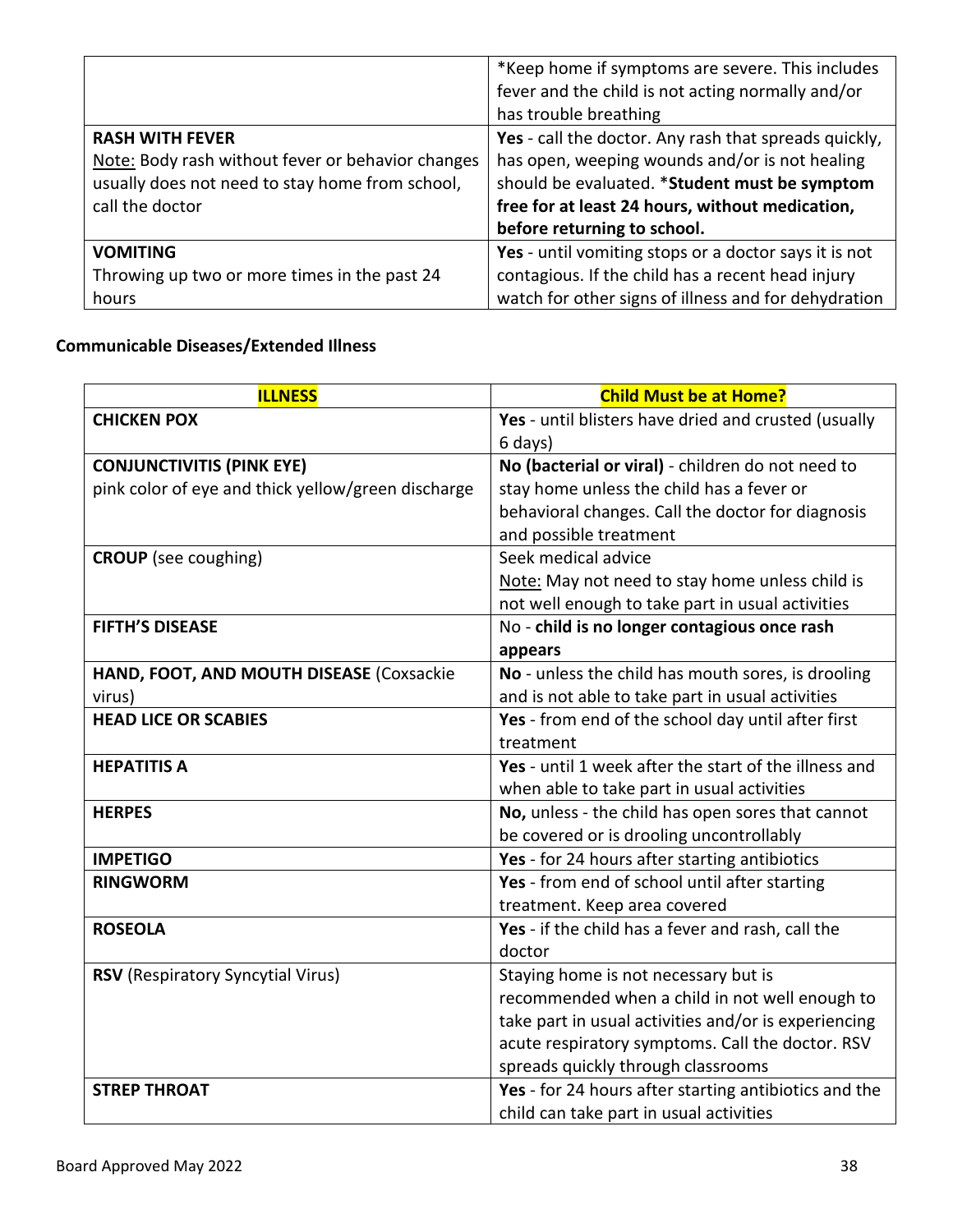| <b>VACCINE-PREVENTABLE DISEASE</b><br>Measles, Mumps, Rubella, Pertussis (Whooping<br>Cough) | Yes – the doctor says the child is no longer<br>contagious |
|----------------------------------------------------------------------------------------------|------------------------------------------------------------|
| <b>YEAST INFECTIONS</b>                                                                      | No - follow good hand washing and hygiene                  |
| Including thrush or Candida diaper rash                                                      | practices                                                  |

Any student having a communicable disease will be dealt with on a case-by-case basis in accordance with guidelines for that disease by both state and local health departments, including the Center for Disease Control, Colorado Department of Health, and El Paso County Health Department. If a student has a reportable communicable disease (as noted on the CDPHE list of Communicable Reportable Conditions). Students will not be allowed to return to school until the school receives a doctor's notification that there is no risk of infecting others.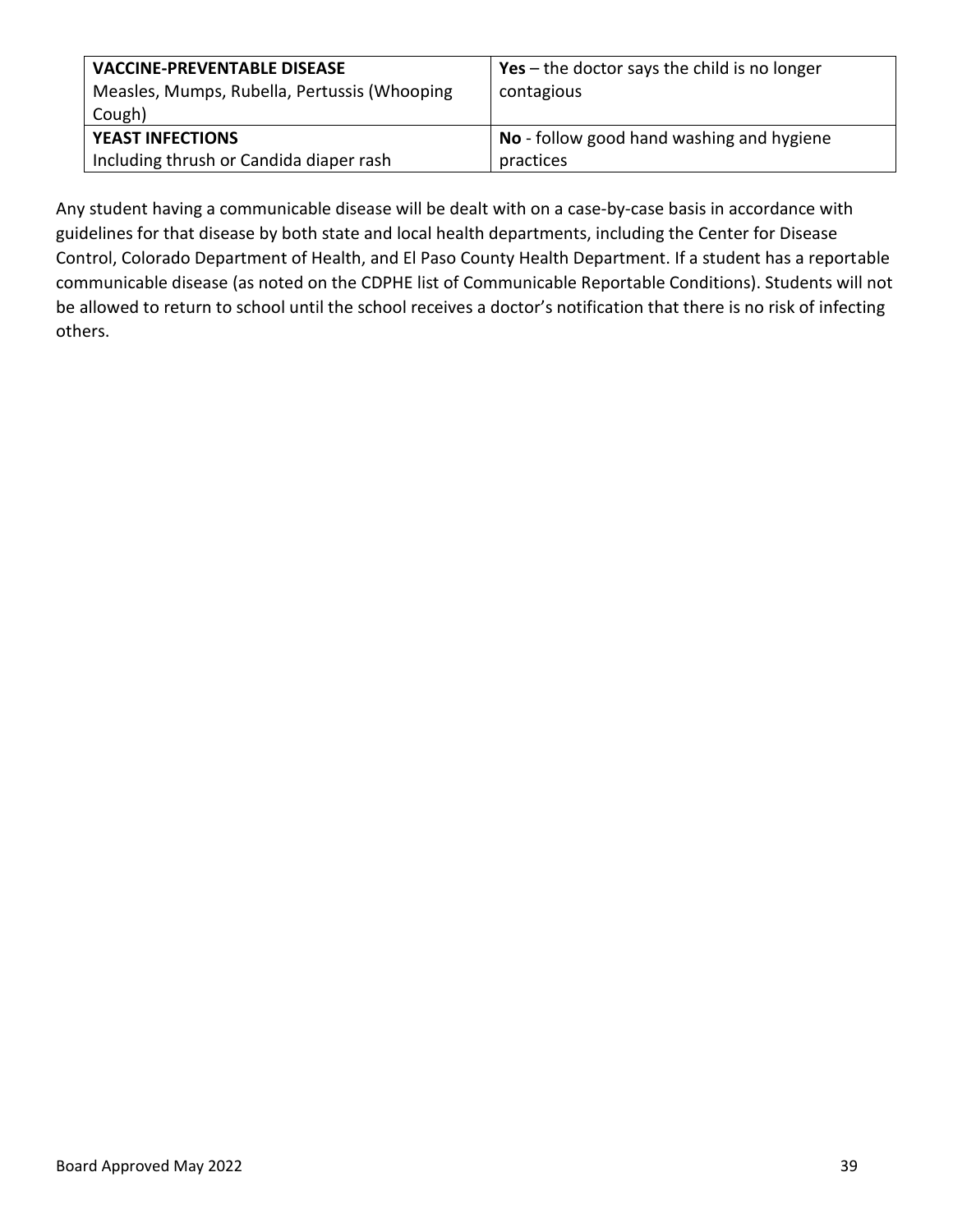# **APPENDIX B – NURSING SERVICES**

#### <span id="page-39-0"></span>**Registered Nurses**

D49 Nurses are assigned to more than one school and are in each school at least once a week. Nurses maintain regular communication with Health Paras. The nurse is available for health care needs and emergencies. School nurses provide health services that include: Immunization compliance, vision and hearing screenings, special education assessments, and development of health care plans for students with specific health care needs.

#### **Health Para**

All schools in District 49 have an assigned Health Para available to address student health concerns on a daily basis. Health Paras are not nurses; they are unlicensed assistive personnel who work under the license, delegation, and supervision of Registered Nurses. Health Paras are certified in CPR/First Aid/AED and receive training in medication administration and emergency first aid intervention of asthma, severe allergy, diabetes, and seizures according to the student's school health care plan.

#### **Health Room**

The health room will have a Health Para, school nurse, or delegated staff member present at all times. When necessary, a student will be allowed to remain in the health room for up to 10 minutes to receive first aid and staff observation; if there is no improvement in the student's health condition after 10 minutes or it is determined that the student is unable to return to class, parents will be notified.

#### **Illness Guidelines**

District 49 follows the Colorado Department of Health illness guidelines to determine if a student should be sent home due to illness. If there is a need to contact parents/guardians, the health room will use the contact phone numbers listed in PowerSchool. Please provide the school with a current emergency contact phone number and update this information each time there is a change. Illness guidelines can be located at [https://www.d49.org/nursingservices.](https://www.d49.org/nursingservices)

#### **Medication Policy**

Please be aware that Colorado state law governs our medication policy. If your student must take medication during school hours, parents/guardians must provide the following documentation before it can be administered at school.

- A written physician's order (including drug name, dose, route, time, duration of treatment, physician signature, and parent/guardian signature). **This includes all over-the-counter, prescription, and/or homeopathic medications.** General medication order forms are located at [https://www.d49.org/nursingservices.](https://www.d49.org/nursingservices)
- Medication order forms for asthma, allergy, diabetes, and seizure are standardized by the state of Colorado. These forms are located at [https://www.d49.org/nursingservices.](https://www.d49.org/nursingservices)
- Medication must be in the original container it was purchased in, complete with a label and current physician signed medical orders. PLEASE NOTE: The pharmacy label applied to the medication bottle **will not** suffice for physician orders.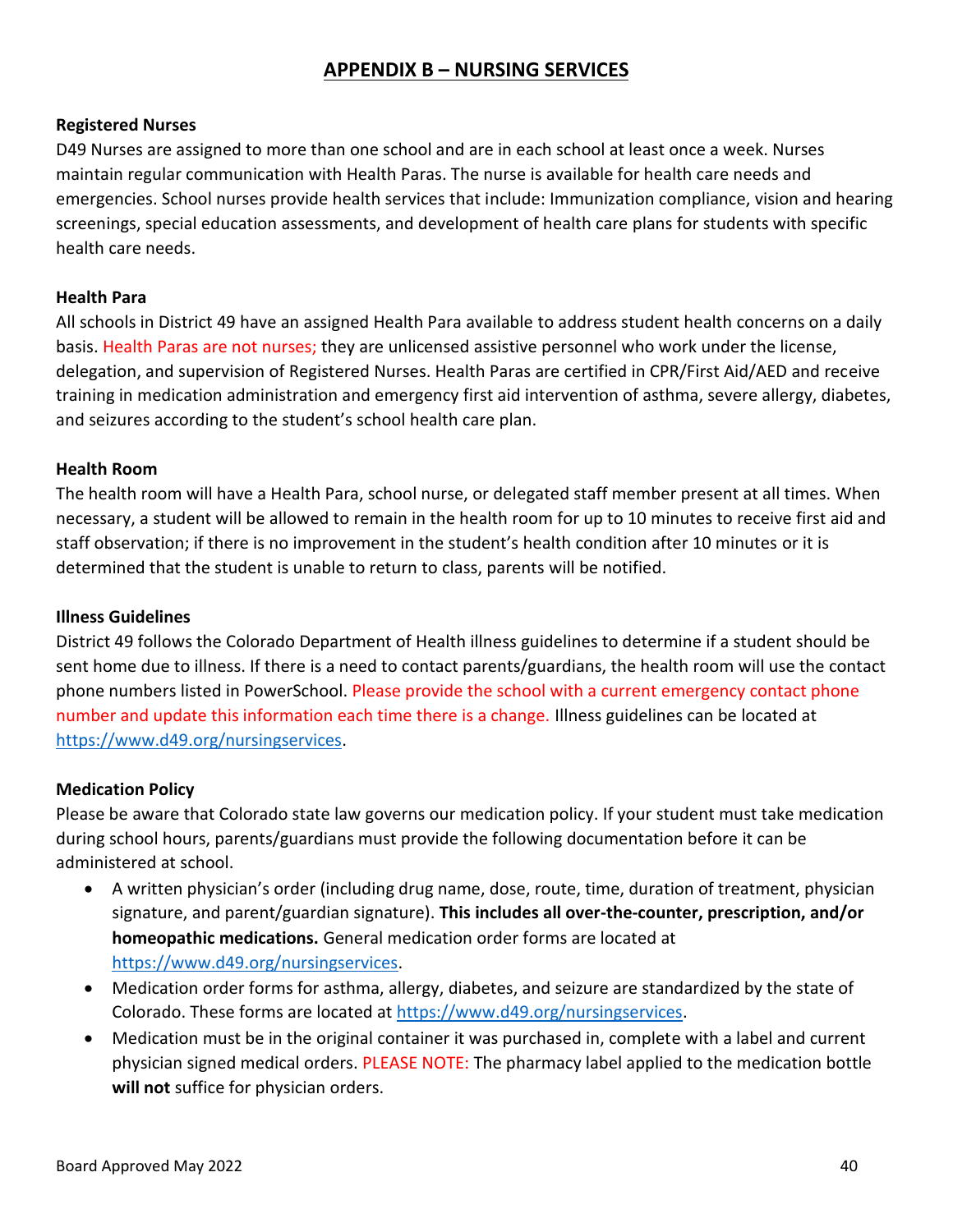- Medications are kept in a secure cabinet in the health room. If a student must self-carry a medication such as: Inhaler, EpiPen, or diabetic supplies, a physician order is required, along with the Self-Carry Contract signed by the legal parent/guardian, student, and school nurse.
- For the 2022-2023 school year, high school students will be allowed to self-carry one or two doses of over-the-counter medication (i.e.: Tylenol, Motrin) without an order from the physician with the approval of the school nurse. A Self-Carry Contract will have to be signed by the legal parent/guardian, student, and the school nurse. The Self-Carry Contract can be revoked by the School Nurse if the student fails to comply with the contract.

## **Life-Threatening Allergies to Peanuts and Tree Nuts**

There is a growing number of students who may develop anaphylaxis if exposed to peanuts and/or tree nuts. Due to this risk, **all D49 schools are nut-protected which means we strongly encourage students to avoid bringing foods to school that contain peanuts/tree nuts, and to refrain from sharing food with their peers at school.** D49 cannot designate schools to be completely nut-free as it is not possible to know what foods each student brings in their lunchbox from home on a daily basis. **The district requires the support of parents to help keep our campuses nut-protected and students with life-threatening allergies safe at school.** Homemade food items are not allowed in classrooms to be shared for class parties. Store-bought food for classroom parties must have an ingredients label attached to the package and must not have peanuts or tree nuts listed as an ingredient.

#### **Latex Allergies**

BLPA is latex free.

#### **Personal Care Items**

The following items are available to be applied to your student if needed: Vaseline, lotion, and band-aids. Please inform your school Health Room if you **do not** want these items applied to your student.

#### **Crutches and Wheelchair**

Each Health Room has a wheelchair for emergency use only. If your student requires temporary use of a wheelchair or crutches, a physician's order is necessary and the wheelchair/crutches must be provided by the parent/guardian.

#### **Vision and Hearing Screenings**

School vision and hearing screenings are mandated by the state of Colorado. Parents are permitted to opt out of these screenings. Please contact the school health office at 719-638-3040 ext. 214 if you would like to opt out your child from annual vision and hearing screenings.

#### **Immunizations**

Colorado State law requires all students to be up to date on school-required immunizations and/or have a written exemption certificate on file at the school. Go to<https://www.d49.org/nursingservices> for more information about the state of Colorado's immunization process.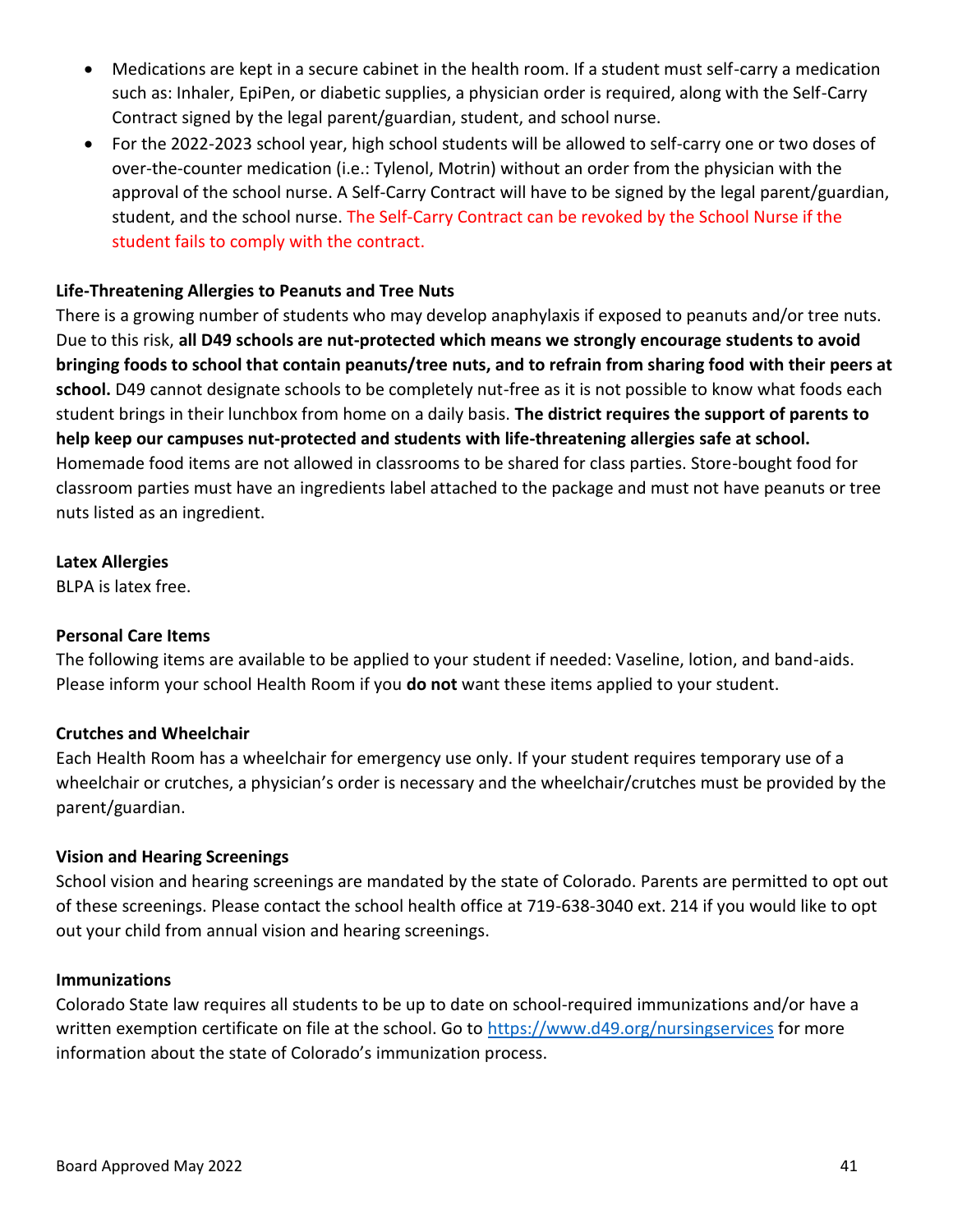| <b>VACCINE</b>               | <b>NUMBER OF DOSES</b> | <b>GRADES K-12 (4-18 YEARS OF AGE)</b>                              |
|------------------------------|------------------------|---------------------------------------------------------------------|
| Diphtheria/Tetanus/Pertussis | $4$ to 5               | 5 DTaP unless dose 4 given on or after the 4 <sup>th</sup>          |
| (DTaP)                       |                        | birthday. Final dose no sooner than 4 years of age.                 |
| Tetanus/Diphtheria/Pertussis | 1 (if DTaP series is   | Tdap is required for $6th$ grade entry.                             |
| (Tdap)                       | complete)              |                                                                     |
| Polio (IPV)                  | $3$ to $4$             | 4 IPV unless 3rd dose is given on or after 4 <sup>th</sup> birthday |
|                              |                        | (4-week minimum interval).                                          |
| Measles/Mumps/Rubella        | $\overline{2}$         | The 1 <sup>st</sup> dose is not valid if administered more than 4   |
| (MMR)                        |                        | days before the 1 <sup>st</sup> birthday.                           |
| Varicella (chickenpox)       | $\overline{2}$         | The 1 <sup>st</sup> dose is not valid if administered more than 4   |
|                              |                        | days before the 1 <sup>st</sup> birthday.                           |
| Hepatitis B                  | 3                      | The 2 <sup>nd</sup> dose must be at least 4 weeks after the first   |
|                              |                        | dose. The 3 <sup>rd</sup> dose must be at least 16 weeks after the  |
|                              |                        | $1st$ and 8 weeks after the $2nd$ dose, and the final dose          |
|                              |                        | must be after 24 weeks of age.                                      |

If you have any questions regarding these health room guidelines, please call the health office at BLPA 719 638-3040 ext. 214. Medication forms are located on [https://www.d49.org/Page/486.](https://www.d49.org/Page/486)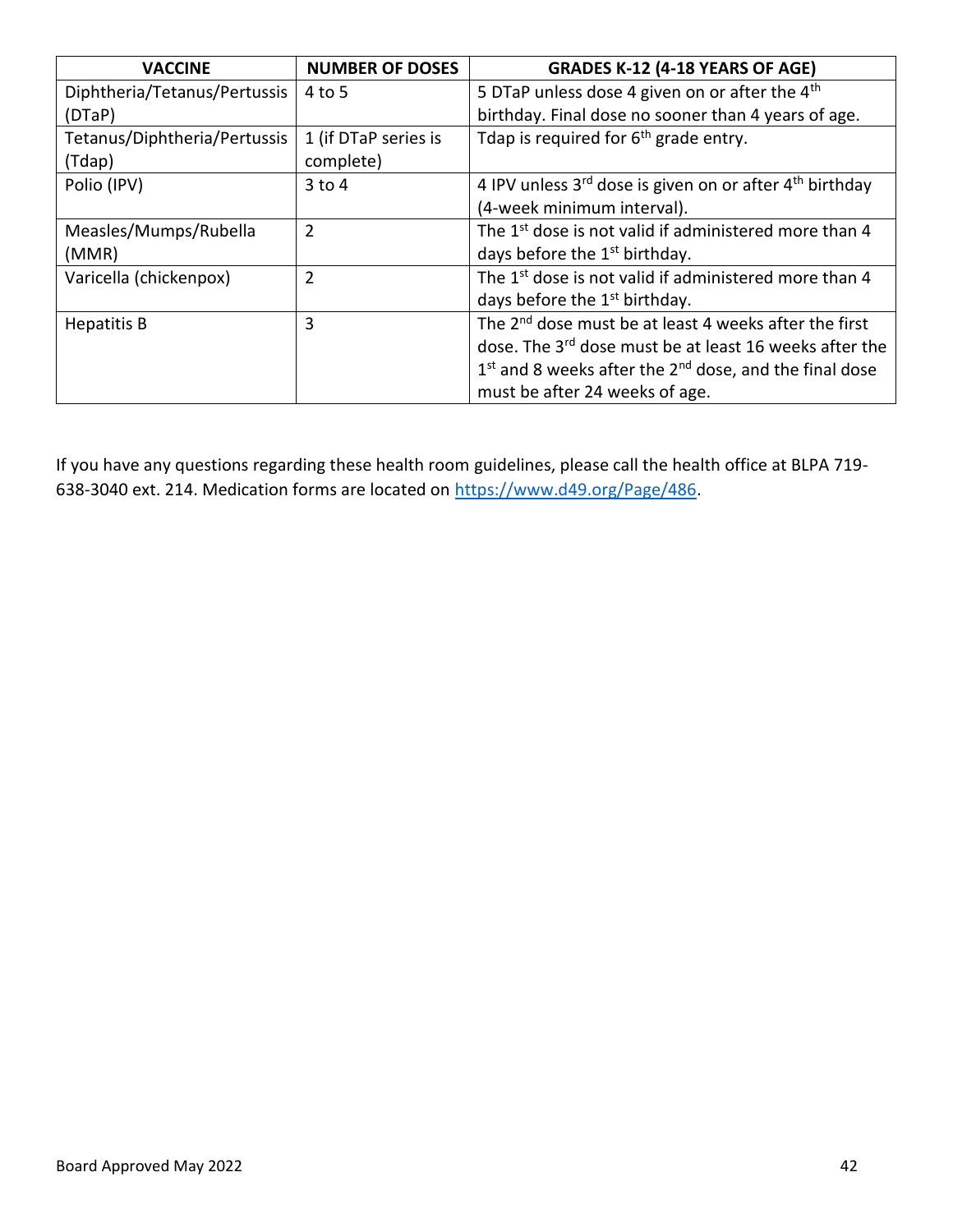# **APPENDIX C – STUDENT DISCIPLINE POLICY & PROCEDURE**

# **District 49 Policies**

<span id="page-42-0"></span>In cases not covered in this manual, please refer to District 49's Student Conduct and Discipline Code. Banning Lewis Preparatory Academy is proud to be a part of District 49 and adheres to their policies and procedures where it is appropriate to do so per our charter contract. A policy booklet may be obtained by calling District 49 at 719-494-8901 or by accessing the school district website at [www.d49.org.](http://www.d49.org/)

- **TOBACCO-FREE SCHOOLS (Policy ADC)**
- **SEXUAL HARASSMENT (Policy JBB)**
- **STUDENT COUNDUCT (Policy JIC)**
	- o **CARE OF SCHOOL PROPERTY BY STUDENTS (Policy JICB)**
	- o **CODE OF CONDUCT (Policy JICDA)**
	- o **VIOLENT AND AGGRESSIVE BEHAVIOR (Policy JICDD)**
	- o **BULLYING PREVENTION AND RESTORATIVE INTERVENTIONS (File: JICDE)**
	- o **CYBER BULLYING (Policy JICDF and JICDF-R)**
	- o **SECRET SOCIETIES/GANG ACTIVITY (Policy JICF and JICF-R)**
	- o **DRUG AND ALCOHOL INVOLVEMENT BY STUDENTS (Policy JICH and JICH-R)**
	- o **WEAPONS IN SCHOOL (Policy JICI and JICI-E)**
- **STUDENT INTERVIEWS AND SEARCHES (Policy JIH and JIH-R)**
	- o **PARKING LOT SEARCHES (Policy JIHB)**
- **STUDENT DISCIPLINE (Policy JK and JK-R)**
	- o **DISCIPLINE OF STUDENTS WITH DISABILITIES (Policy JK-2 and JK-2-R)**
	- o **USE OF PHYSICAL INTERVENTION (Policy JKA, JKA-E, and JKA-R)**
	- o **DETENTION OF STUDENTS (Policy JKB)**
	- o **DISCIPLINARY REMOVAL FROM CLASSROOM (Policy JKBA and JKBA-R)**
	- o **SUSPENSION/EXPULSION OF STUDENTS (Policy JKD/JKE, JKD-E/JKE-E, JKD-R/JKE-R)**
	- o **EDUCATIONAL ALTERNATIVES FOR EXPLELED STUDENTS (Policy JKF and JKF-R)**
	- o **EXPULSION PREVENTION (Policy JKG)**
- **STUDENT USE OF THE INTERNET (Policy JS, JS-E, and JS-R)**
- **CUSTODIAL AND NONCUSTODIAL PARENT RIGHTS AND RESPONSIBILITIES (Policy KBBA and KBBA-R)**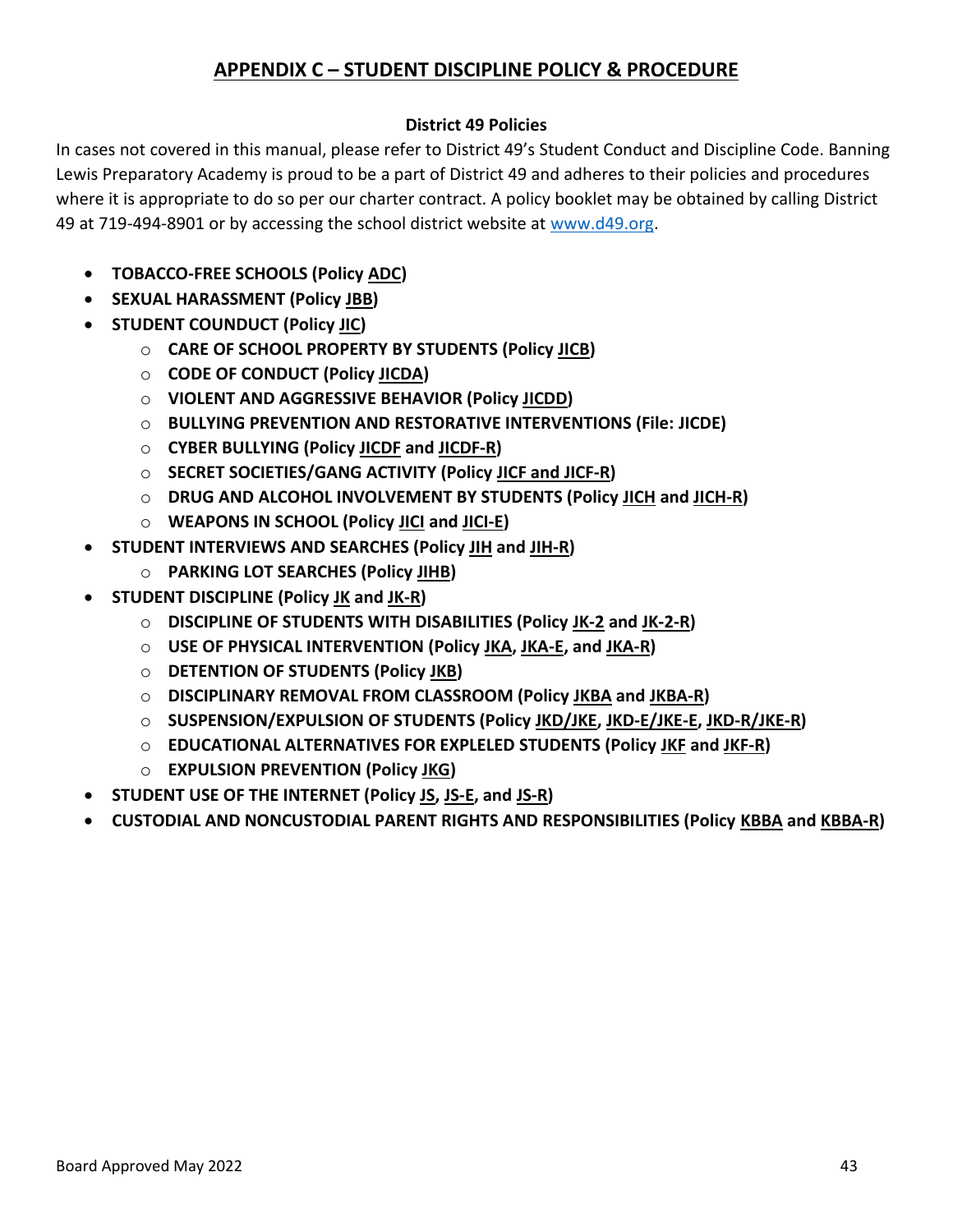# **APPENDIX D – WELLNESS POLICY GUIDELINES**

# **Falcon School District 49/Banning Lewis Preparatory Academy Wellness Policy Guidelines for Parents**

The district/BLPA wellness policy focuses on improving the health of students.

#### <span id="page-43-0"></span>**Nutrition in the Classroom**

All food items must be store bought with the nutrition information showing the product is 100 calories or less and 0 grams of trans fat. (This is for any snacks that BLPA staff provides at the school during our school day.) Parents are encouraged to provide students with the most nutritious snacks available as research shows our students learn best with proper nutrition for their bodies.

- No candy or sodas will be allowed.
- BLPA celebrates birthdays with non-food items. Celebration ideas are as follows:
	- o Smencils (smell-good pencils)
	- o Glow sticks
	- o Stickers
	- o Books
	- o Chapstick
	- o Post-its in fun shapes
	- o Play dough
	- o Stress balls
	- o Seeds for planting
	- o Lead-a-dance break
	- o Donate a book to the classroom library

#### **Physical Activity**

Physical education is provided in elementary, middle, and high schools.

- Strenuous physical activity is not used (e.g., running laps, pushups) as punishment.
- Generally, students should not be required to "sit out" any part of recess as punishment unless there is a safety concern.

#### **Snacking Tips for Parents**

- Plan ahead and buy healthy snacks when you shop. You will save money and make healthier choices than if you or your kids are buying snacks on the go.
- Provide kids with choices and make those choices nutritious.
- Pre-portion your child's snacks into small plastic bags to grab on the go.
- Combine snacks from at least two food groups to pack more nutrients into your child's diet. It will be more filling and will hold them over to the next meal.
- And remember space snacks far enough between meals so appetites are not spoiled!
- Classrooms are peanut free at BLPA, so all snacks will need to be peanut free for snack time.